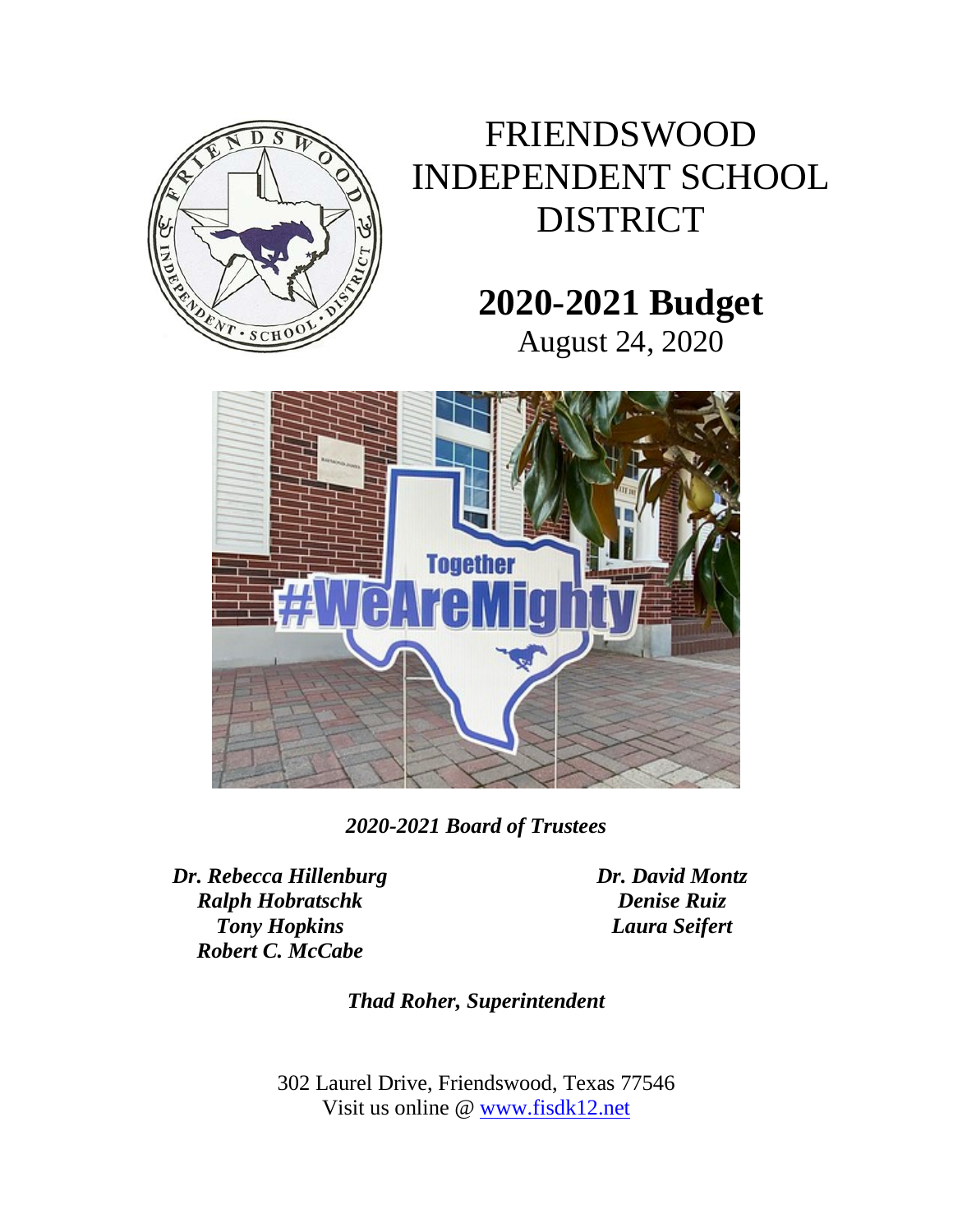### *Friendswood Independent School District*

Thad Roher Superintendent of Schools

August 24, 2020

Board of Trustees Friendswood Independent School District Friendswood, Texas 77546



Dear Trustees,

I am pleased to submit the Friendswood Independent School District's budget for the upcoming fiscal year beginning September 1, 2020, and ending August 31, 2021.

The Texas Education Code establishes the legal basis for budget development and adoption in Texas public school districts. Budgets for the General Fund, Debt Service Fund, and Food Service Fund must be prepared and approved at the fund and function levels to comply with the State's legal level of control mandates. The District budget must be approved by the Board of Trustees no later than August  $31<sup>st</sup>$  each fiscal year.

Through the hard work, dedication and collaboration of board members, district administrators and staff, the attached budgets for the General Fund, Debt Service Fund, and Food Service Fund have been prepared based upon the school finance provisions adopted by the 86<sup>th</sup> Legislature, Regular Session.

We appreciate the support of the Board, the community, and the staff who all work together to ensure the best education for our students. It is because of this that FISD is an award-winning District with a reputation for academic excellence.

Respectfully submitted,

Thad Roher, Superintendent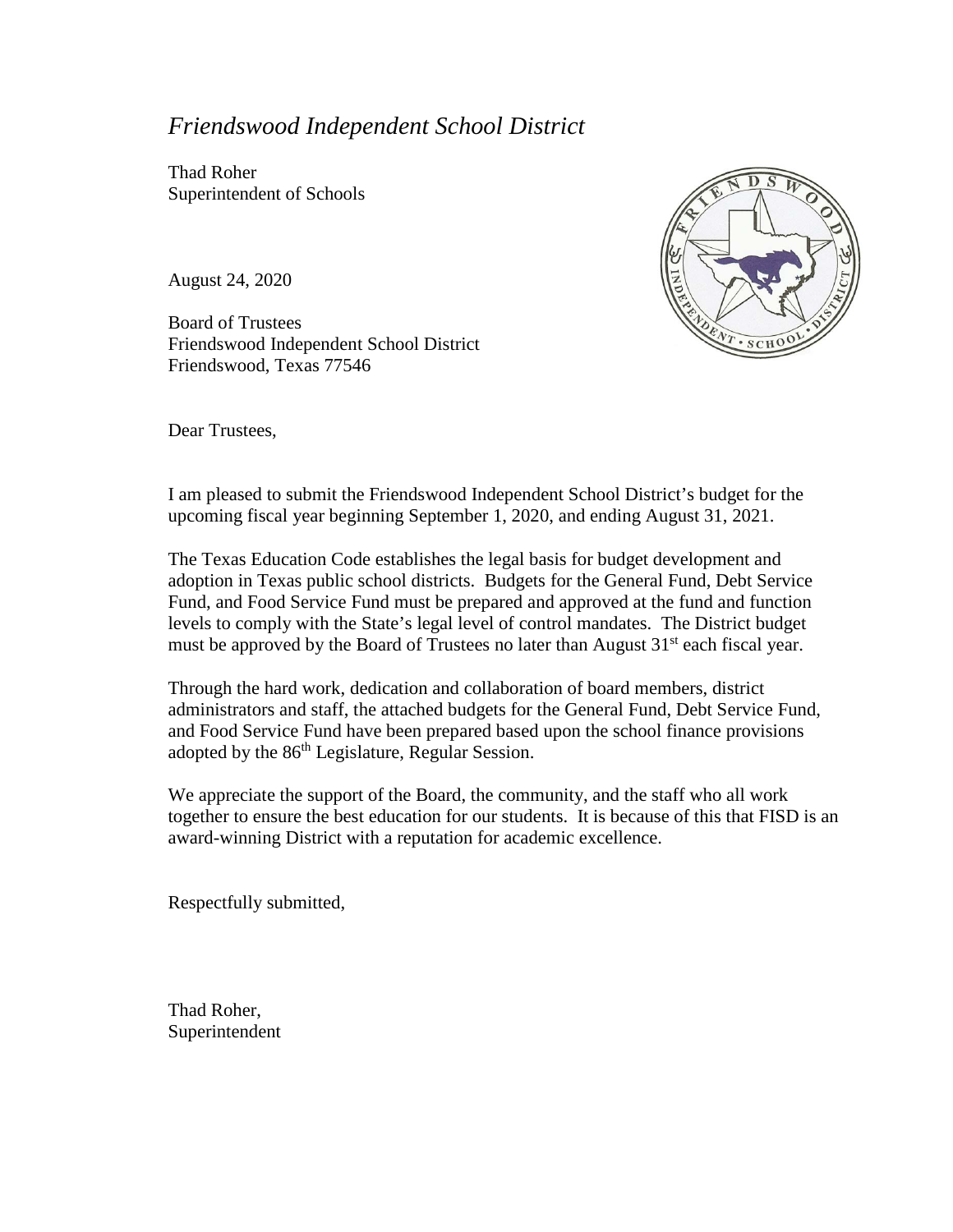## **Table of Contents**

### *Section 1*

| <b>Executive Summary</b>                    |              |
|---------------------------------------------|--------------|
| <b>General Fund</b>                         | $\mathbf{1}$ |
| Debt Service and Food Service Funds         | 6            |
| <b>General Fund Budget Statistics</b>       | 7            |
| Summary of Budgets for Adoption – All Funds | 8            |
| <b>Budget for Adoption - General Fund</b>   | 9            |
| Budget for Adoption - Debt Service Fund     | 10           |
| Budget for Adoption - Food Service Fund     | 11           |
| <b>Budgetary Comparisons</b>                |              |
| <b>General Fund</b>                         | 12           |
| Debt Service Fund                           | 13           |
| <b>Food Service Fund</b>                    | 14           |
| Expenditures by Function & Major Object     |              |
| <b>General Fund</b>                         | $15 - 20$    |
| Debt Service Fund                           | 21           |
| Food Service Fund                           | 22           |
| Revenues by Source                          |              |
| <b>General Fund</b>                         | 23           |
| Debt Service Fund                           | 24           |
| Food Service Fund                           | 25           |
|                                             |              |

### *Section 2*

Budget Worksheets (Final) 1-14

### *Section 3*

| Stipend List for the 2020-2021 School Year | $1 - 4$ |
|--------------------------------------------|---------|
|--------------------------------------------|---------|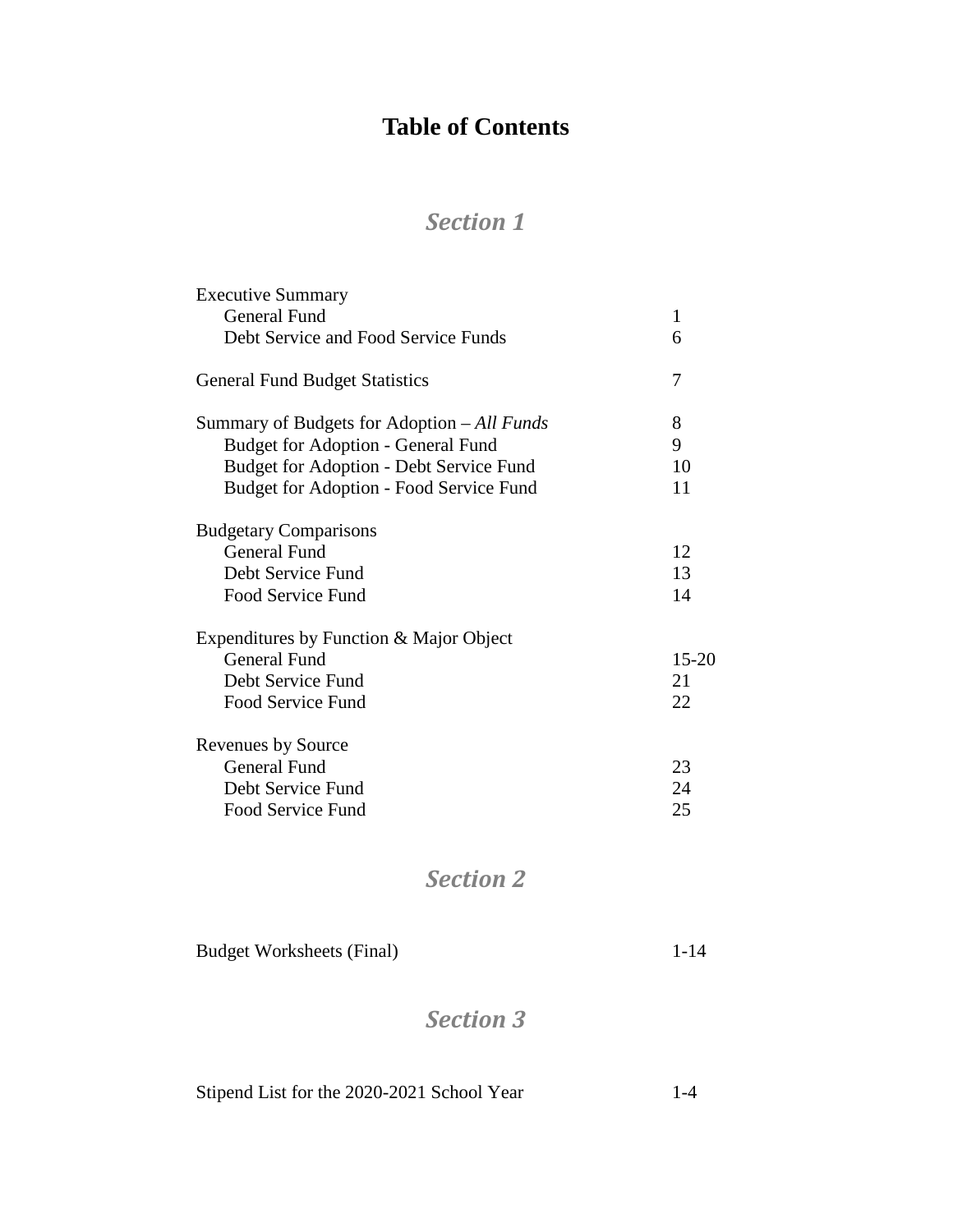## Executive Summary – General Fund

The General Operating Fund is a classification of school district dollars that includes revenues from local maintenance taxes, earnings from investments, participation and registration fees, cocurricular/athletic sales, and state revenues. Expenses from this fund include payroll of faculty and staff of the district, expenses directly related to student education, maintenance and operation of facilities, transportation of students, and other district operating expenses.

The 2020-21 budget was based on a projected enrollment of 6100 which is a decrease of .20% or 12 students under the 2019-20 enrollment. The expected average daily attendance (ADA) is 5890.

### *General Fund Revenues*

There are three sources of revenue for Friendswood ISD's General Operating Fund (General Fund): local, state and federal. The majority of local sources is from local tax collections. The general fund revenue budget for 2020-2021 is \$55,972,000.



Highlights from this year's revenue budget:

- Tax collections are estimated at \$34.36M which represent an increase of \$741K over last year due to increased property values.
- Because of the increase to the basic allotment and other formula changes from HB3, state revenues are estimated to increase \$2.06M.
- In the 2019-20 revenue budget,  $32.4\%$  of the revenues were from state sources and 66.6% were from local sources as compared to 34.8% and 64.3%, respectively, for 2020-21.
- The chart at the top of the next page shows the revenues by major source.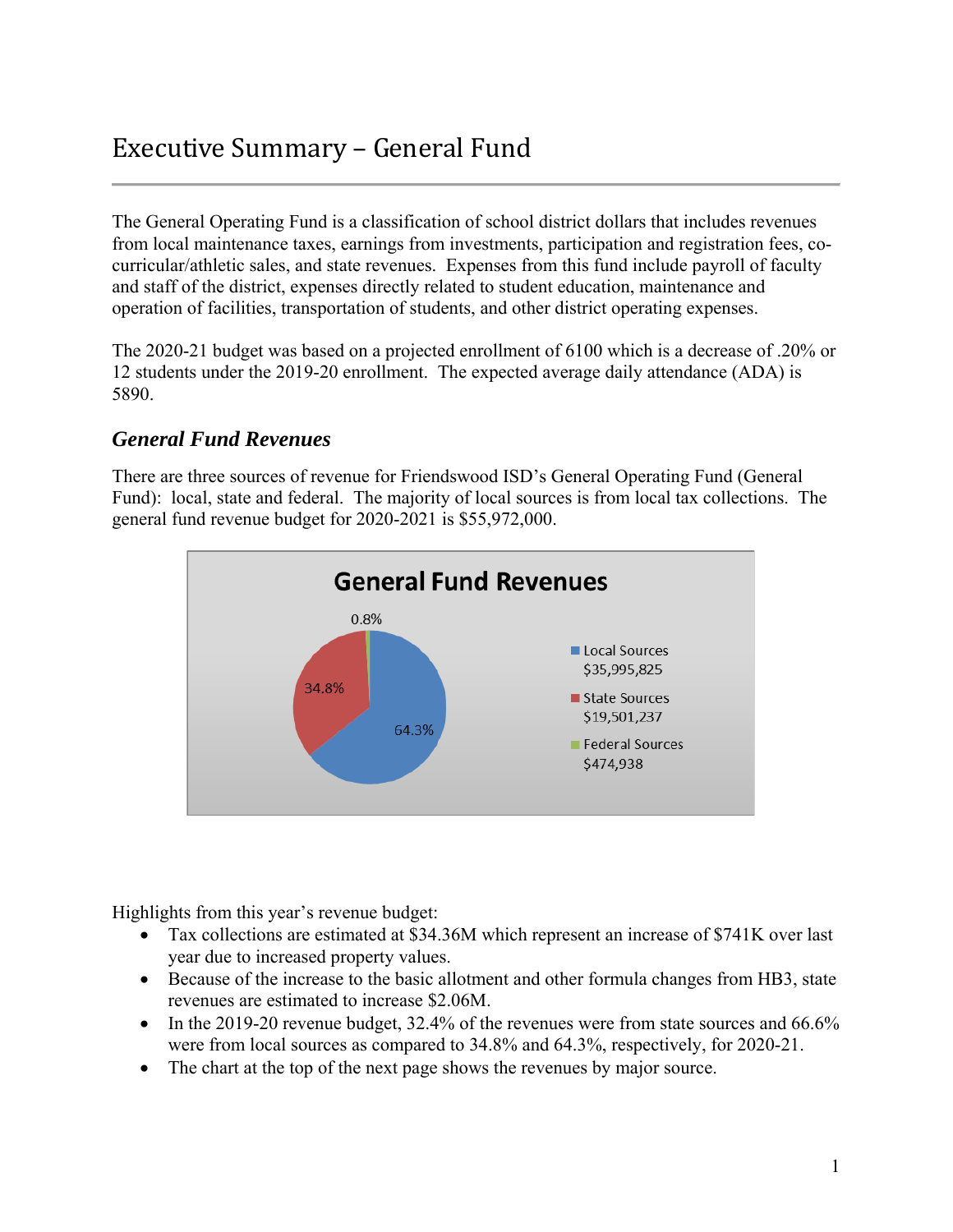

### *General Fund Expenditures*

The general fund expenditure budget for the 2020-2021 school year is \$56,187,000. The state requires school districts to follow the Financial Accountability System Resource Guide when classifying these expenditures. The five major object categories are: payroll costs, professional and contracted services, supplies and materials, other operating costs, and capital outlay.

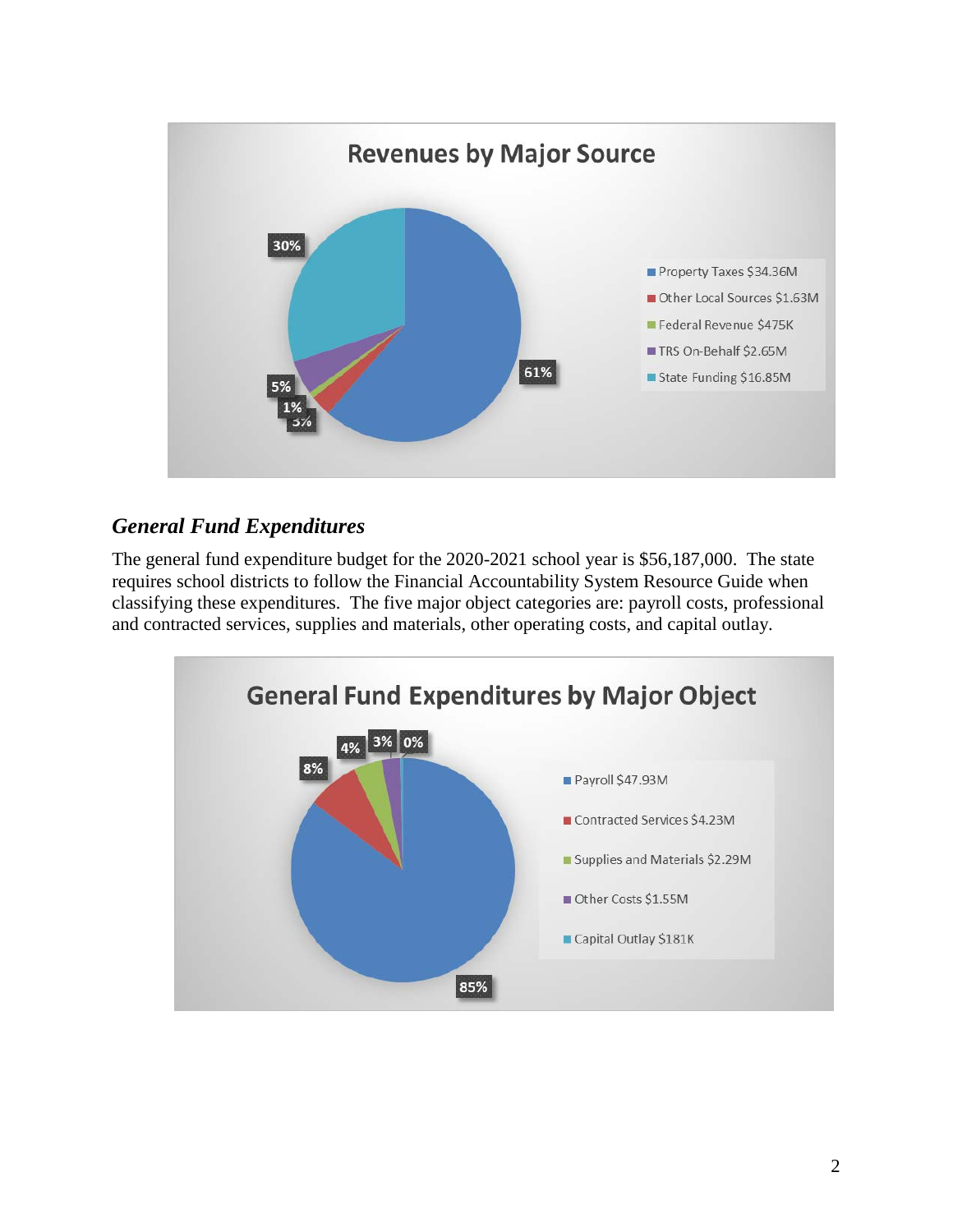### **PAYROLL COSTS**

Payroll costs account for 85 percent of total general operating expenditures in Friendswood ISD. This major classification consists of the gross salaries or wages and benefit costs for employee services. This includes pay for teachers, other professional personnel, support personnel, substitutes, and employee benefits contributed by the district. The Board of Trustees approved a conditional 1% one-time salary supplement for eligible employees. This expense combined with COVID related personnel and a limited number of new faculty and staff positions account for the majority of increases in expenditures.

### **PROFESSIONAL AND CONTRACTED SERVICES**

This major account classification is used to record expenditures for services rendered to the school district by firms, individuals and other organizations. 7.5 percent of the total district total operating expenses are spent on professional or contracted services. Of this category, the single largest expenditure is for utilities to operate the district campuses and buildings; it totals 34 percent. The staff of FISD has made huge strides to reduce these costs and become more efficient energy users. Other expenditures in this category are audit fees, legal fees, contracted services for students with special needs, and professional services for staff development and training.

### **SUPPLIES AND MATERIALS**

4.1 percent of the general operating budget is dedicated to equipping our students and employees with the supplies needed to be successful. These expenses include supplies and materials for maintenance and operations, textbooks and other reading materials, testing materials, and general supplies. Also included in this category, accounting for 8 percent of the expenditures, are the fuel costs needed to transport students to and from school each day.

### **OTHER OPERATING COSTS**

Employee and student travel, insurance and bonding costs, election costs, and other miscellaneous operating costs make up the other operating costs major account classification. This group of expenditures accounts for three percent of the total FISD operating budget. The single largest expenditure in this account is for property and casualty insurance, accounting for over 51percent of the total of other operating costs.

### **CAPITAL OUTLAY**

This major account code classification is used for capital assets. Capital assets are typically defined as items having a per-unit cost of 5,000 dollars or more and a useful life of more than one year. Land purchases and improvements, building purchases and improvements, vehicles, and large furniture and equipment items are all considered to be capital outlay expenditures. The majority of this account, \$130,000, is budgeted for priority capital improvement projects needed in the next fiscal year.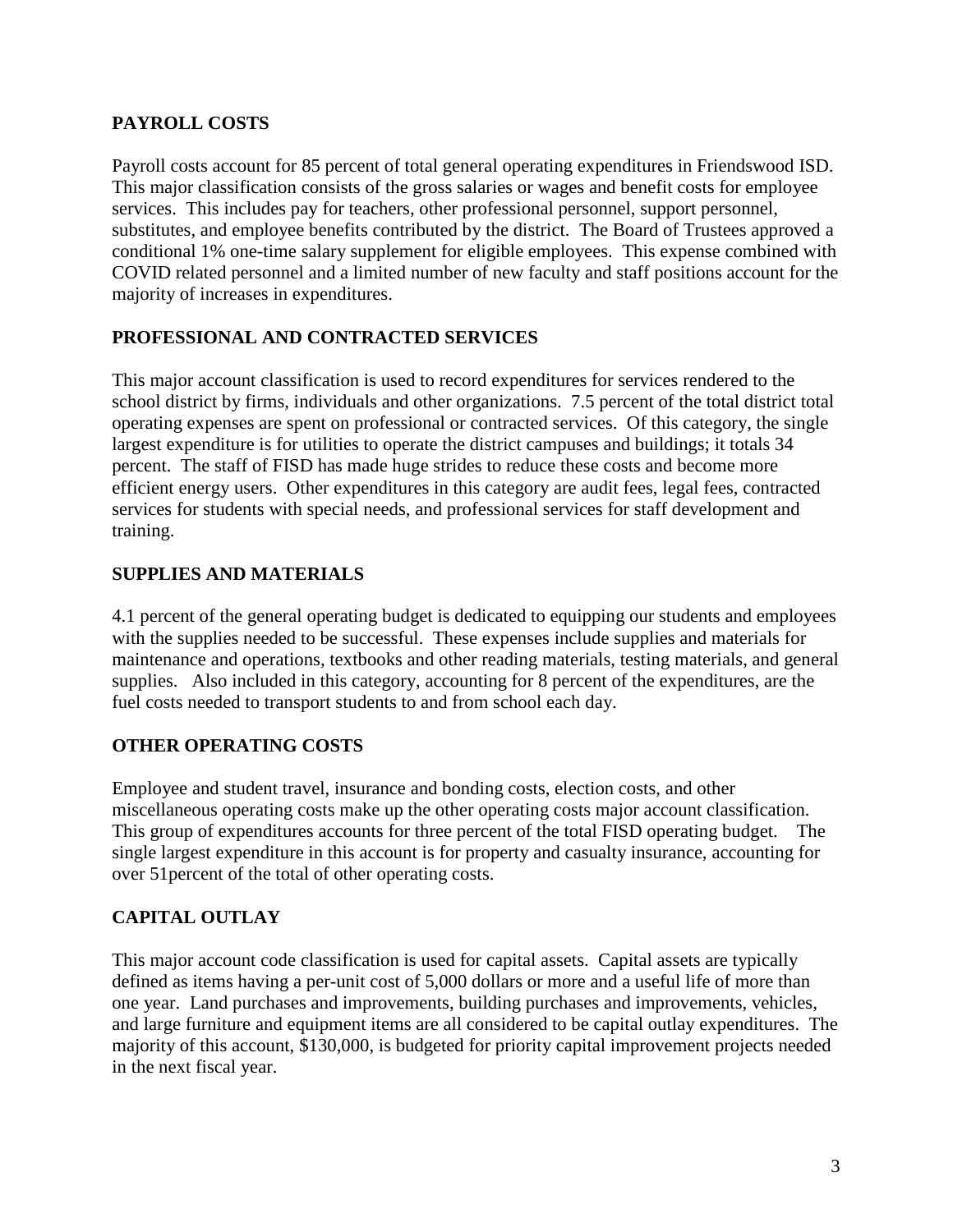### **EXPENDITURES BY FUNCTION**

School districts are required to budget expenditures by function and the budget must be approved by at least the fund and function level. FISD's expenditure budget by major functional categories is represented below:



### **SUMMARY OF EXPENDITURES**

Although there are many expenses associated with operating a school district, it is clear that payroll expenses make up the majority of obligations for Friendswood ISD. Analysis is done on an annual basis to ensure the staffing ratios are adequate and to adjust positions in the district due to changes in student needs or enrollment. Furthermore, an emphasis on keeping our teachers' salaries competitive with area school districts has been and will continue to be an area of focus.

FISD has been recognized as one of the top five most efficient school districts in the state of Texas. The continued dedication by all employees to spend taxpayer dollars in the most efficient and effective way is just one way FISD is leading to achieve excellence.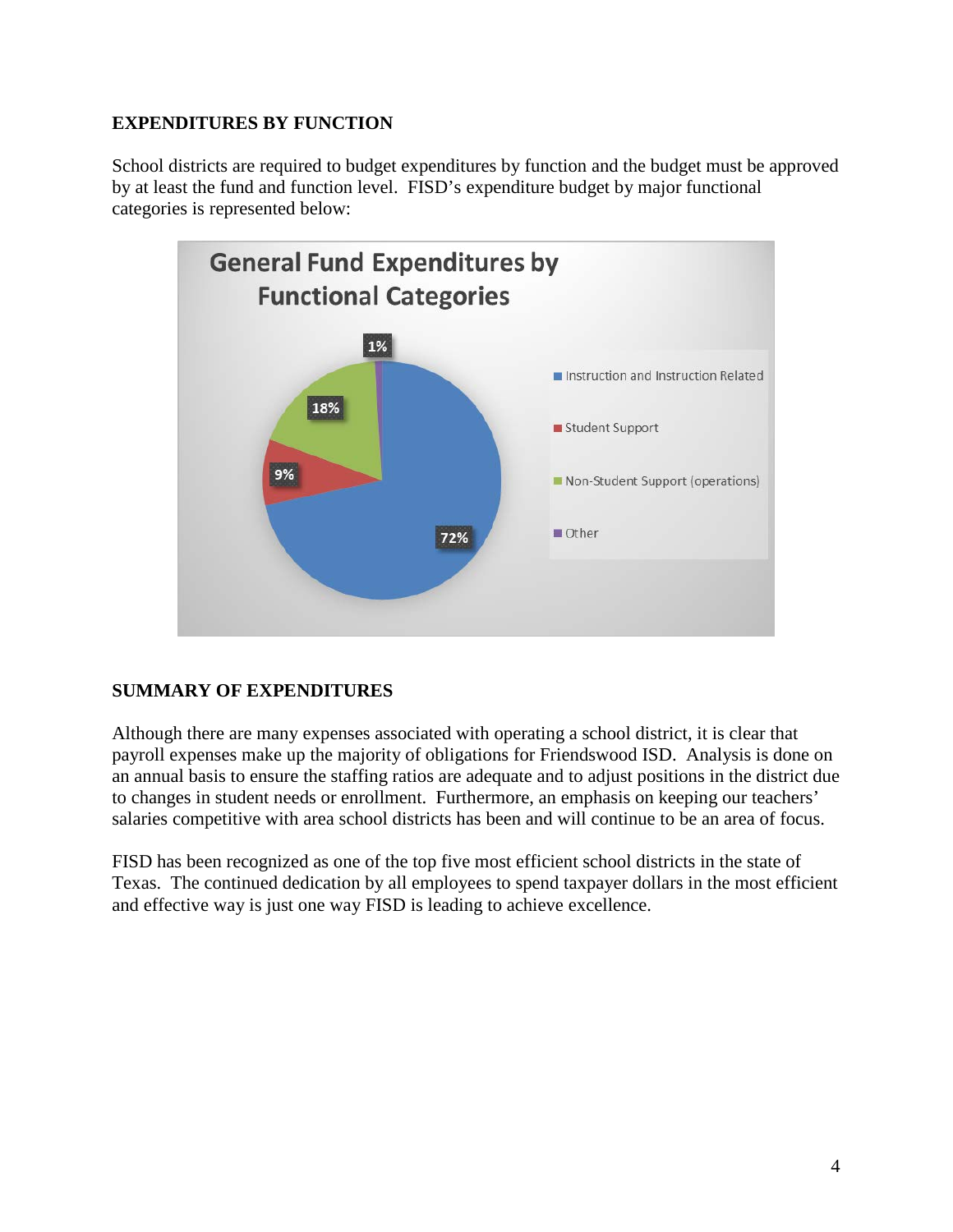### **Fund Balance**

It is essential that governments maintain adequate levels of fund balance to mitigate current and future risks (e.g., revenue shortfalls and unanticipated expenditures) and to ensure stable tax rates. Fund balance levels are a crucial consideration, too, in long-term financial planning. The GFOA recommends, at a minimum, that general-purpose governments, regardless of size, maintain unrestricted fund balance in their general fund of no less than two months of regular general fund operating revenues or regular general fund operating expenditures.

FISD's total general fund balance was \$14,298,827 of which \$10.8M was unassigned at August 31, 2019. A \$462K surplus is projected at the end of fiscal year 2020. With this operating surplus, the district projects to end the 2019-2020 fiscal year with a reserve of approximately \$14.8M. The District's expenditures are expected to average \$4.68M per month in 2020-2021, which equates to a 94-day reserve, or 3.1 months of total fund balance, and a 70 day reserve or 2.3 months of unassigned fund balance. The District is anticipating a deficit budget of \$215,000 for fiscal year ending August 31, 2021.

### **Property Taxes**

Residents of the Friendswood ISD school district are responsible for paying property taxes annually. The amount taxed to community members is made up of two figures: Maintenance and Operations Taxes (M&O) and Interest and Sinking Taxes (I&S).

#### **2020-2021 Proposed FISD Tax Rate**

M&O Rate \$0.9835 I&S Rate \$0.2759 Total FISD Tax Rate \$1.2594

The only portion of tax dollars collected that can be used to fund the general operation of the school district is the M&O taxed amount. The I&S tax (also called Debt Service) is reserved for the repayment of bond funds that are approved by voters – similar to a mortgage payment – and cannot be included in the General Fund. As part of HB3, the M&O rate has been compressed by \$.0589 for 2020-2021. The proposed I&S rate increased by \$.0589 which includes a component of \$0.0469 to liquidate and reduce interest and indebtedness, thereby strengthening the district's financial position. The overall proposed tax rate will not change from the prior year.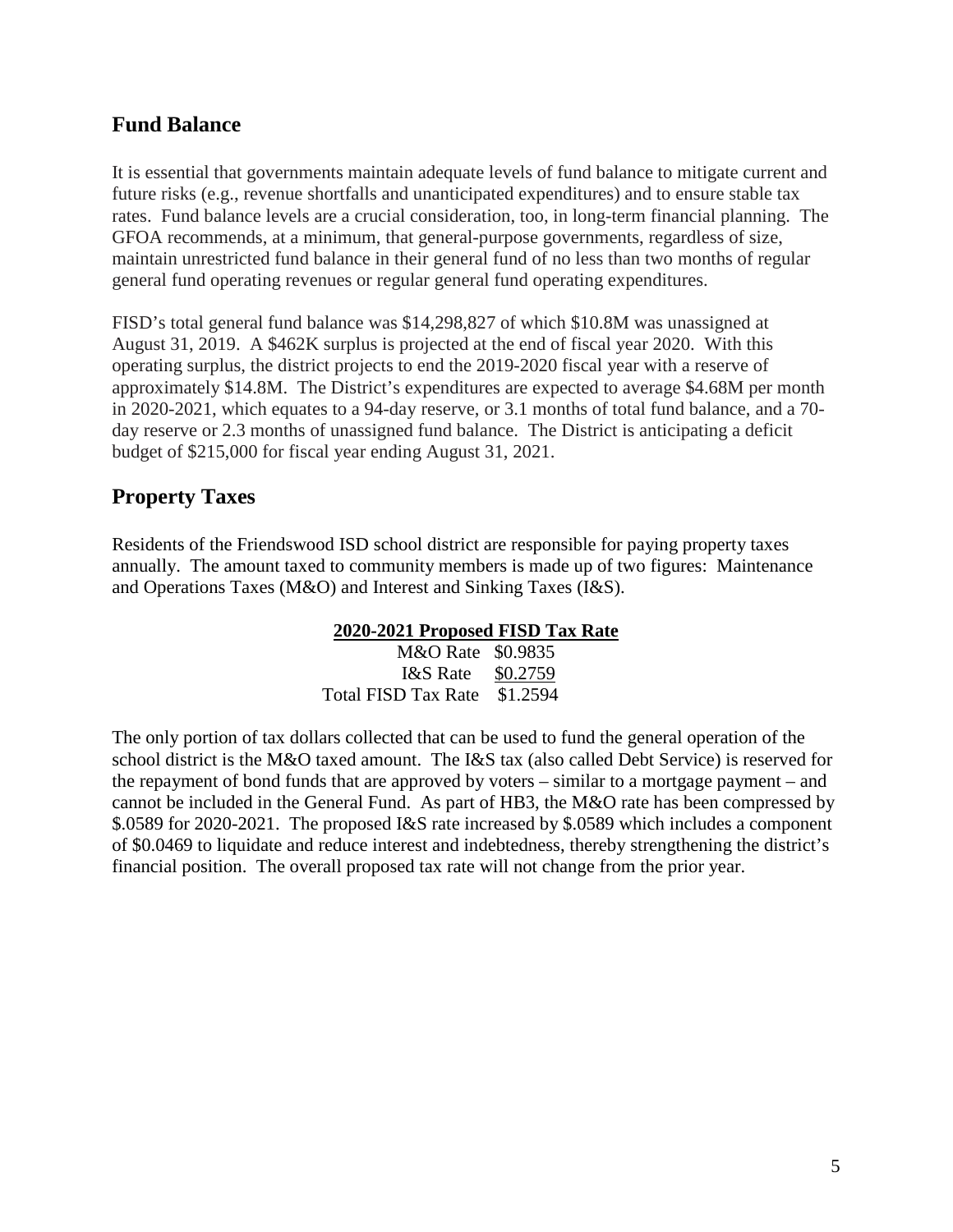### Executive Summary – Debt Service Fund

The Debt Service Fund is used to account for resources set aside to pay interest and principal on general long-term debt. The general long-term debt of a state or local government is secured by the general credit and revenue-raising powers of the government rather than by the assets acquired or specific fund resources.

The debt service fund's revenue budget is \$9,841,394 for 2020-2021. This represents an increase of \$2,595,874 over last year's revenues due to the increase in the I&S tax rate. See the section on Property Taxes for more information. The expenditure budget which is used to make bond payments is \$8,423,000. The debt service fund balance at the August 31, 2020 fiscal yearend is projected to be approximately \$1.7M, and is expected to be \$3.1M at the end of August 2021.

### Executive Summary – Food Service Fund

The Food Service Fund is a Special Revenue Fund and is used to account for all food service operations. FISD contracts with Aramark to manage the food service operations for the District. The revenue budget for 2020-2021 is \$2,685,513 which is \$50K more than last year due a increase in a la carte item sales. The expenditure budget increased by \$57K and is \$2,483,772. The food service fund is anticipating a surplus for 2020-2021 of approximately \$201K which will increase the fund balance. The food service fund balance was \$562K at August 31, 2019.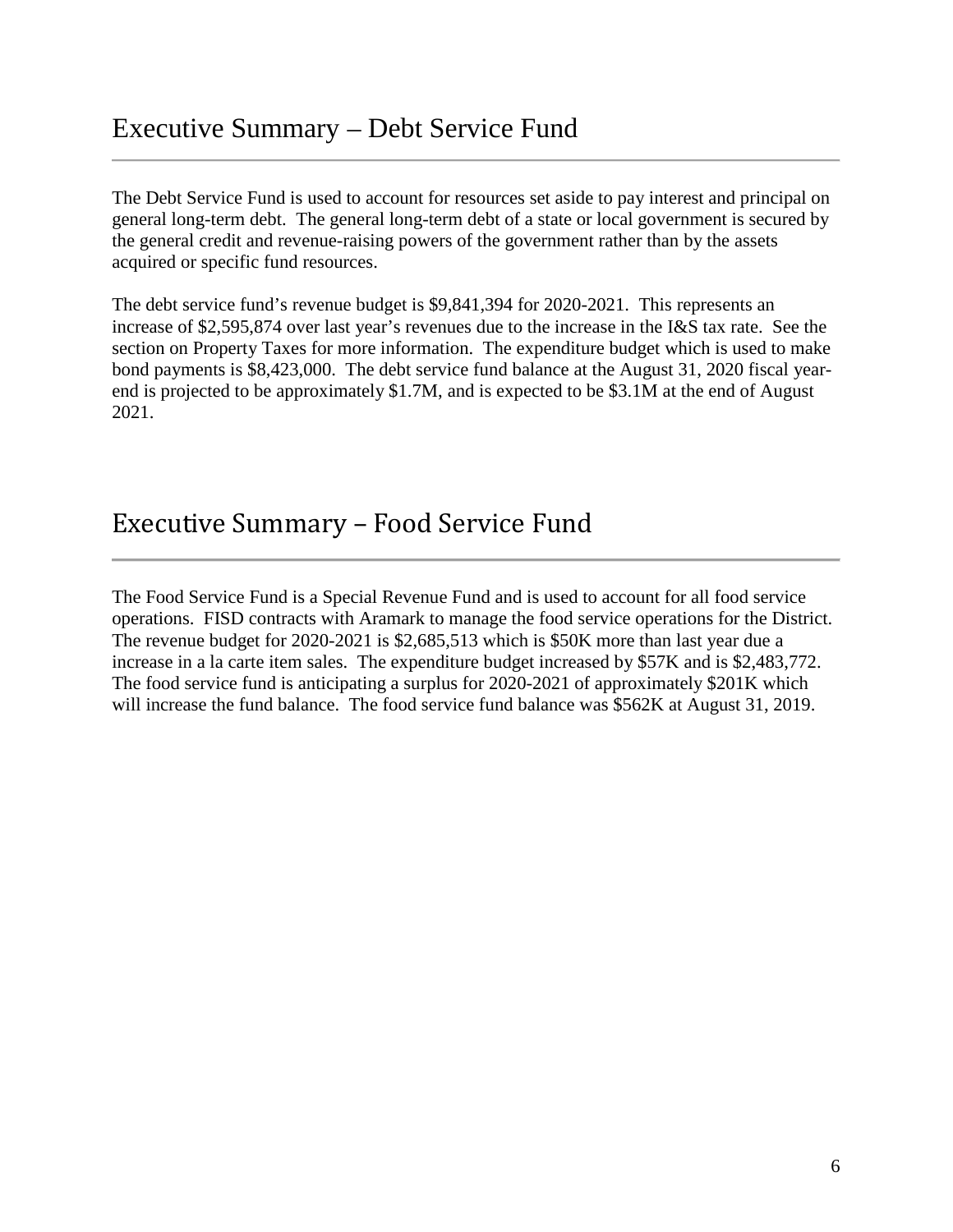### **FRIENDSWOOD INDEPENDENT SCHOOL DISTRICT**

### **BUDGET STATISTICS**

|                                              | 2020-2021<br><b>PROPOSED</b><br><b>BUDGET</b> | 2019-2020<br><b>REVISED</b><br><b>BUDGET</b> |
|----------------------------------------------|-----------------------------------------------|----------------------------------------------|
| <b>PERCENT OF REVENUE FROM LOCAL SOURCES</b> | 64.3%                                         | 66.6%                                        |
| <b>PERCENT OF REVENUE FROM STATE SOURCES</b> | 34.8%                                         | 32.4%                                        |
| PERCENT OF REVENUE FROM FEDERAL SOURCES      | 0.9%                                          | 1.0%                                         |
| AS A PERCENT OF TOTAL EXPENDITURE BUDGET:    |                                               |                                              |
| <b>Salaries and Benefits</b>                 | 85.3%                                         | 83.6%                                        |
| <b>Instruction and Related Services</b>      | 61.0%                                         | 59.4%                                        |
| <b>Maintenance and Operations</b>            | 10.3%                                         | 10.0%                                        |
| <b>Campus Administration</b>                 | 5.4%                                          | 5.6%                                         |
| <b>General Administration</b>                | 4.3%                                          | 4.5%                                         |
| <b>Student Transportation</b>                | 3.7%                                          | 3.7%                                         |
| <b>Extracurricular and Co-Curricular</b>     | 3.6%                                          | 3.8%                                         |
| <b>Data Services</b>                         | 2.5%                                          | 2.7%                                         |
| <b>Instructional Administration</b>          | 1.5%                                          | 1.4%                                         |
| <b>Guidance and Counseling Services</b>      | 3.6%                                          | 3.2%                                         |
| Other                                        | 1.2%                                          | 3.2%                                         |
| <b>Health Services</b>                       | 1.4%                                          | 1.0%                                         |
| <b>Security</b>                              | 1.4%                                          | 1.4%                                         |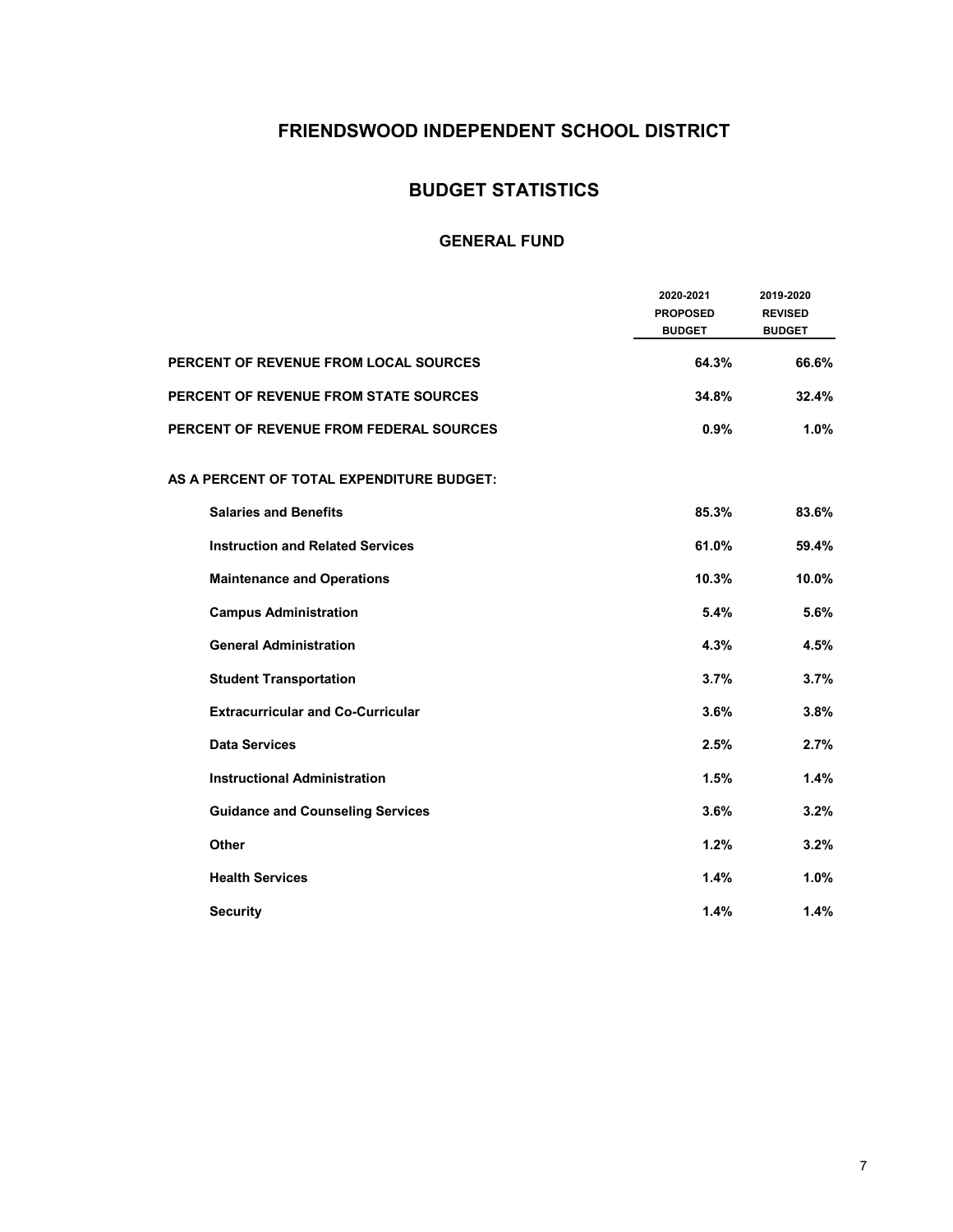#### **Friendswood Independent School District 2020-2021 Budgets For Adoption - ALL FUNDS**

|                                     | <b>General Fund</b> | <b>Debt Service</b> | <b>Food Service</b> |
|-------------------------------------|---------------------|---------------------|---------------------|
|                                     | Proposed            | <b>Proposed</b>     | <b>Proposed</b>     |
| <b>REVENUES</b>                     |                     |                     |                     |
| 5711 Current Property Taxes         | 34,212,622          | 9,597,623           |                     |
| 5712 Delinquent Prop. Taxes         | 150,000             | 30,000              |                     |
| 5719 Other Tax Revenue              | 150,000             | 40,000              |                     |
| 5742 Interest                       | 225,000             | 6,300               | 2,400               |
| 5743 Rent                           | 379,500             |                     |                     |
| 5748 Activity Revenue               | 7,500               |                     |                     |
| 5749 Local Sources                  | 615,203             |                     | 19,179              |
| 5751 Food Service Sales             |                     |                     | 2,362,834           |
| 5752 Athletic Activity              | 40,000              |                     |                     |
| 5755 Community Education            | 216,000             |                     |                     |
| 5811 Per Capita Apportionment       | 2,823,446           |                     |                     |
| 5812 Foundation School Program      | 14,021,396          |                     |                     |
| 5826 Pre-K State Program            |                     |                     |                     |
| 5829 Revenues From TEA              |                     | 167,471             | 4,500               |
| 5839 State Revenue - Other Agencies | 6,000               |                     |                     |
| 5831 TRS On-Behalf                  | 2,650,395           |                     |                     |
| 5921 School Breakfast Prog          |                     |                     | 22,115              |
| 5922 Nat'l School Lunch Prog        |                     |                     | 214,646             |
| 5923 USDA Commodities               |                     |                     | 59,839              |
| 5929 Federal Revenue from TEA       | 110,000             |                     |                     |
| 5931 SHARS                          | 344,938             |                     |                     |
| 5949 Revenue from Federal Agencies  | 20,000              |                     |                     |
| 8911 Transfers In                   |                     |                     |                     |
| <b>TOTAL REVENUES</b>               | 55,972,000          | 9,841,394           | 2,685,513           |
|                                     |                     |                     |                     |
| <b>EXPENDITURES</b>                 |                     |                     |                     |
| 11 Instruction                      | 32,461,621          |                     |                     |
| 12 Instructional Resources          | 679,662             |                     |                     |
| 13 Curr & Inst Staff Dev            | 1,115,335           |                     |                     |
| 21 Instructional Leadership         | 867,100             |                     |                     |
| 23 School Leadership                | 3,032,827           |                     |                     |
| 31 Guidance/Counseling              | 2,048,334           |                     |                     |
| 32 Social Work Services             | 3,300               |                     |                     |
| 33 Health Services                  | 802,806             |                     |                     |
| 34 Student Transportation           | 2,102,831           |                     |                     |
| 35 Food Services                    |                     |                     | 2,483,772           |
| 36 Extracurricular Activities       | 2,040,316           |                     |                     |
| 41 General Admin                    | 2,418,560           |                     |                     |
| 51 Maintenance and Operations       | 5,780,330           |                     |                     |
| 52 Security and Monitoring          | 758,886             |                     |                     |
| 53 Data Processing Svcs             | 1,394,280           |                     |                     |
| 61 Community Services               | 222,964             |                     |                     |
| 71 Debt Service                     |                     | 8,423,000           |                     |
| 81 Construction                     | 50,000              |                     |                     |
| 93 Shared Services                  | 51,847              |                     |                     |
| 95 JJAEP                            | 11,000              |                     |                     |
| 99 Intergov Charges                 | 345,000             |                     |                     |
| 8911 Transfers Out                  |                     |                     |                     |
| <b>TOTAL EXPENDITURES</b>           | \$<br>56,187,000    | \$<br>8,423,000     | \$<br>2,483,772     |
|                                     |                     |                     |                     |
| <b>BUDGET SURPLUS (DEFICIT)</b>     | (215,000)           | 1,418,394           | 201,741             |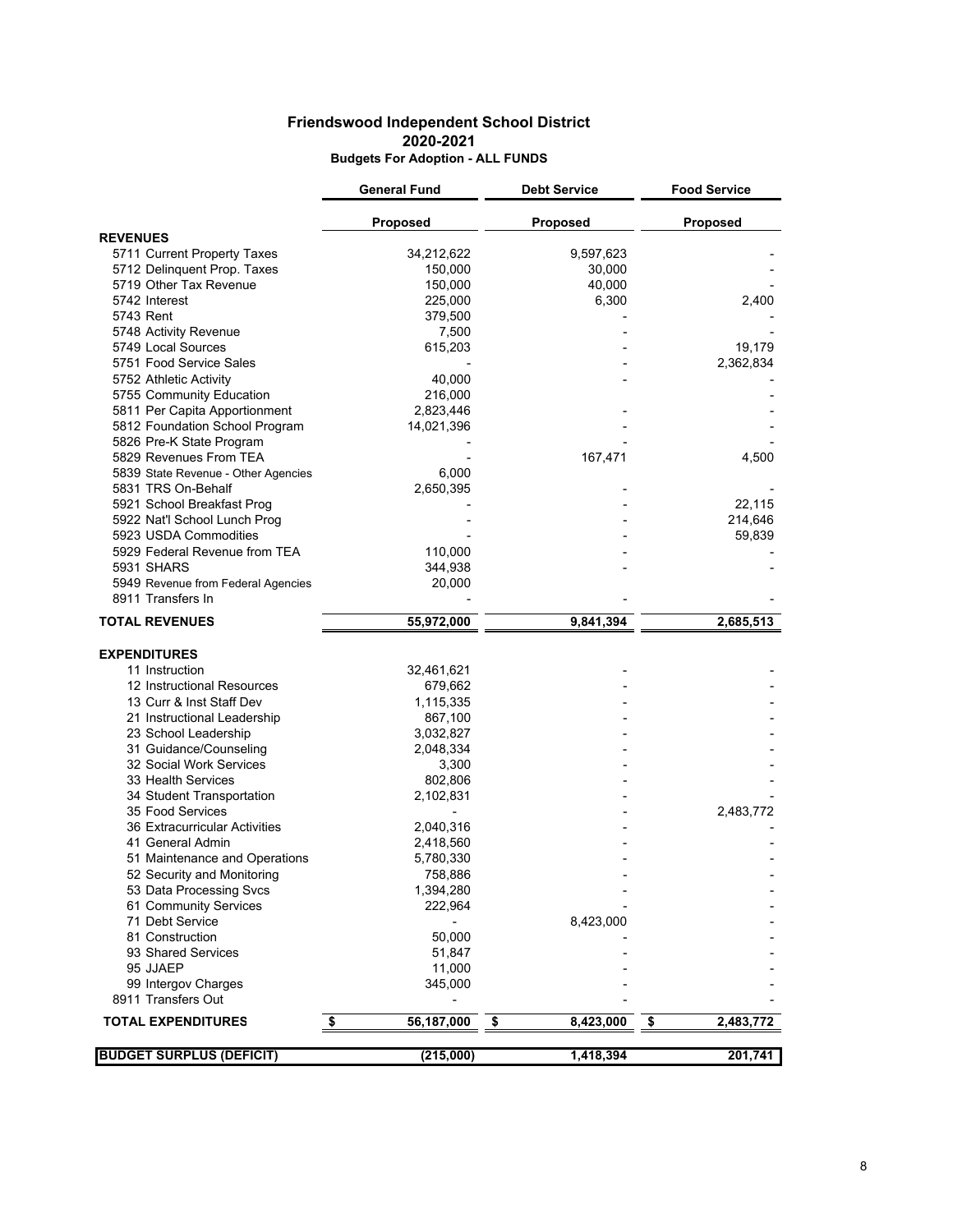### **FRIENDSWOOD INDEPENDENT SCHOOL DISTRICT BUDGET FOR ADOPTION 2020-2021**

#### **GENERAL FUND**

#### **REVENUES**

| <b>LOCAL &amp; INTERMEDIATE SOURCES</b>                       |      | \$35,995,825  |
|---------------------------------------------------------------|------|---------------|
| <b>STATE PROGRAM REVENUES</b>                                 |      | \$19,501,237  |
| <b>FEDERAL PROGRAM REVENUES</b>                               | SS S | 474,938       |
| <b>TOTAL REVENUES</b>                                         |      | \$ 55,972,000 |
| <b>EXPENDITURES</b>                                           |      |               |
| <b>FUNCTION: 11 INSTRUCTION</b>                               | \$   | 32,461,621    |
| <b>FUNCTION: 12 INSTRUCTIONAL RESOURCES</b>                   | \$   | 679,662       |
| <b>FUNCTION: 13 CURRICULUM &amp; STAFF DEVELOPMENT</b>        | \$   | 1,115,335     |
| <b>FUNCTION: 21 INSTRUCTIONAL ADMINISTRATION</b>              | \$   | 867,100       |
| <b>FUNCTION: 23 SCHOOL ADMINISTRATION</b>                     | \$   | 3,032,827     |
| <b>FUNCTION: 31 GUIDANCE &amp; COUNSELING</b>                 | \$   | 2,048,334     |
| <b>FUNCTION: 32 SOCIAL WORK SERVICES</b>                      | \$   | 3,300         |
| <b>FUNCTION: 33 HEALTH SERVICES</b>                           | \$   | 802,806       |
| <b>FUNCTION: 34 STUDENT TRANSPORTATION</b>                    | \$   | 2,102,831     |
| <b>FUNCTION: 35 FOOD SERVICES</b>                             | \$   |               |
| <b>FUNCTION: 36 COCURRICULAR</b>                              | \$   | 2,040,316     |
| <b>FUNCTION: 41 GENERAL ADMINISTRATION</b>                    | \$   | 2,418,560     |
| <b>FUNCTION: 51 PLANT MAINTENANCE</b>                         | \$   | 5,780,330     |
| <b>FUNCTION: 52 SECURITY AND MONITORING SERVICES</b>          | \$   | 758,886       |
| <b>FUNCTION: 53 DATA SERVICES</b>                             | \$   | 1,394,280     |
| <b>FUNCTION: 61 COMMUNITY SERVICES</b>                        | \$   | 222,964       |
| <b>FUNCTION: 71 DEBT SERVICES</b>                             | \$   |               |
| <b>FUNCITON: 81 FACILITIES ACQUISITION &amp; CONSTRUCTION</b> | \$   | 50,000        |
| <b>FUNCTION: 93 PAYMENTS TO FISCAL AGENT</b>                  | \$   | 51,847        |
| <b>FUNCTION: 95 PAYMENTS TO JJAEP</b>                         | \$   | 11,000        |
| <b>FUNCTION: 99 OTHER GOVERNMENTAL CHARGES</b>                | \$   | 345,000       |
| <b>TOTAL EXPENDITURES</b>                                     | \$   | 56,187,000    |
| <b>OTHER USES / NON-OPERATING EXPENSES</b>                    | \$   |               |
| <b>TOTAL EXPENDITURES &amp; OTHER USES</b>                    |      | \$ 56,187,000 |
| EXCESS (DEFICIENCY) OF REVENUES OVER (UNDER) EXPENDITURES     | \$   | (215,000)     |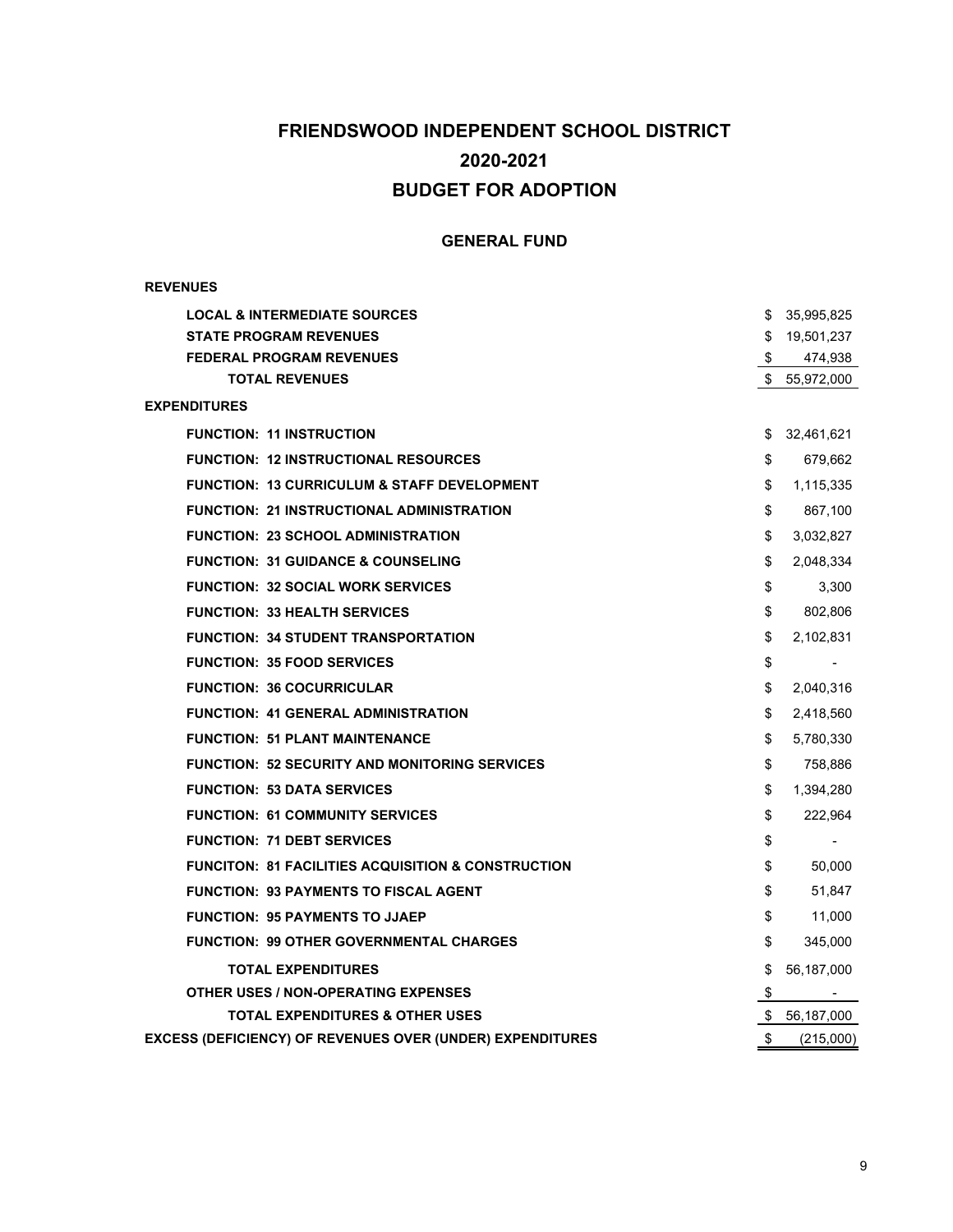### **FRIENDSWOOD INDEPENDENT SCHOOL DISTRICT BUDGET FOR ADOPTION 2020-2021**

#### **DEBT SERVICE FUND**

#### **REVENUES**

| <b>LOCAL &amp; INTERMEDIATE SOURCES</b>                          | S | 9,673,923 |
|------------------------------------------------------------------|---|-----------|
| <b>STATE PROGRAM REVENUES</b>                                    |   | 167,471   |
| <b>TOTAL REVENUES</b>                                            |   | 9,841,394 |
| <b>EXPENDITURES</b>                                              |   |           |
| <b>FUNCTION: 71 DEBT SERVICES</b>                                |   | 8,423,000 |
| <b>TOTAL EXPENDITURES</b>                                        |   | 8.423,000 |
| <b>EXCESS (DEFICIENCY) OF REVENUES OVER (UNDER) EXPENDITURES</b> |   | 1,418,394 |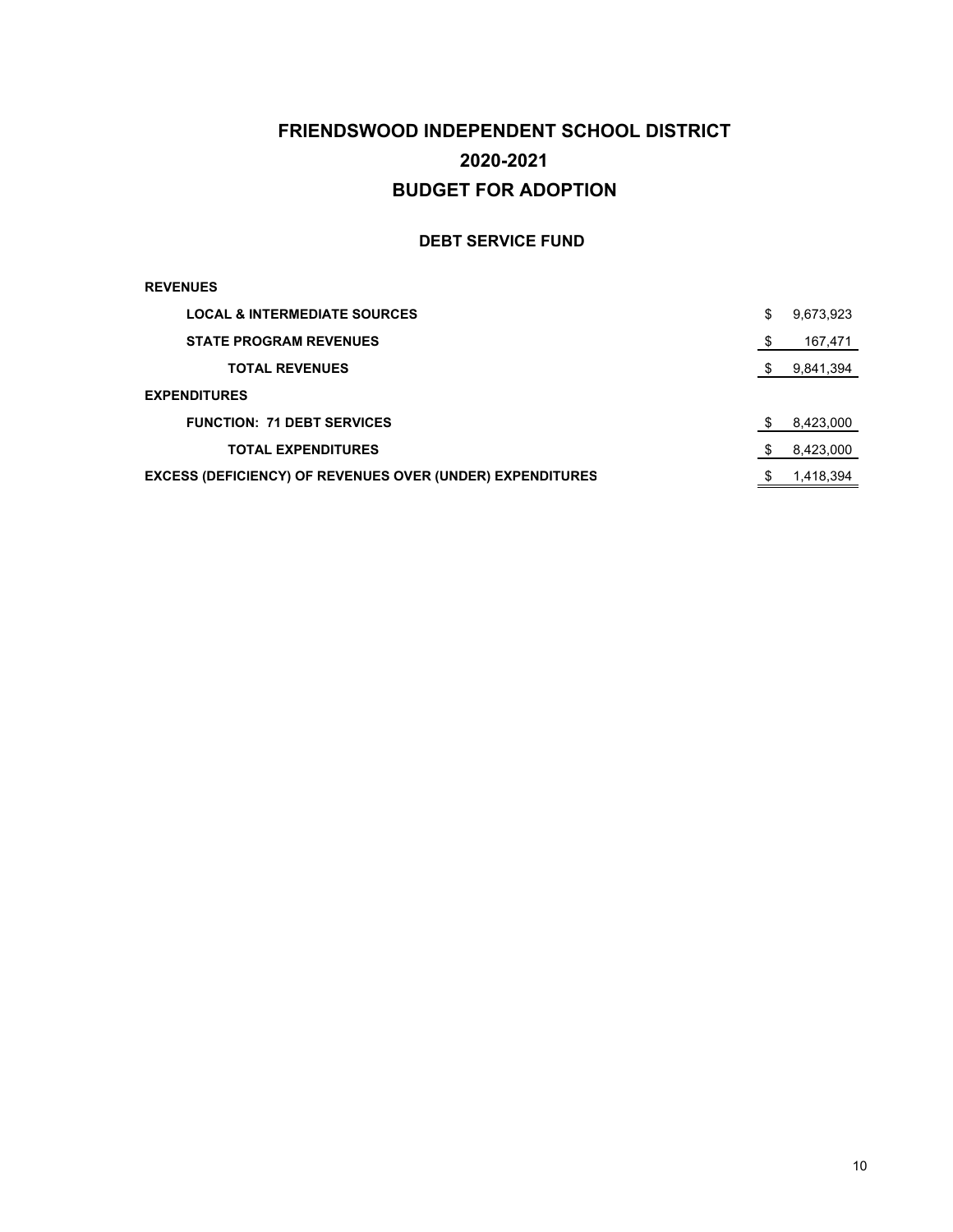### **FRIENDSWOOD INDEPENDENT SCHOOL DISTRICT BUDGET FOR ADOPTION 2020-2021**

#### **FOOD SERVICE FUND**

#### **REVENUES**

| <b>LOCAL &amp; INTERMEDIATE SOURCES</b>                          | \$   | 2,384,413 |
|------------------------------------------------------------------|------|-----------|
| <b>STATE PROGRAM REVENUES</b>                                    | \$   | 4,500     |
| <b>OTHER RESOURCES</b>                                           | - \$ | 296,600   |
| <b>TOTAL REVENUES</b>                                            | - \$ | 2,685,513 |
| <b>EXPENDITURES</b>                                              |      |           |
| <b>FUNCTION: 35 FOOD SERVICES</b>                                | \$   | 2,483,772 |
| <b>TOTAL EXPENDITURES</b>                                        |      | 2,483,772 |
| <b>EXCESS (DEFICIENCY) OF REVENUES OVER (UNDER) EXPENDITURES</b> |      | 201.741   |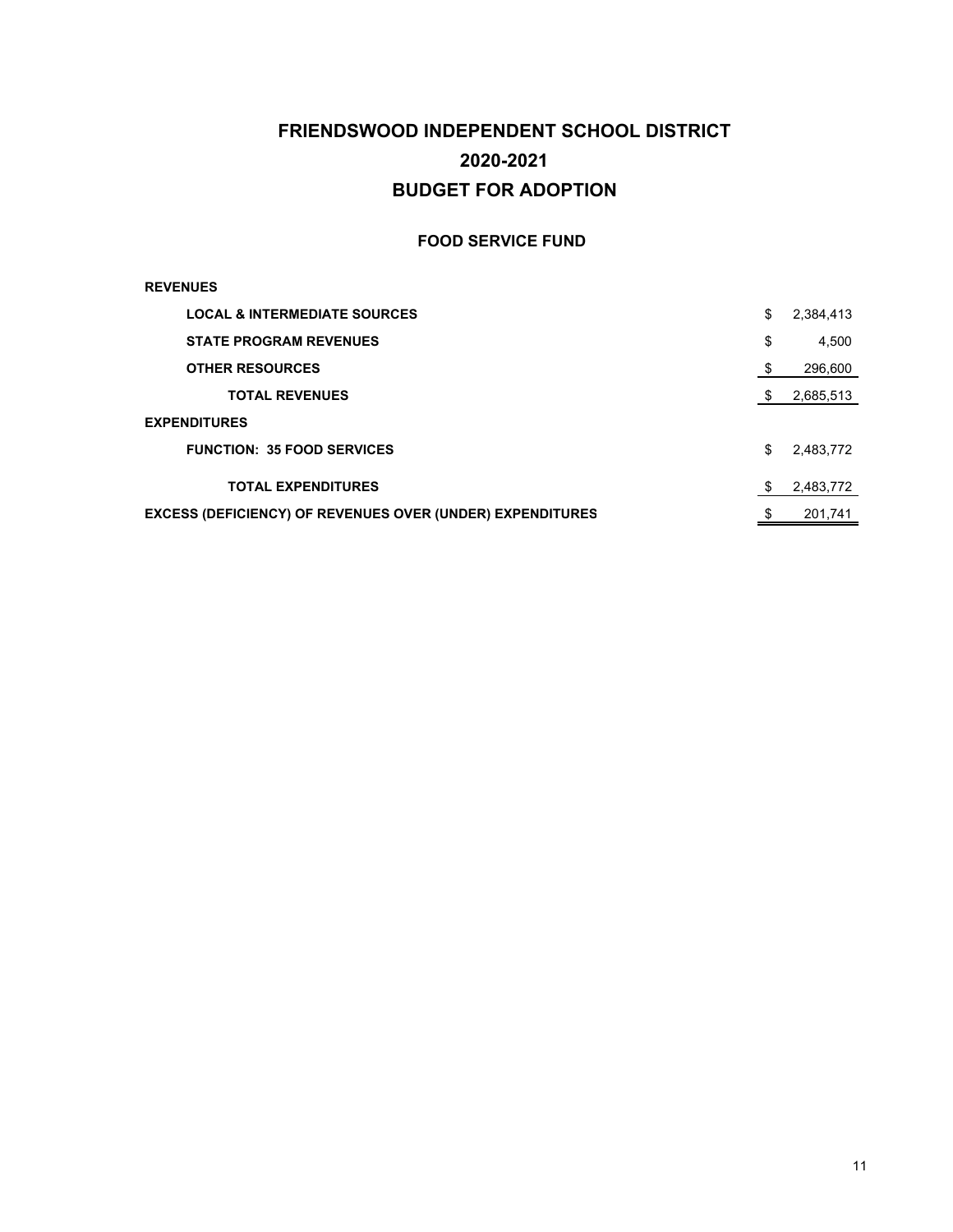### **FRIENDSWOOD INDEPENDENT SCHOOL DISTRICT BUDGETARY COMPARISON 2020/2021 - 2019/2020**

|                                                                   | 2020-2021<br><b>PROPOSED</b><br><b>BUDGET</b> | 2019-2020<br><b>REVISED</b><br><b>BUDGET</b> | <b>INCREASE</b><br>(DECREASE) |
|-------------------------------------------------------------------|-----------------------------------------------|----------------------------------------------|-------------------------------|
| <b>REVENUES</b>                                                   |                                               |                                              |                               |
| <b>LOCAL &amp; INTERMEDIATE SOURCES</b>                           | 35,995,825                                    | 35,725,888                                   | 269,937                       |
| <b>STATE PROGRAM REVENUES</b>                                     | 19,501,237                                    | 17,377,112                                   | 2,124,125                     |
| <b>FEDERAL PROGRAM REVENUES</b>                                   | 474,938                                       | 557,000                                      | (82,062)                      |
| <b>TOTAL REVENUES</b>                                             | 55,972,000                                    | 53,660,000                                   | 2,312,000                     |
| <b>EXPENDITURES</b>                                               |                                               |                                              |                               |
| <b>FUNCTION: 11 INSTRUCTION</b>                                   | 32,461,621                                    | 30,992,055                                   | 1,469,566                     |
| <b>FUNCTION: 12 INSTRUCTIONAL RESOURCES</b>                       | 679,662                                       | 672,075                                      | 7,586                         |
| <b>FUNCTION: 13 CURRICULUM &amp; STAFF DEVELOPMENT</b>            | 1,115,335                                     | 980,739                                      | 134,596                       |
| <b>FUNCTION: 21 INSTRUCTIONAL ADMINISTRATION</b>                  | 867,100                                       | 783,528                                      | 83,572                        |
| <b>FUNCTION: 23 SCHOOL ADMINISTRATION</b>                         | 3,032,827                                     | 3,055,612                                    | (22, 785)                     |
| <b>FUNCTION: 31 GUIDANCE &amp; COUNSELING</b>                     | 2,048,334                                     | 1,780,112                                    | 268,223                       |
| <b>FUNCTION: 32 SOCIAL WORK SERVICES</b>                          | 3,300                                         | 9,060                                        | (5,760)                       |
| <b>FUNCTION: 33 HEALTH SERVICES</b>                               | 802,806                                       | 547,623                                      | 255,183                       |
| <b>FUNCTION: 34 STUDENT TRANSPORTATION</b>                        | 2,102,831                                     | 2,051,306                                    | 51,525                        |
| <b>FUNCTION: 35 FOOD SERVICES</b>                                 | $\blacksquare$                                | 70,254                                       | (70, 254)                     |
| <b>FUNCTION: 36 COCURRICULAR</b>                                  | 2,040,316                                     | 2,060,908                                    | (20, 592)                     |
| <b>FUNCTION: 41 GENERAL ADMINISTRATION</b>                        | 2,418,560                                     | 2,473,384                                    | (54, 823)                     |
| <b>FUNCTION: 51 PLANT MAINTENANCE</b>                             | 5,780,330                                     | 5,522,004                                    | 258,326                       |
| <b>FUNCTION: 52 SECURITY AND MONITORING SERVICES</b>              | 758,886                                       | 781,200                                      | (22, 313)                     |
| <b>FUNCTION: 53 DATA SERVICES</b>                                 | 1,394,280                                     | 1,483,188                                    | (88,909)                      |
| <b>FUNCTION: 61 COMMUNITY SERVICES</b>                            | 222,964                                       | 290,264                                      | (67, 299)                     |
| <b>FUNCTION: 71 DEBT SERVICES</b>                                 |                                               |                                              |                               |
| <b>FUNCITON: 81 FACILITIES ACQUISITION &amp; CONSTRUCTION</b>     | 50,000                                        | 996,388                                      | (946, 388)                    |
| <b>FUNCTION: 93 PAYMENTS TO FISCAL AGENT</b>                      | 51,847                                        | 46,000                                       | 5,847                         |
| <b>FUNCTION: 95 PAYMENTS TO JJAEP</b>                             | 11,000                                        | 10,000                                       | 1,000                         |
| <b>FUNCTION: 99 OTHER INTERGOVERNMENTAL CHARGES</b>               | 345,000                                       | 345,000                                      |                               |
| <b>TOTAL EXPENDITURES</b>                                         | 56,187,000                                    | 54,950,698                                   | 1,236,302                     |
| OTHER USES / NON-OPERATING EXPENSES / TRANSFERS IN (OUT)          |                                               |                                              |                               |
| <b>TOTAL EXPENDITURES &amp; OTHER USES</b>                        | 56,187,000                                    | 54,950,698                                   | 1,236,302                     |
| <b>EXCESS (DEFICIENCY) OF REVENUES OVER (UNDER ) EXPENDITURES</b> | (215,000)                                     | (1,290,698)                                  | 1,075,698                     |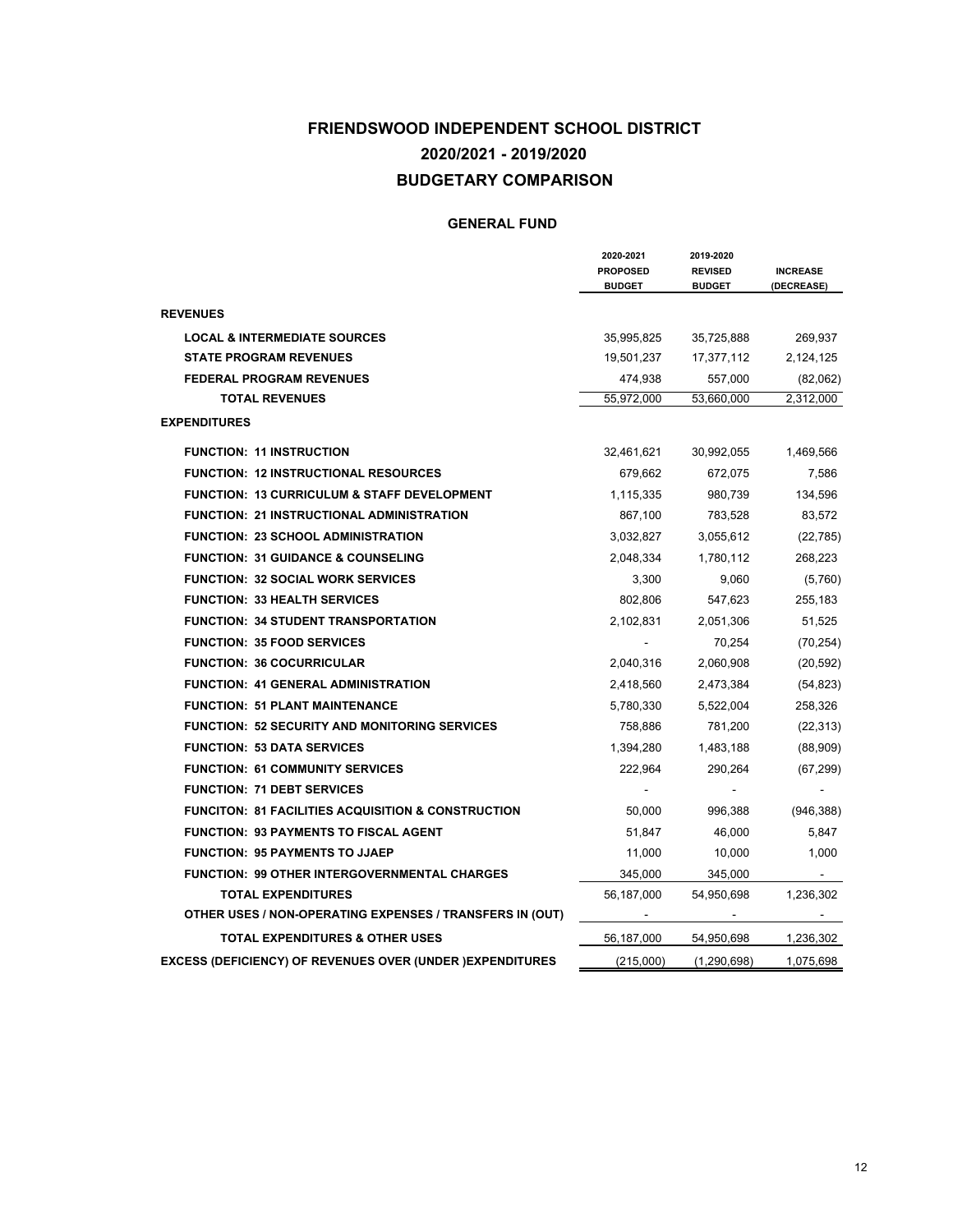### **FRIENDSWOOD INDEPENDENT SCHOOL DISTRICT BUDGETARY COMPARISON 2020/2021 - 2019/2020**

#### **DEBT SERVICE FUND**

|                                                                   | 2020-2021<br><b>PROPOSED</b><br><b>BUDGET</b> | 2019-2020<br><b>REVISED</b><br><b>BUDGET</b> | <b>INCREASE</b><br>(DECREASE) |
|-------------------------------------------------------------------|-----------------------------------------------|----------------------------------------------|-------------------------------|
| <b>REVENUES</b>                                                   |                                               |                                              |                               |
| <b>LOCAL &amp; INTERMEDIATE SOURCES</b>                           | 9,673,923                                     | 7,073,716                                    | 2,600,207                     |
| <b>STATE PROGRAM REVENUES</b>                                     | 167,471                                       | 171,804                                      | (4, 333)                      |
| <b>OTHER RESOURCES</b>                                            |                                               |                                              |                               |
| <b>TOTAL REVENUES</b>                                             | 9,841,394                                     | 7,245,520                                    | 2,595,874                     |
| <b>EXPENDITURES</b>                                               |                                               |                                              |                               |
| <b>FUNCTION: 71 DEBT SERVICES</b>                                 | 8,423,000                                     | 7,017,800                                    | 1,405,200                     |
| <b>TOTAL EXPENDITURES</b>                                         | 8,423,000                                     | 7,017,800                                    | 1,405,200                     |
| <b>EXCESS (DEFICIENCY) OF REVENUES OVER (UNDER ) EXPENDITURES</b> | 1,418,394                                     | 227,720                                      | 1,190,674                     |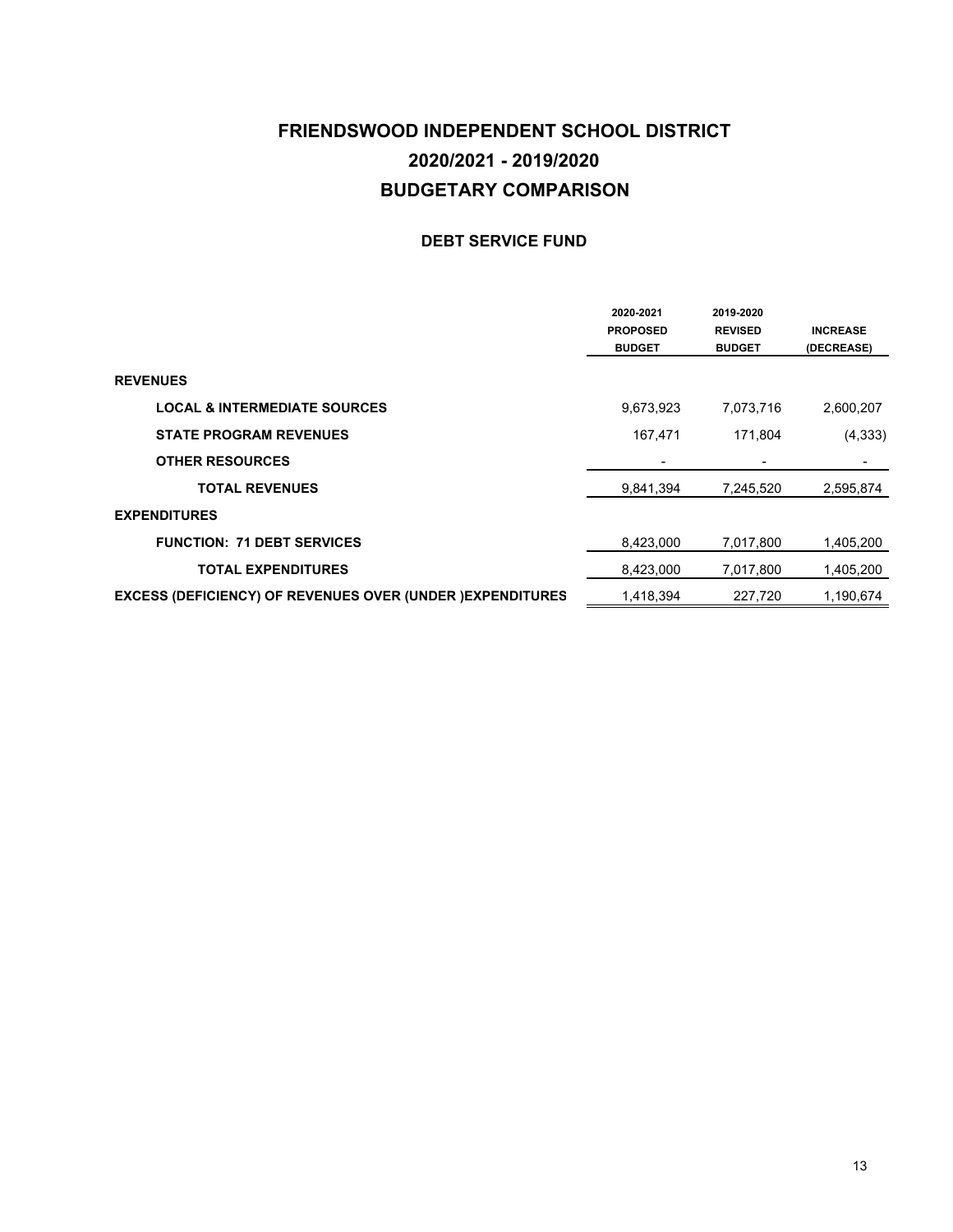### **FRIENDSWOOD INDEPENDENT SCHOOL DISTRICT BUDGETARY COMPARISON 2020/2021 - 2019/2020**

#### **FOOD SERVICE FUND**

|                                                                   | 2020-2021<br><b>PROPOSED</b><br><b>BUDGET</b> | 2019-2020<br><b>REVISED</b><br><b>BUDGET</b> | <b>INCREASE</b><br>(DECREASE) |
|-------------------------------------------------------------------|-----------------------------------------------|----------------------------------------------|-------------------------------|
| <b>REVENUES</b>                                                   |                                               |                                              |                               |
| <b>LOCAL &amp; INTERMEDIATE SOURCES</b>                           | 2,384,413                                     | 2,383,428                                    | 985                           |
| <b>STATE PROGRAM REVENUES</b>                                     | 4,500                                         | 4,500                                        | ٠                             |
| <b>OTHER RESOURCES</b>                                            | 296,600                                       | 247,138                                      | 49,462                        |
| <b>TOTAL REVENUES</b>                                             | 2,685,513                                     | 2,635,066                                    | 50,447                        |
| <b>EXPENDITURES</b>                                               |                                               |                                              |                               |
| <b>FUNCTION: 35 FOOD SERVICES</b>                                 | 2,483,772                                     | 2,427,076                                    | 56,696                        |
| <b>TOTAL EXPENDITURES</b>                                         | 2,483,772                                     | 2,427,076                                    | 56.696                        |
| <b>EXCESS (DEFICIENCY) OF REVENUES OVER (UNDER ) EXPENDITURES</b> | 201,741                                       | 207.990                                      | (6, 249)                      |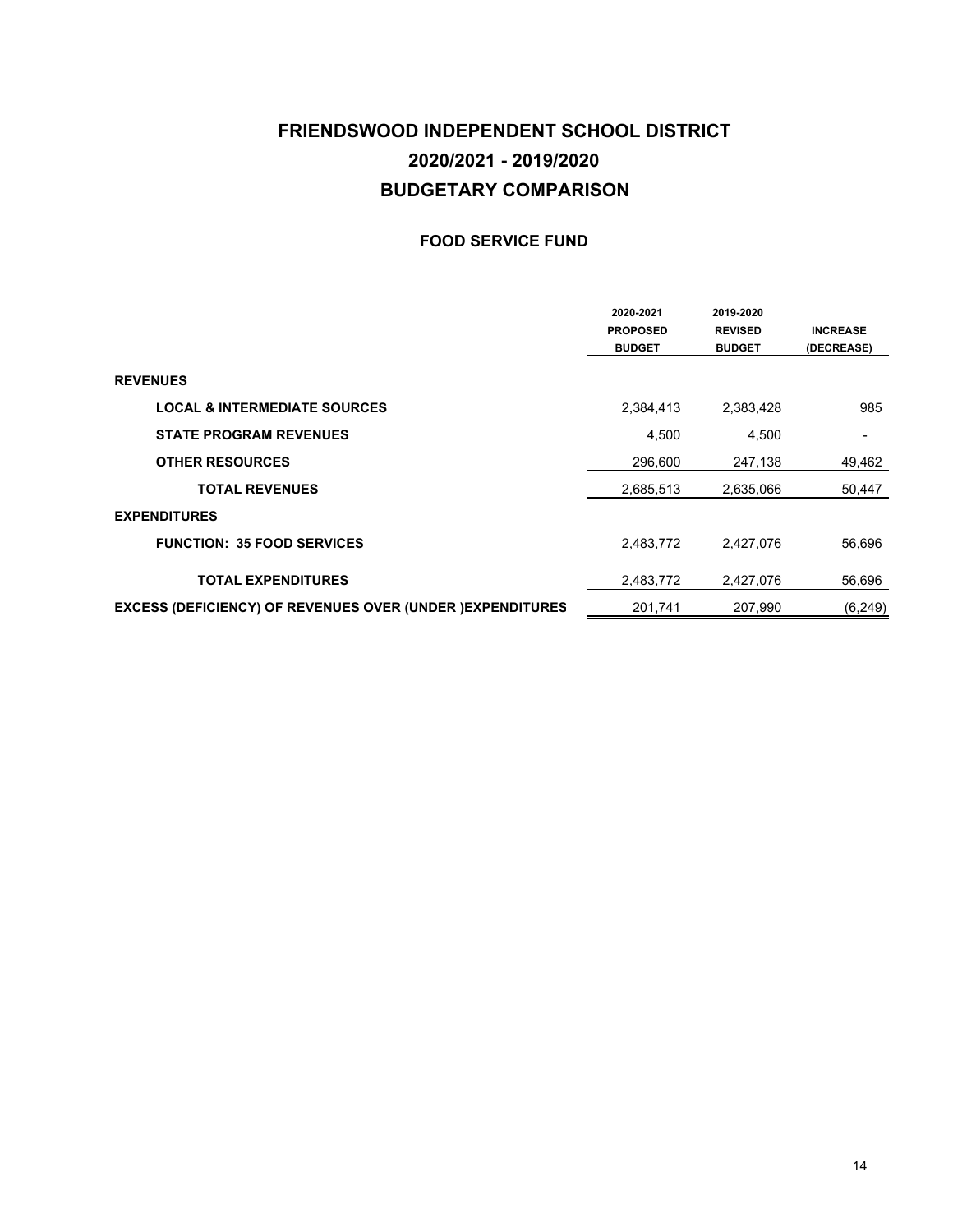|      |                                                        | 2020-2021<br><b>PROPOSED</b><br><b>BUDGET</b> | 2019-2020<br><b>REVISED</b><br><b>BUDGET</b> | <b>INCREASE</b><br>(DECREASE) |
|------|--------------------------------------------------------|-----------------------------------------------|----------------------------------------------|-------------------------------|
|      | <b>FUNCTION: 11 INSTRUCTION</b>                        |                                               |                                              |                               |
| 6100 | <b>PAYROLL COSTS</b>                                   | 31,217,875                                    | 29,835,952                                   | 1,381,923                     |
| 6200 | <b>CONTRACTED SERVICES</b>                             | 384,653                                       | 258,919                                      | 125,734                       |
| 6300 | <b>SUPPLIES AND MATERIALS</b>                          | 767,966                                       | 818,528                                      | (50, 562)                     |
| 6400 | <b>OTHER COSTS</b>                                     | 42,043                                        | 43,338                                       | (1,295)                       |
| 6600 | <b>CAPITAL OUTLAY</b>                                  | 49,084                                        | 35,317                                       | 13,767                        |
|      | <b>TOTAL FOR FUNCTION 11</b>                           | 32,461,621                                    | 30,992,055                                   | 1,469,566                     |
|      | <b>FUNCTION: 12 INSTRUCTIONAL RESOURCES</b>            |                                               |                                              |                               |
| 6100 | <b>PAYROLL COST</b>                                    | 610,162                                       | 614,017                                      | (3,856)                       |
| 6200 | <b>CONTRACTED SERVICES</b>                             | 89,443                                        | 91,193                                       | (1,750)                       |
| 6300 | <b>SUPPLIES AND MATERIALS</b>                          | (27, 954)                                     | (41, 498)                                    | 13,544                        |
| 6400 | <b>OTHER COSTS</b>                                     | 8,011                                         | 8,363                                        | (352)                         |
| 6600 | <b>CAPITAL OUTLAY</b>                                  |                                               |                                              |                               |
|      | <b>TOTAL FOR FUNCTION 12</b>                           | 679,662                                       | 672,075                                      | 7,586                         |
|      | <b>FUNCTION: 13 CURRICULUM &amp; STAFF DEVELOPMENT</b> |                                               |                                              |                               |
| 6100 | <b>PAYROLL COST</b>                                    | 982,735                                       | 842,973                                      | 139,762                       |
| 6200 | <b>CONTRACTED SERVICES</b>                             | 68,843                                        | 78,212                                       | (9,369)                       |
| 6300 | <b>SUPPLIES AND MATERIALS</b>                          | 1,900                                         | 3,416                                        | (1,516)                       |
| 6400 | <b>OTHER COSTS</b>                                     | 61,857                                        | 56,138                                       | 5,719                         |
| 6600 | <b>CAPITAL OUTLAY</b>                                  |                                               |                                              |                               |
|      | <b>TOTAL FOR FUNCTION 13</b>                           | 1.115.335                                     | 980.739                                      | 134.596                       |
|      | FUNCTION: 21 INSTRUCTIONAL ADMINISTRATION              |                                               |                                              |                               |
| 6100 | <b>PAYROLL COST</b>                                    | 807,225                                       | 722,181                                      | 85,044                        |
| 6200 | <b>CONTRACTED SERVICES</b>                             | 26,378                                        | 26,453                                       | (75)                          |
| 6300 | <b>SUPPLIES AND MATERIALS</b>                          | 8,561                                         | 16,611                                       | (8,050)                       |
| 6400 | <b>OTHER COSTS</b>                                     | 24,936                                        | 18,283                                       | 6,653                         |
| 6600 | <b>CAPITAL OUTLAY</b>                                  |                                               |                                              |                               |
|      | <b>TOTAL FOR FUNCTION 21</b>                           | 867,100                                       | 783,528                                      | 83,572                        |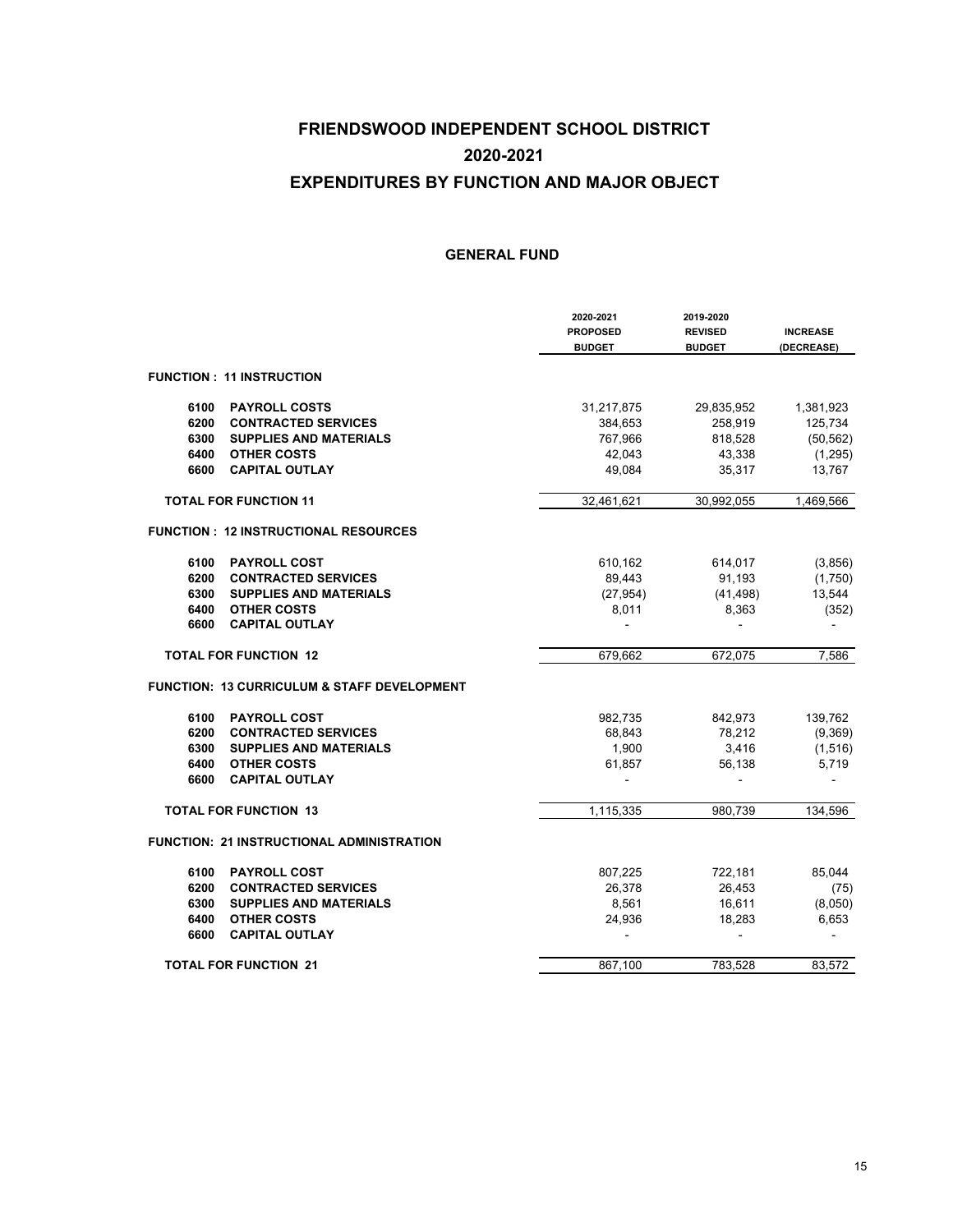|                                               | 2020-2021<br><b>PROPOSED</b><br><b>BUDGET</b> | 2019-2020<br><b>REVISED</b><br><b>BUDGET</b> | <b>INCREASE</b><br>(DECREASE) |
|-----------------------------------------------|-----------------------------------------------|----------------------------------------------|-------------------------------|
| <b>FUNCTION: 23 SCHOOL ADMINISTRATION</b>     |                                               |                                              |                               |
| 6100<br><b>PAYROLL COST</b>                   | 2,933,428                                     | 2,937,187                                    | (3,759)                       |
| 6200<br><b>CONTRACTED SERVICES</b>            | 11,381                                        | 14,188                                       | (2,807)                       |
| 6300<br><b>SUPPLIES AND MATERIALS</b>         | 54,193                                        | 70,183                                       | (15,990)                      |
| 6400<br><b>OTHER COSTS</b>                    | 33,825                                        | 34,053                                       | (228)                         |
| 6600<br><b>CAPITAL OUTLAY</b>                 |                                               |                                              | L,                            |
| <b>TOTAL FOR FUNCTION 23</b>                  | 3,032,827                                     | 3,055,612                                    | (22, 785)                     |
| <b>FUNCTION: 31 GUIDANCE &amp; COUNSELING</b> |                                               |                                              |                               |
| 6100<br><b>PAYROLL COST</b>                   | 1,984,469                                     | 1,720,338                                    | 264,131                       |
| 6200<br><b>CONTRACTED SERVICES</b>            | 19,165                                        | 8,517                                        | 10,648                        |
| 6300<br><b>SUPPLIES AND MATERIALS</b>         | 37,645                                        | 45,705                                       | (8,060)                       |
| 6400<br><b>OTHER COSTS</b>                    | 7,055                                         | 5,551                                        | 1,504                         |
| 6600<br><b>CAPITAL OUTLAY</b>                 |                                               |                                              |                               |
| <b>TOTAL FOR FUNCTION 31</b>                  | 2,048,334                                     | 1,780,112                                    | 268,223                       |
| <b>FUNCTION: 32 SOCIAL WORK SERVICES</b>      |                                               |                                              |                               |
| 6100<br><b>PAYROLL COST</b>                   |                                               |                                              |                               |
| 6200<br><b>CONTRACTED SERVICES</b>            | 3,300                                         | 9,060                                        | (5,760)                       |
| 6300<br><b>SUPPLIES AND MATERIALS</b>         |                                               |                                              |                               |
| 6400<br><b>OTHER COSTS</b>                    |                                               |                                              |                               |
| 6600<br><b>CAPITAL OUTLAY</b>                 |                                               |                                              |                               |
| <b>TOTAL FOR FUNCTION 32</b>                  | 3,300                                         | 9.060                                        | (5,760)                       |
| <b>FUNCTION: 33 HEALTH SERVICES</b>           |                                               |                                              |                               |
| 6100<br><b>PAYROLL COST</b>                   | 700,396                                       | 531,755                                      | 168,641                       |
| 6200<br><b>CONTRACTED SERVICES</b>            | 450                                           | 450                                          |                               |
| 6300<br><b>SUPPLIES AND MATERIALS</b>         | 101,000                                       | 12,258                                       | 88,742                        |
| 6400<br><b>OTHER COSTS</b>                    | 960                                           | 960                                          |                               |
| 6600<br><b>CAPITAL OUTLAY</b>                 |                                               | 2,200                                        | (2,200)                       |
| <b>TOTAL FOR FUNCTION 33</b>                  | 802,806                                       | 547,623                                      | 255,183                       |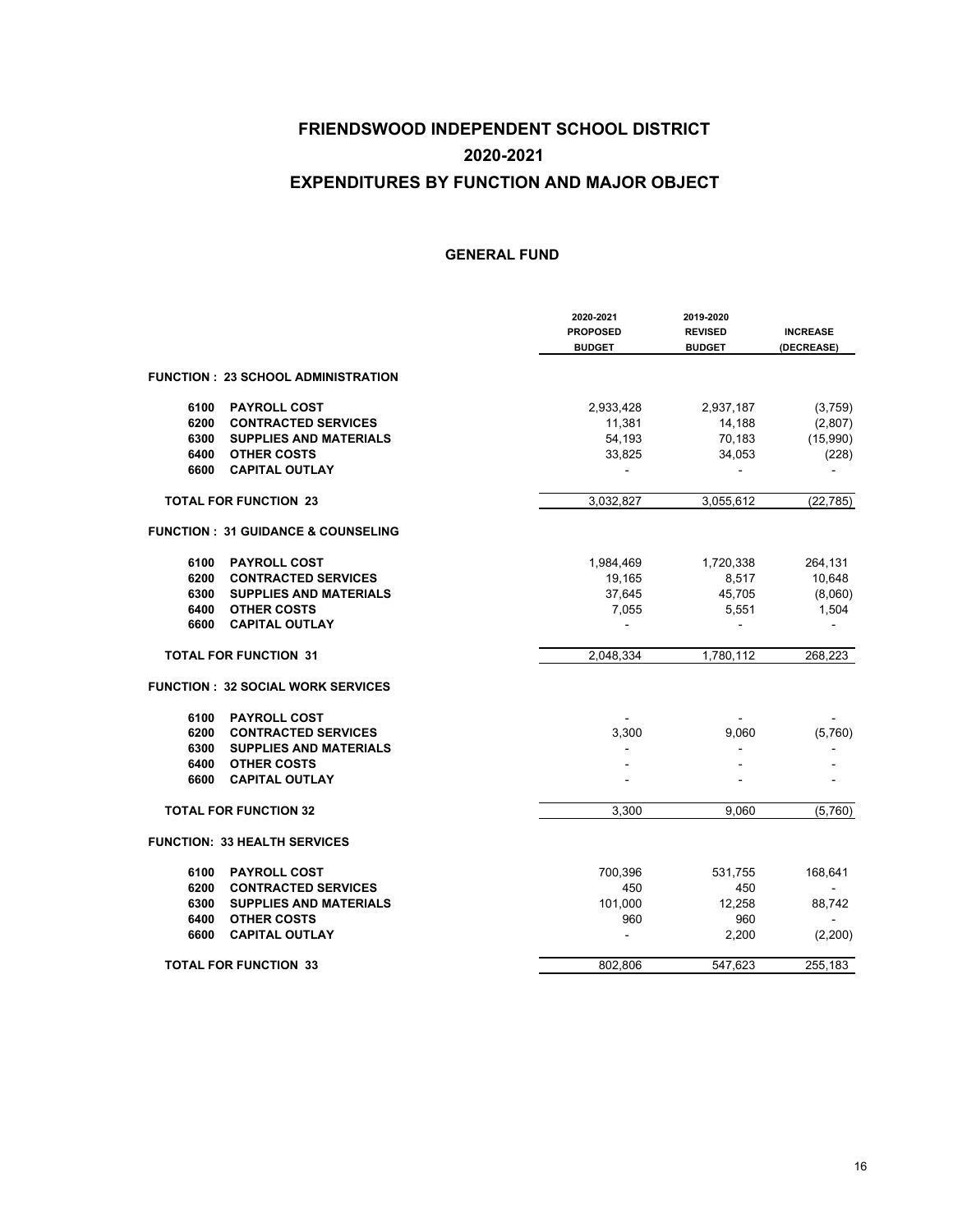|      |                                                | 2020-2021<br><b>PROPOSED</b><br><b>BUDGET</b> | 2019-2020<br><b>REVISED</b><br><b>BUDGET</b> | <b>INCREASE</b><br>(DECREASE) |
|------|------------------------------------------------|-----------------------------------------------|----------------------------------------------|-------------------------------|
|      | <b>FUNCTION: 34 STUDENT TRANSPORTATION</b>     |                                               |                                              |                               |
| 6100 | <b>PAYROLL COST</b>                            | 1,752,159                                     | 1,717,082                                    | 35,077                        |
| 6200 | <b>CONTRACTED SERVICES</b>                     | 65,140                                        | 63,464                                       | 1,676                         |
| 6300 | <b>SUPPLIES AND MATERIALS</b>                  | 366,935                                       | 365,675                                      | 1,260                         |
| 6400 | <b>OTHER COSTS</b>                             | (83, 403)                                     | (100, 880)                                   | 17,477                        |
| 6600 | <b>CAPITAL OUTLAY</b>                          | 2,000                                         | 5,965                                        | (3,965)                       |
|      | <b>TOTAL FOR FUNCTION 34</b>                   | 2,102,831                                     | 2,051,306                                    | 51,525                        |
|      | <b>FUNCTION: 35 FOOD SERVICES</b>              |                                               |                                              |                               |
| 6100 | <b>PAYROLL COST</b>                            |                                               |                                              |                               |
| 6200 | <b>CONTRACTED SERVICES</b>                     |                                               |                                              |                               |
| 6300 | <b>SUPPLIES AND MATERIALS</b>                  |                                               |                                              |                               |
| 6400 | <b>OTHER COSTS</b>                             |                                               |                                              |                               |
| 6600 | <b>CAPITAL OUTLAY</b>                          |                                               | 70,254                                       | (70, 254)                     |
|      | <b>TOTAL FOR FUNCTION 35</b>                   | $\blacksquare$                                | 70,254                                       | (70, 254)                     |
|      | <b>FUNCTION: 36 EXTRACURRICULAR ACTIVITIES</b> |                                               |                                              |                               |
| 6100 | <b>PAYROLL COST</b>                            | 1,247,816                                     | 1,279,147                                    | (31, 331)                     |
| 6200 | <b>CONTRACTED SERVICES</b>                     | 179,202                                       | 189,623                                      | (10, 421)                     |
| 6300 | <b>SUPPLIES AND MATERIALS</b>                  | 192,861                                       | 207,735                                      | (14, 874)                     |
| 6400 | <b>OTHER COSTS</b>                             | 420,437                                       | 384,403                                      | 36,034                        |
| 6600 | <b>CAPITAL OUTLAY</b>                          |                                               |                                              |                               |
|      | <b>TOTAL FOR FUNCTION 36</b>                   | 2,040,316                                     | 2,060,908                                    | (20, 592)                     |
|      | <b>FUNCTION: 41 GENERAL ADMINISTRATION</b>     |                                               |                                              |                               |
| 6100 | <b>PAYROLL COST</b>                            | 1,718,166                                     | 1,738,675                                    | (20, 508)                     |
| 6200 | <b>CONTRACTED SERVICES</b>                     | 464,477                                       | 506,072                                      | (41, 595)                     |
| 6300 | <b>SUPPLIES AND MATERIALS</b>                  | 70,881                                        | 84,058                                       | (13, 177)                     |
| 6400 | <b>OTHER COSTS</b>                             | 165,036                                       | 144,579                                      | 20,457                        |
| 6600 | <b>CAPITAL OUTLAY</b>                          |                                               |                                              |                               |
|      | <b>TOTAL FOR FUNCTION 41</b>                   | 2,418,560                                     | 2,473,384                                    | (54, 823)                     |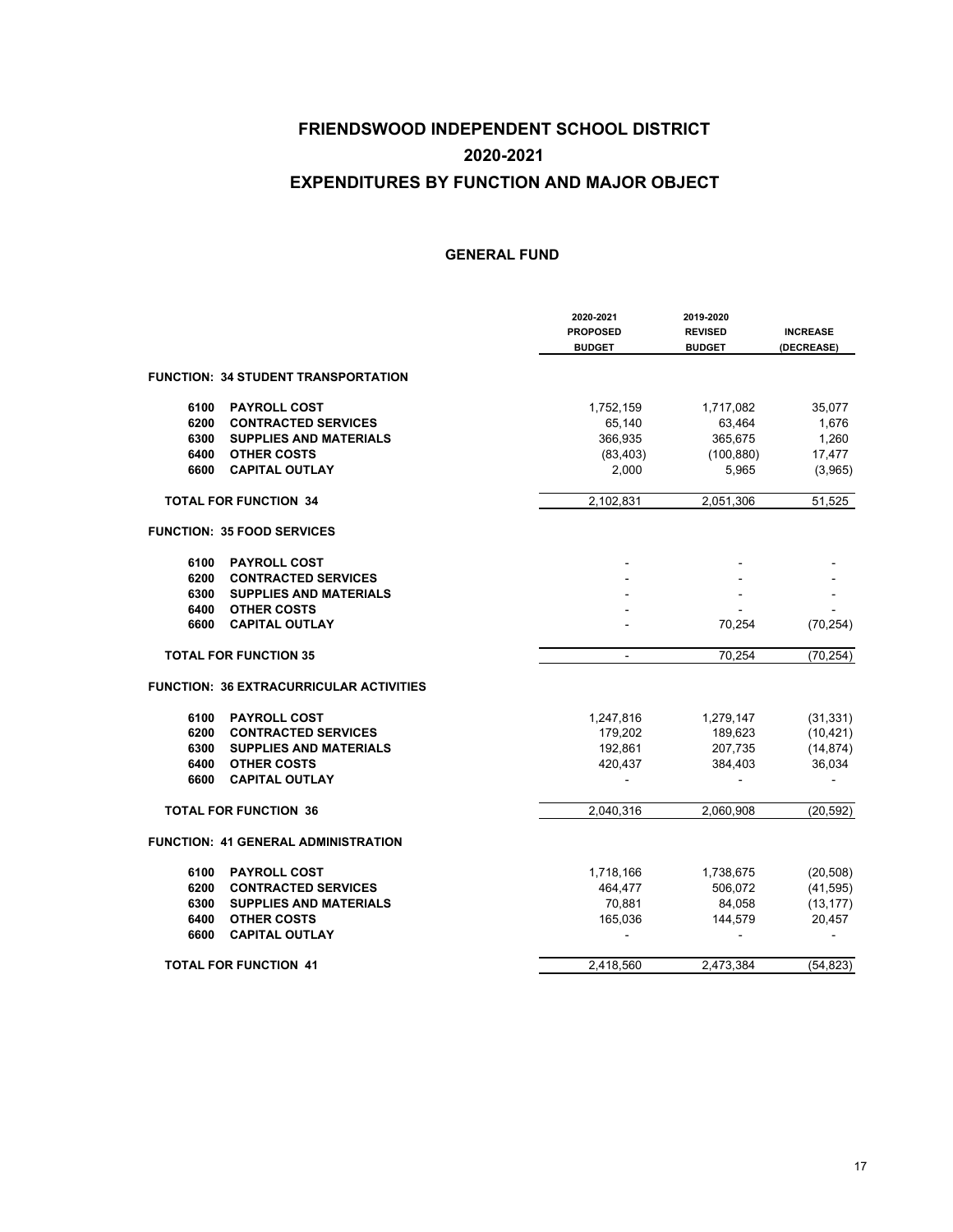|      |                                              | 2020-2021<br><b>PROPOSED</b><br><b>BUDGET</b> | 2019-2020<br><b>REVISED</b><br><b>BUDGET</b> | <b>INCREASE</b><br>(DECREASE) |
|------|----------------------------------------------|-----------------------------------------------|----------------------------------------------|-------------------------------|
|      | <b>FUNCTION: 51 PLANT MAINTENANCE</b>        |                                               |                                              |                               |
| 6100 | <b>PAYROLL COST</b>                          | 2,649,701                                     | 2,704,331                                    | (54, 630)                     |
| 6200 | <b>CONTRACTED SERVICES</b>                   | 1,749,615                                     | 1,725,734                                    | 23,881                        |
| 6300 | <b>SUPPLIES AND MATERIALS</b>                | 494,929                                       | 403,920                                      | 91,009                        |
| 6400 | <b>OTHER COSTS</b>                           | 806,085                                       | 632,450                                      | 173,635                       |
| 6600 | <b>CAPITAL OUTLAY</b>                        | 80,000                                        | 55,569                                       | 24,432                        |
|      | <b>TOTAL FOR FUNCTION 51</b>                 | 5,780,330                                     | 5,522,004                                    | 258,326                       |
|      | FUNCTION: 52 SECURITY AND MONITORING SERVICE |                                               |                                              |                               |
| 6100 | <b>PAYROLL COST</b>                          | 189,194                                       | 170,705                                      | 18,489                        |
| 6200 | <b>CONTRACTED SERVICES</b>                   | 546,264                                       | 563,507                                      | (17, 243)                     |
| 6300 | <b>SUPPLIES AND MATERIALS</b>                | 23,428                                        | 29,077                                       | (5,649)                       |
| 6400 | <b>OTHER COSTS</b>                           |                                               | 2,020                                        | (2,020)                       |
| 6600 | <b>CAPITAL OUTLAY</b>                        |                                               | 15,891                                       | (15, 891)                     |
|      | <b>TOTAL FOR FUNCTION 52</b>                 | 758,886                                       | 781,200                                      | (22, 313)                     |
|      | <b>FUNCTION: 53 DATA SERVICES</b>            |                                               |                                              |                               |
| 6100 | <b>PAYROLL COST</b>                          | 961,875                                       | 897,322                                      | 64,553                        |
| 6200 | <b>CONTRACTED SERVICES</b>                   | 235,360                                       | 243,879                                      | (8, 519)                      |
| 6300 | <b>SUPPLIES AND MATERIALS</b>                | 183,845                                       | 327,843                                      | (143,998)                     |
| 6400 | <b>OTHER COSTS</b>                           | 13,200                                        | 9,066                                        | 4,134                         |
| 6600 | <b>CAPITAL OUTLAY</b>                        |                                               | 5,078                                        | (5,078)                       |
|      | <b>TOTAL FOR FUNCTION 53</b>                 | 1,394,280                                     | 1,483,188                                    | (88,909)                      |
|      | <b>FUNCTION: 61 COMMUNITY SERVICES</b>       |                                               |                                              |                               |
| 6100 | <b>PAYROLL COST</b>                          | 175,339                                       | 224,548                                      | (49, 208)                     |
| 6200 | <b>CONTRACTED SERVICES</b>                   | 32,500                                        | 52,205                                       | (19, 705)                     |
| 6300 | <b>SUPPLIES AND MATERIALS</b>                | 12,000                                        | 13,386                                       | (1,386)                       |
| 6400 | <b>OTHER COSTS</b>                           | 3,125                                         | 125                                          | 3,000                         |
| 6600 | <b>CAPITAL OUTLAY</b>                        |                                               | ÷.                                           |                               |
|      | <b>TOTAL FOR FUNCTION 61</b>                 | 222,964                                       | 290,264                                      | (67, 299)                     |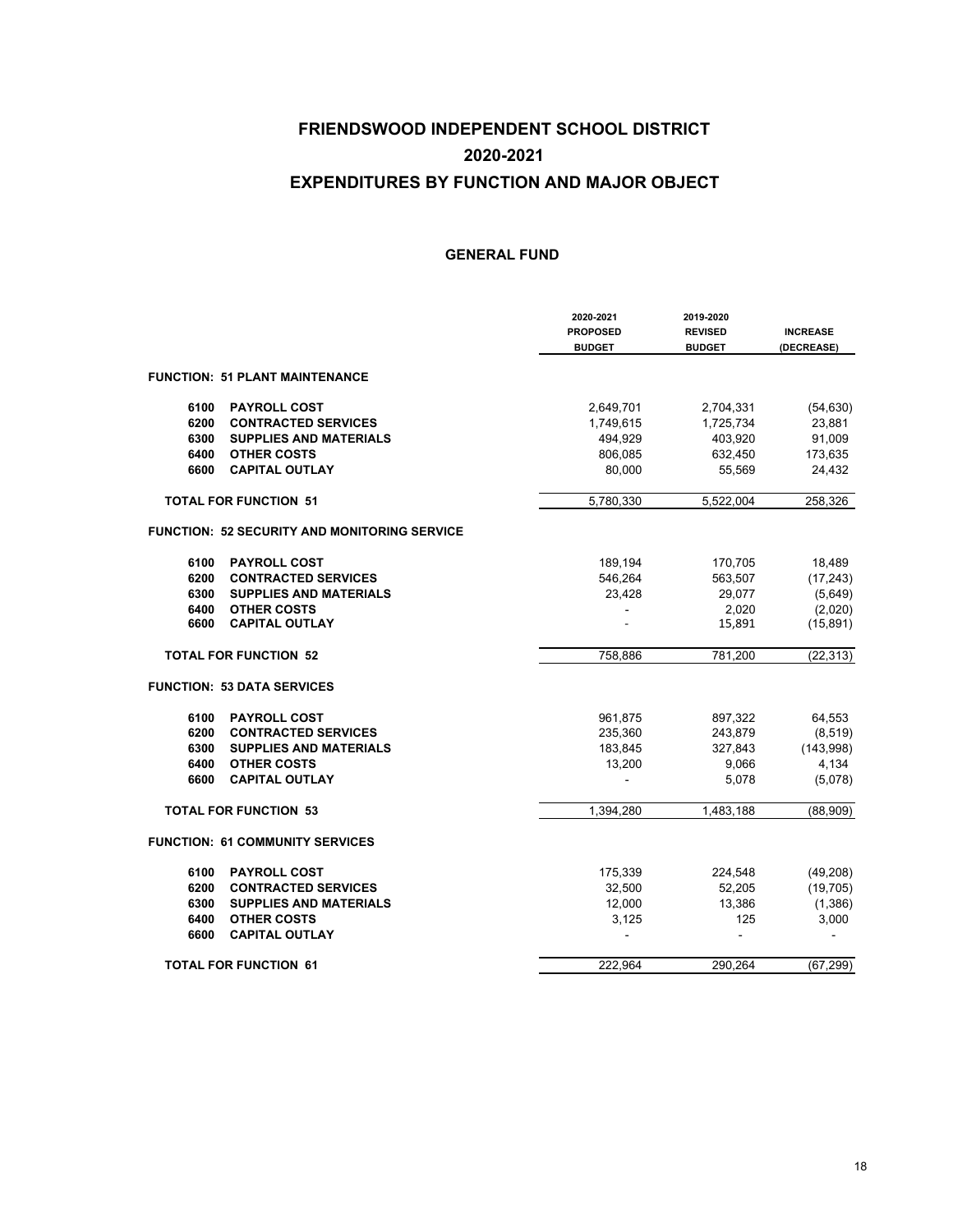|              |                                                     | 2020-2021<br><b>PROPOSED</b><br><b>BUDGET</b> | 2019-2020<br><b>REVISED</b><br><b>BUDGET</b> | <b>INCREASE</b><br>(DECREASE) |
|--------------|-----------------------------------------------------|-----------------------------------------------|----------------------------------------------|-------------------------------|
|              | FUNCTION: 81 FACILITIES ACQUISITION & CONSTRUCTION  |                                               |                                              |                               |
| 6100         | <b>PAYROLL COST</b>                                 |                                               |                                              |                               |
| 6200         | <b>CONTRACTED SERVICES</b>                          |                                               |                                              |                               |
| 6300<br>6400 | <b>SUPPLIES AND MATERIALS</b><br><b>OTHER COSTS</b> |                                               |                                              |                               |
| 6600         | <b>CAPITAL OUTLAY</b>                               | 50,000                                        | 996,388                                      | (946, 388)                    |
|              | <b>TOTAL FOR FUNCTION 81</b>                        | 50,000                                        | 996,388                                      | (946, 388)                    |
|              | FUNCTION:  93 PAYMENTS TO FISCAL AGENT              |                                               |                                              |                               |
| 6100         | <b>PAYROLL COST</b>                                 |                                               |                                              |                               |
| 6200         | <b>CONTRACTED SERVICES</b>                          |                                               |                                              |                               |
| 6300         | <b>SUPPLIES AND MATERIALS</b>                       |                                               |                                              |                               |
| 6400<br>6600 | <b>OTHER COSTS</b><br><b>CAPITAL OUTLAY</b>         | 51,847                                        | 46,000                                       | 5,847<br>٠                    |
|              | <b>TOTAL FOR FUNCTION 93</b>                        | 51,847                                        | 46,000                                       | 5,847                         |
|              | <b>FUNCTION: 95 PAYMENTS TO JJAEP</b>               |                                               |                                              |                               |
| 6100         | <b>PAYROLL COST</b>                                 |                                               |                                              |                               |
| 6200         | <b>CONTRACTED SERVICES</b>                          | 11,000                                        | 10,000                                       | 1,000                         |
| 6300         | <b>SUPPLIES AND MATERIALS</b>                       |                                               |                                              |                               |
| 6400<br>6600 | <b>OTHER COSTS</b><br><b>CAPITAL OUTLAY</b>         |                                               |                                              |                               |
|              | <b>TOTAL FOR FUNCTION 95</b>                        | 11,000                                        | 10,000                                       | 1,000                         |
|              | FUNCTION: 99 OTHER INTERGOVERNMENTAL CHARGES        |                                               |                                              |                               |
| 6100         | <b>PAYROLL COST</b>                                 |                                               |                                              |                               |
| 6200         | <b>CONTRACTED SERVICES</b>                          | 345,000                                       | 345,000                                      |                               |
| 6300         | <b>SUPPLIES AND MATERIALS</b>                       |                                               |                                              |                               |
| 6400         | <b>OTHER COSTS</b>                                  |                                               |                                              |                               |
| 6600         | <b>CAPITAL OUTLAY</b>                               |                                               |                                              |                               |
|              | <b>TOTAL FOR FUNCTION 99</b>                        | 345,000                                       | 345,000                                      | $\overline{a}$                |
|              | <b>OPERATING TRANSFER INS (OUT)</b>                 | $\overline{\phantom{a}}$                      | $\overline{\phantom{a}}$                     | $\blacksquare$                |
|              | <b>TOTAL FOR GENERAL FUND</b>                       | 56,187,000                                    | 54,950,698                                   | 1,236,302                     |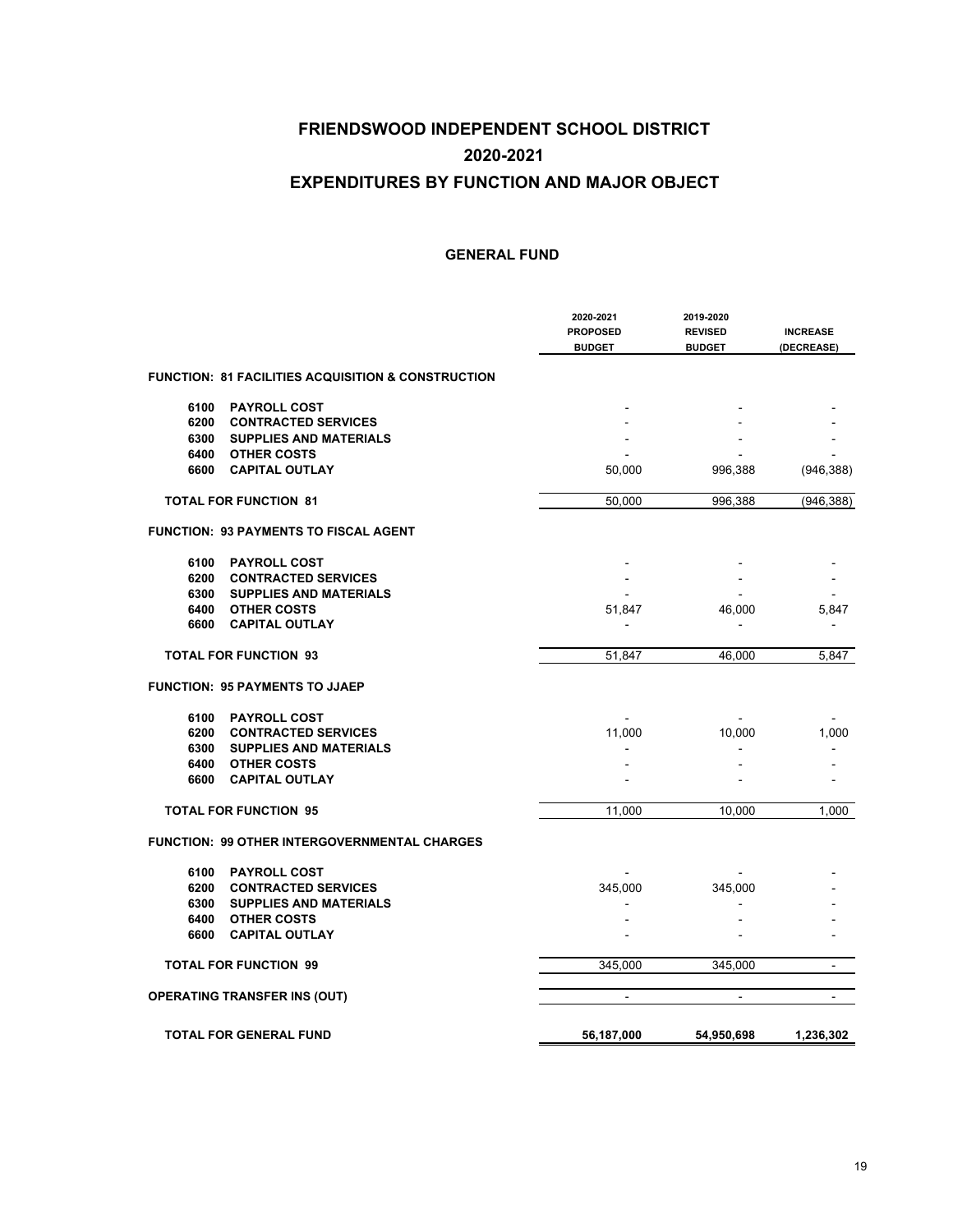|              |                                                  | 2020-2021<br><b>PROPOSED</b> | 2019-2020<br><b>REVISED</b> | <b>INCREASE</b> |
|--------------|--------------------------------------------------|------------------------------|-----------------------------|-----------------|
|              |                                                  | <b>BUDGET</b>                | <b>BUDGET</b>               | (DECREASE)      |
|              | TOTAL FOR ALL FUNCTIONS BY MAJOR OBJECT          |                              |                             |                 |
| 6100         | <b>PAYROLL COST</b>                              | 47.930.541                   | 45,936,214                  | 1,994,327       |
| 6200         | <b>CONTRACTED SERVICES</b>                       | 4.232.171                    | 4.186.475                   | 45.696          |
| 6300         | <b>SUPPLIES AND MATERIALS</b>                    | 2,288,190                    | 2,356,899                   | (68, 709)       |
| 6400         | <b>OTHER COSTS</b>                               | 1,555,014                    | 1,284,450                   | 270,564         |
| 6600         | <b>CAPITAL OUTLAY</b>                            | 181.084                      | 1.186.661                   | (1,005,577)     |
| 8900         | <b>OPERATING TRANSFER TO CAPITAL REPLACEMENT</b> | -                            | -                           |                 |
| <b>TOTAL</b> |                                                  | 56.187.000                   | 54.950.698                  | 1.236.302       |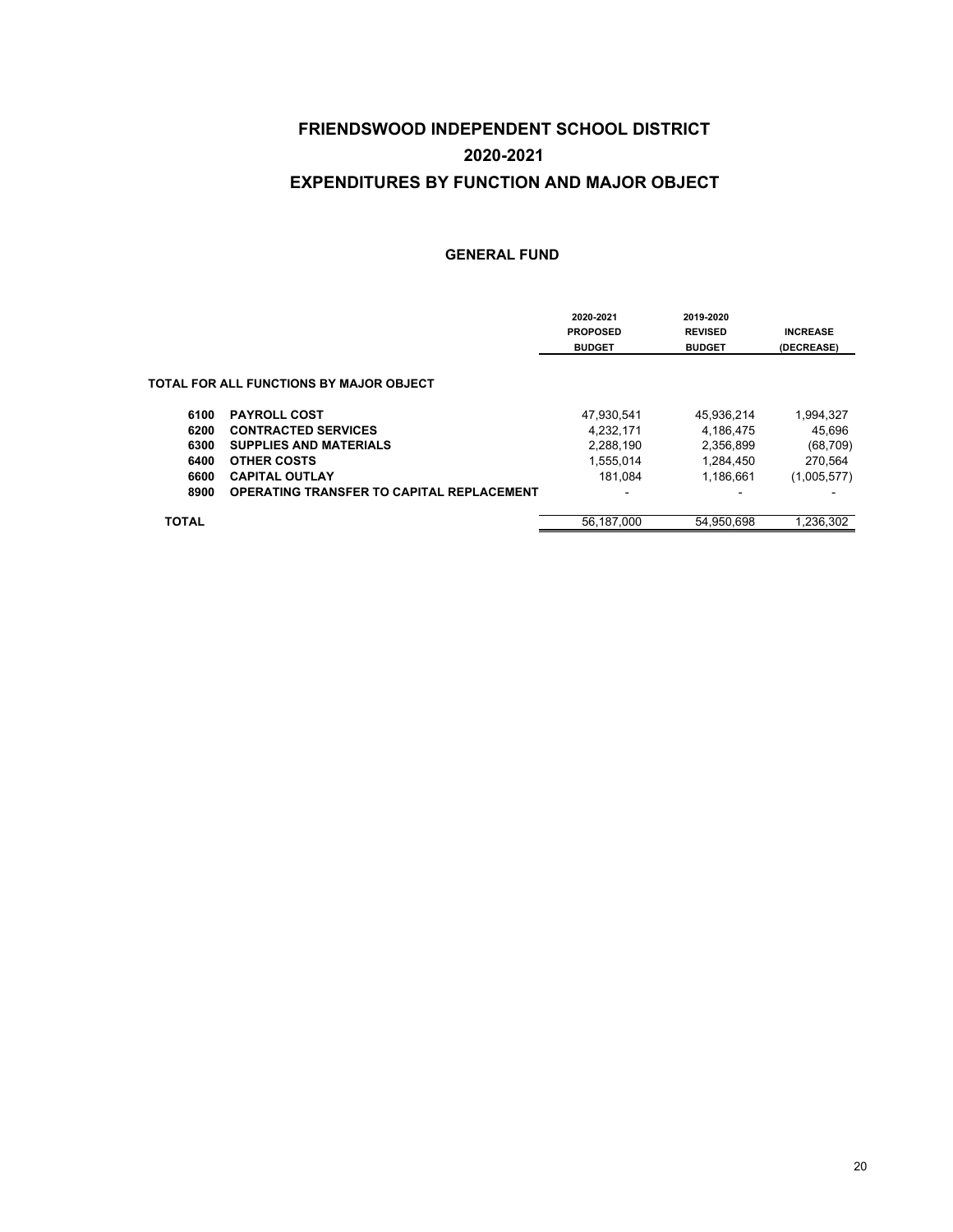#### **DEBT SERVICE FUND**

|                                       | 2020-2021<br><b>PROPOSED</b><br><b>BUDGET</b> | 2019-2020<br><b>REVISED</b><br><b>BUDGET</b> | <b>INCREASE</b><br>(DECREASE) |
|---------------------------------------|-----------------------------------------------|----------------------------------------------|-------------------------------|
| <b>FUNCTION: 71 DEBT SERVICES</b>     |                                               |                                              |                               |
| <b>PAYROLL COST</b><br>6100           |                                               | -                                            | -                             |
| <b>CONTRACTED SERVICES</b><br>6200    |                                               |                                              |                               |
| <b>SUPPLIES AND MATERIALS</b><br>6300 | $\overline{\phantom{0}}$                      | $\overline{\phantom{0}}$                     |                               |
| <b>OTHER COSTS</b><br>6400            |                                               | $\overline{\phantom{0}}$                     | -                             |
| <b>DEBT SERVICE</b><br>6500           | 8,423,000                                     | 7,017,800                                    | 1,405,200                     |
| <b>TOTAL FOR FUNCTION</b>             | 8,423,000                                     | 7,017,800                                    | 1,405,200                     |
|                                       |                                               |                                              |                               |
| <b>TOTAL FOR DEBT SERVICE FUND</b>    | 8,423,000                                     | 7,017,800                                    | 1,405,200                     |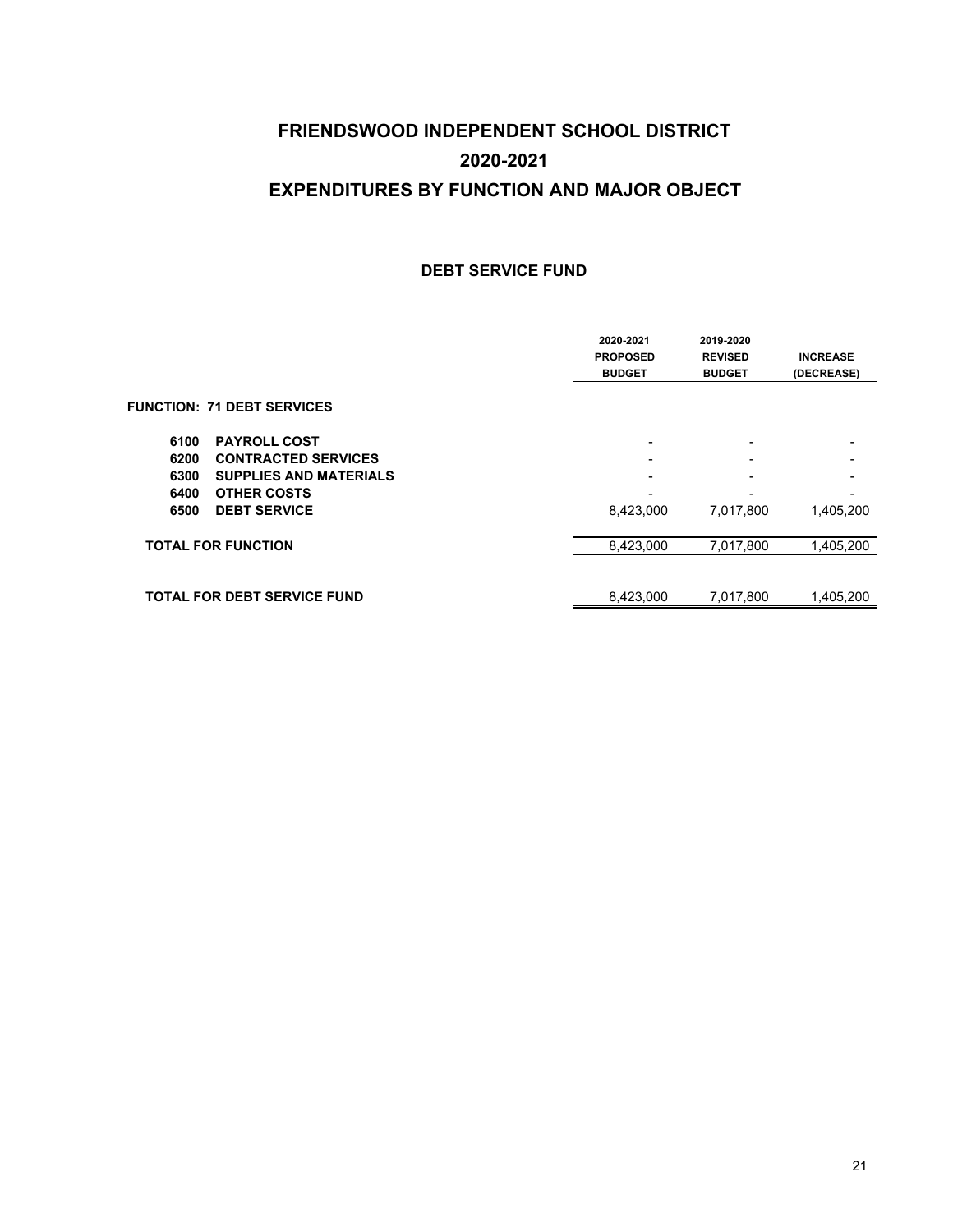#### **FOOD SERVICE FUND**

|                                       | 2020-2021<br><b>PROPOSED</b><br><b>BUDGET</b> | 2019-2020<br><b>REVISED</b><br><b>BUDGET</b> | <b>INCREASE</b><br>(DECREASE) |
|---------------------------------------|-----------------------------------------------|----------------------------------------------|-------------------------------|
| <b>FUNCTION: 35 FOOD SERVICES</b>     |                                               |                                              |                               |
| <b>PAYROLL COST</b><br>6100           | 134,247                                       | 126,135                                      | 8,112                         |
| <b>CONTRACTED SERVICES</b><br>6200    | 2,216,420                                     | 2,157,614                                    | 58,806                        |
| <b>SUPPLIES AND MATERIALS</b><br>6300 | 102.604                                       | 117,327                                      | (14, 723)                     |
| <b>OTHER COSTS</b><br>6400            | 5,500                                         | 6,000                                        | (500)                         |
| <b>CAPITAL OUTLAY</b><br>6600         | 25,000                                        | 20.000                                       | 5,000                         |
| <b>TOTAL FOR FUNCTION</b>             | 2,483,772                                     | 2,427,076                                    | 56,696                        |
| <b>TOTAL FOR FOOD SERVICE FUND</b>    | 2,483,772                                     | 2,427,076                                    | 56,696                        |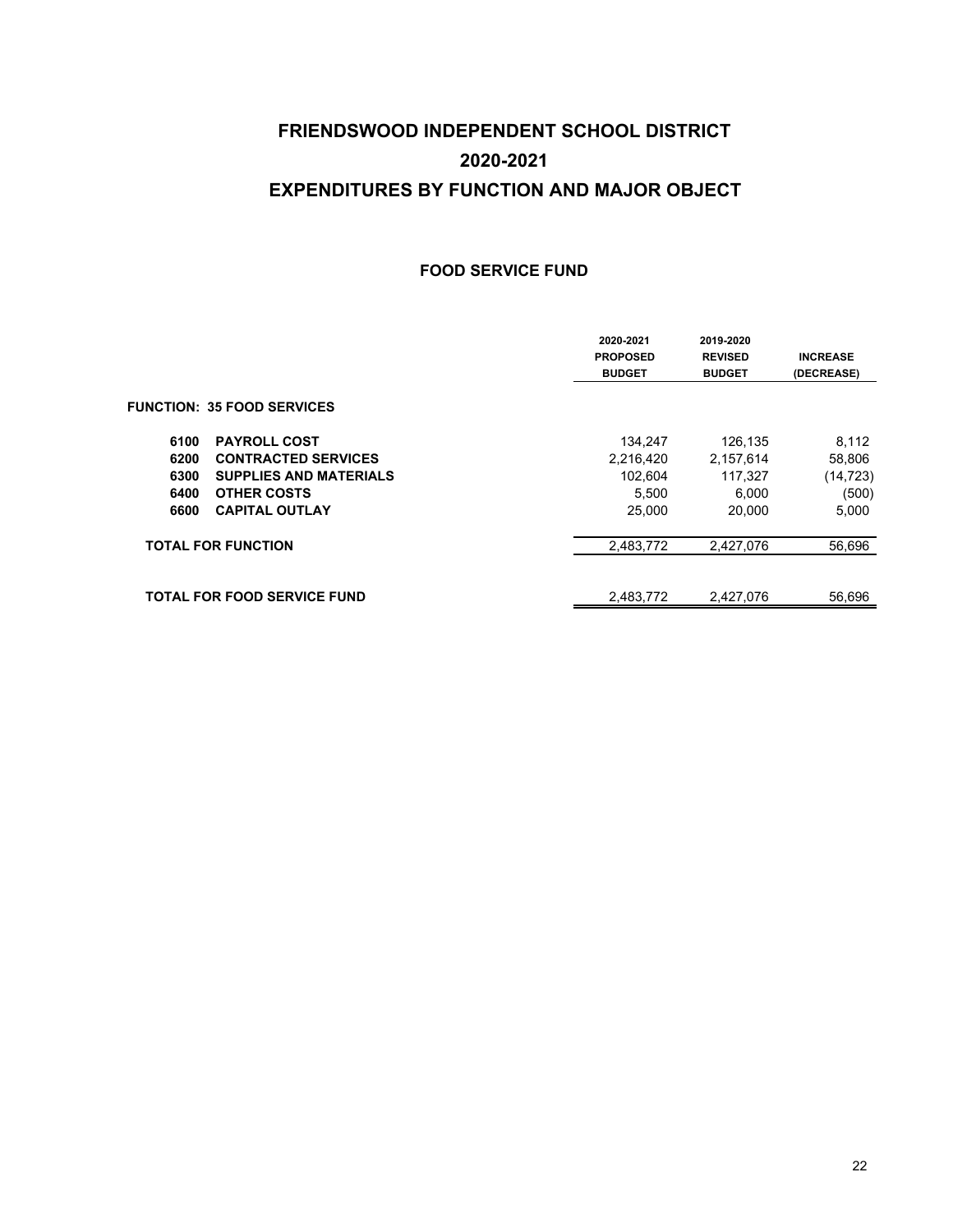### **FRIENDSWOOD INDEPENDENT SCHOOL DISTRICT REVENUE BY SOURCE 2020-2021**

|      |                                                      | 2020-2021<br><b>PROPOSED</b><br><b>BUDGET</b> | 2019-2020<br><b>REVISED</b><br><b>BUDGET</b> | <b>INCREASE</b><br>(DECREASE) |
|------|------------------------------------------------------|-----------------------------------------------|----------------------------------------------|-------------------------------|
|      | <b>5700 LOCAL &amp; INTERMEDIATE SOURCES</b>         |                                               |                                              |                               |
| 5711 | <b>CURRENT TAXES</b>                                 | 34,212,622                                    | 33,471,262                                   | 741,360                       |
| 5712 | <b>DELINQUENT TAXES</b>                              | 150,000                                       | 150,000                                      |                               |
| 5719 | <b>PENALTY &amp; INTEREST</b>                        | 150,000                                       | 150,000                                      |                               |
| 5742 | <b>INTEREST</b>                                      | 225,000                                       | 347,000                                      | (122,000)                     |
| 5743 | <b>RENT</b>                                          | 379,500                                       | 401,000                                      | (21,500)                      |
| 5748 | <b>ACTIVITY REVENUE</b>                              | 7,500                                         | 20,000                                       | (12,500)                      |
| 5749 | OTHER REVENUE FROM LOCAL SOURCES                     | 615,203                                       | 725,626                                      | (110, 423)                    |
| 5752 | <b>ATHLETIC ACTIVITY</b>                             | 40,000                                        | 190,000                                      | (150,000)                     |
| 5755 | <b>COMMUNITY EDUCATION</b>                           | 216,000                                       | 271,000                                      | (55,000)                      |
|      | <b>TOTAL FROM LOCAL &amp; INTERMEDIATE SOURCES</b>   | 35,995,825                                    | 35,725,888                                   | 269,937                       |
|      | 5800 STATE PROGRAM REVENUES                          |                                               |                                              |                               |
| 5811 | <b>AVAILABLE SCHOOL FUND</b>                         | 2,823,446                                     | 1,432,093                                    | 1,391,353                     |
| 5812 | <b>FOUNDATION SCHOOL FUND</b>                        | 14,021,396                                    | 13,356,728                                   | 664,668                       |
| 5826 | PRE-K STATE PROGRAM REVENUE                          |                                               |                                              | $\overline{\phantom{a}}$      |
| 5829 | <b>OTHER STATE PROGRAM REVENUE</b>                   |                                               |                                              |                               |
| 5831 | <b>TRS ON-BEHALF</b>                                 | 2,650,395                                     | 2,588,291                                    | 62,104                        |
| 5839 | <b>STATE REVENUE FROM OTHER AGENCIES</b>             | 6,000                                         |                                              | 6,000                         |
|      | <b>TOTAL FROM STATE PROGRAM REVENUES</b>             | 19,501,237                                    | 17,377,112                                   | 2,124,125                     |
|      | 5900  FEDERAL REVENUE DISTRIBUTED FROM FED. AGENCIES |                                               |                                              |                               |
| 5929 | <b>FEDERAL REVENUE FROM TEA</b>                      | 110,000                                       | 115,000                                      | (5,000)                       |
| 5931 | <b>SCHOOL HEALTH AND RELATED SERVICES</b>            | 344,938                                       | 442,000                                      | (97,062)                      |
| 5949 | <b>FEDERAL REVENUE FROM FEDERAL AGENCIES</b>         | 20,000                                        |                                              | 20,000                        |
|      | <b>TOTAL FROM FEDERAL PROGRAM REVENUES</b>           | 474,938                                       | 557,000                                      | (82,062)                      |
|      | <b>TOTAL FOR GENERAL FUND</b>                        | 55,972,000                                    | 53,660,000                                   | 2,312,000                     |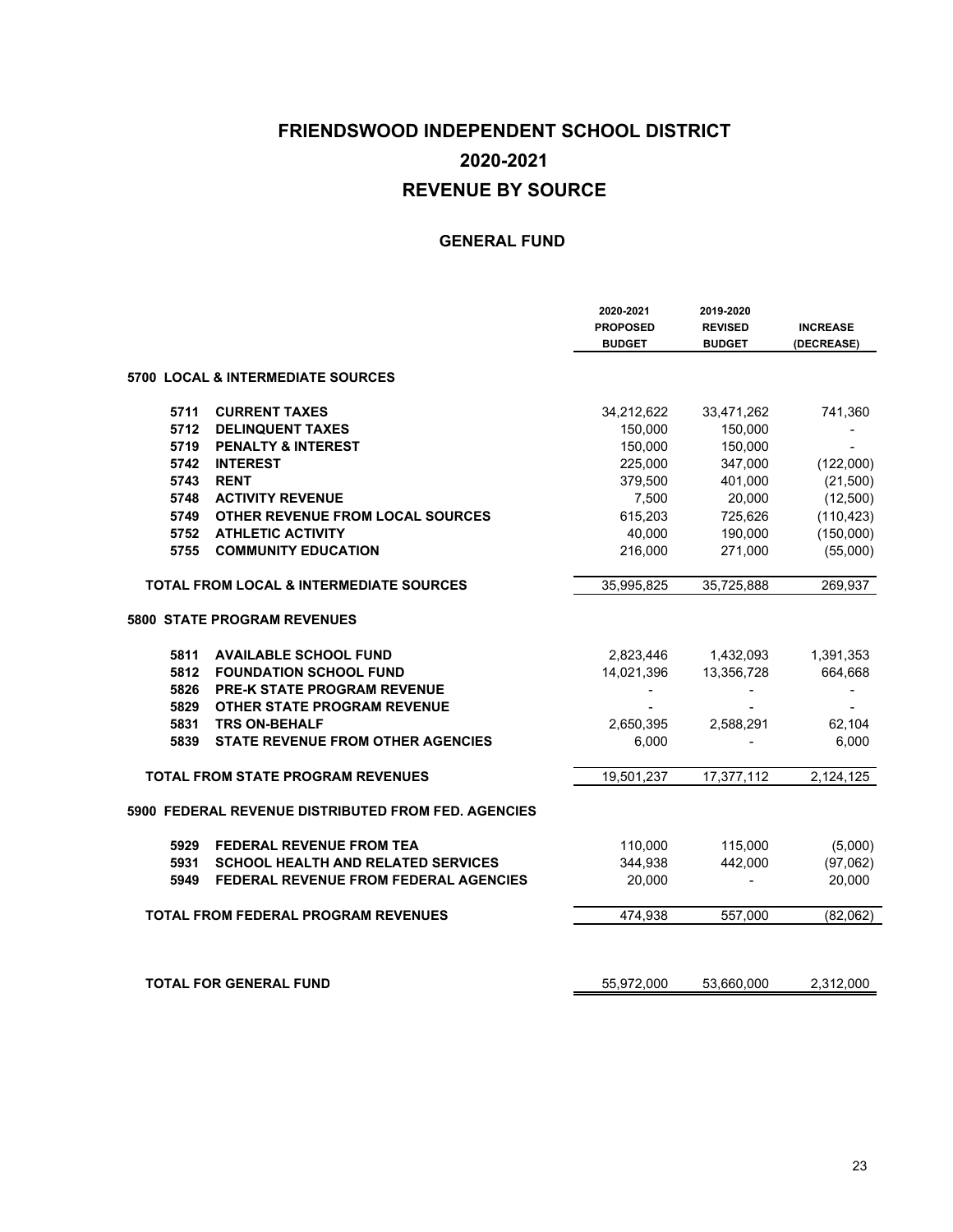### **FRIENDSWOOD INDEPENDENT SCHOOL DISTRICT REVENUE BY SOURCE 2020-2021**

#### **DEBT SERVICE FUND**

|                                                                                                                   | 2020-2021<br><b>PROPOSED</b><br><b>BUDGET</b> | 2019-2020<br><b>REVISED</b><br><b>BUDGET</b> | <b>INCREASE</b><br>(DECREASE) |
|-------------------------------------------------------------------------------------------------------------------|-----------------------------------------------|----------------------------------------------|-------------------------------|
| <b>5700 LOCAL &amp; INTERMEDIATE SOURCES</b>                                                                      |                                               |                                              |                               |
| <b>CURRENT TAXES</b><br>5711                                                                                      | 9,597,623                                     | 6,967,716                                    | 2,629,907                     |
| 5712<br><b>DELINQUENT TAXES</b>                                                                                   | 30,000                                        | 30,000                                       |                               |
| 5719<br><b>PENALTY &amp; INTEREST</b>                                                                             | 40,000                                        | 40,000                                       |                               |
| 5742<br><b>INTEREST</b>                                                                                           | 6,300                                         | 36,000                                       | (29,700)                      |
| <b>TOTAL FROM LOCAL &amp; INTERMEDIATE SOURCES</b>                                                                | 9,673,923                                     | 7,073,716                                    | 2,600,207                     |
| <b>5800 STATE PROGRAM REVENUES</b>                                                                                |                                               |                                              |                               |
| 5826<br><b>INSTRUCTIONAL FACILITIES ALLOTMENT</b>                                                                 |                                               |                                              |                               |
| 5826<br><b>EXISTING DEBT ALLOTMENT</b>                                                                            |                                               |                                              |                               |
| 5829<br><b>HOLD HARMLESS DUE TO HOMESTEAD EXEMPTION</b>                                                           | 167,471                                       | 171,804                                      | (4, 333)                      |
| <b>TOTAL FROM STATE PROGRAM REVENUES</b>                                                                          | 167,471                                       | 171.804                                      | (4, 333)                      |
| 7900 OTHER RESOURCES/NON-OPERATING REVENUES<br><b>PREMIUM ON BONDS</b><br>7916<br><b>PREPAID INTEREST</b><br>7917 |                                               |                                              |                               |
| <b>TOTAL FROM OTHER RESOURCES</b>                                                                                 |                                               |                                              |                               |
|                                                                                                                   |                                               |                                              |                               |
| <b>TOTAL FOR DEBT SERVICE FUND</b>                                                                                | 9,841,394                                     | 7,245,520                                    | 2,595,874                     |
|                                                                                                                   |                                               |                                              |                               |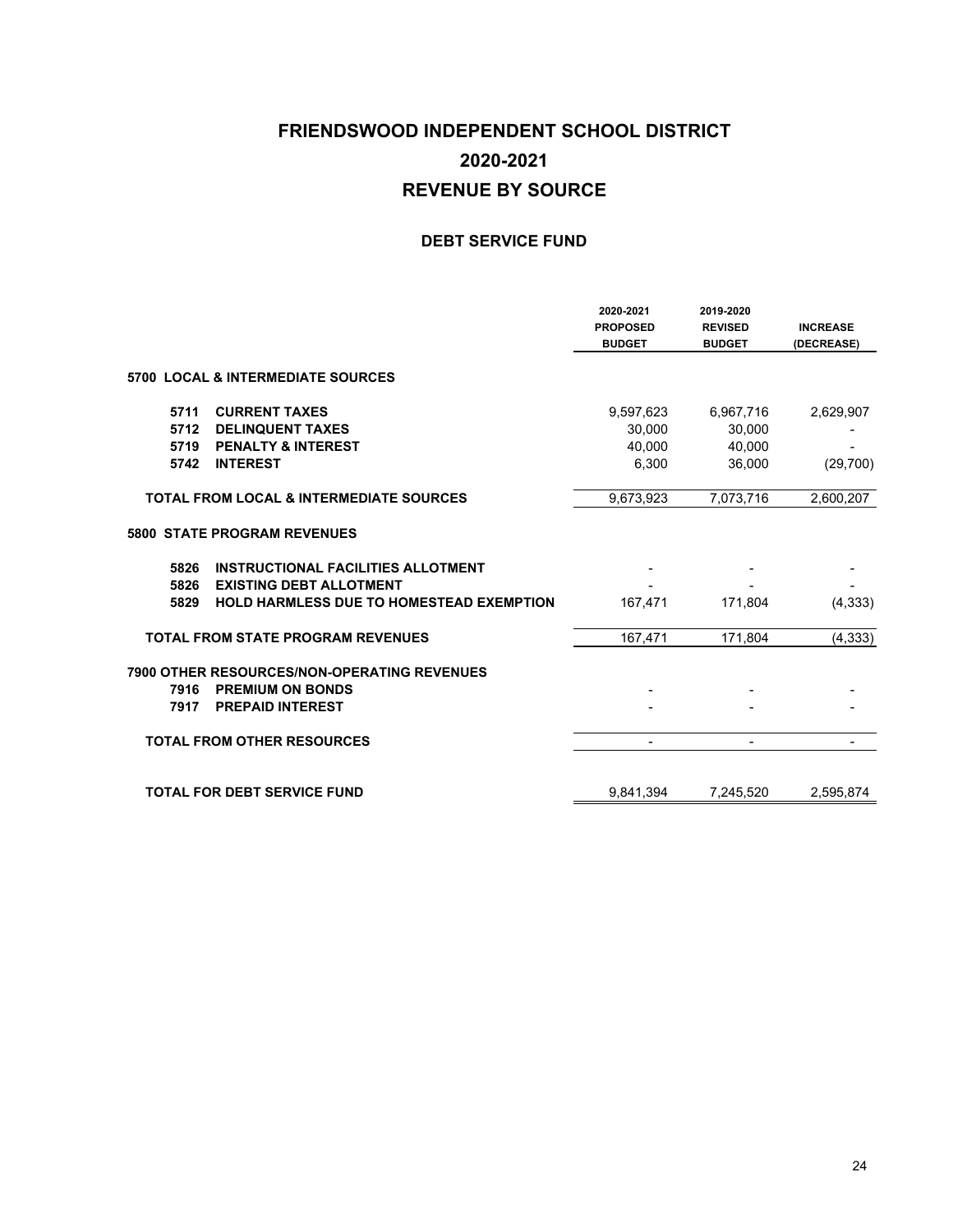### **FRIENDSWOOD INDEPENDENT SCHOOL DISTRICT 2020-2021 REVENUE BY SOURCE**

#### **FOOD SERVICE FUND**

|      |                                                    | 2020-2021<br><b>PROPOSED</b><br><b>BUDGET</b> | 2019-2020<br><b>REVISED</b><br><b>BUDGET</b> | <b>INCREASE</b><br>(DECREASE) |
|------|----------------------------------------------------|-----------------------------------------------|----------------------------------------------|-------------------------------|
|      | <b>5700 LOCAL &amp; INTERMEDIATE SOURCES</b>       |                                               |                                              |                               |
| 5742 | <b>INTEREST</b>                                    | 2,400                                         | 2,400                                        |                               |
| 5749 | <b>DISTRICT CATERING</b>                           | 19,179                                        | 31,150                                       | (11, 971)                     |
| 5751 | <b>FOOD SERVICE SALES</b>                          | 2.362.834                                     | 2,349,878                                    | 12,956                        |
|      | <b>TOTAL FROM LOCAL &amp; INTERMEDIATE SOURCES</b> | 2.384.413                                     | 2.383.428                                    | 985                           |
|      | <b>5800 STATE PROGRAM REVENUES</b>                 |                                               |                                              |                               |
| 5829 | <b>OTHER</b>                                       | 4,500                                         | 4,500                                        |                               |
|      | <b>TOTAL FROM STATE PROGRAM REVENUES</b>           | 4.500                                         | 4.500                                        |                               |
|      | 5900 FEDERAL PROGRAM REVENUES                      |                                               |                                              |                               |
| 5921 | NATIONAL SCHOOL BREAKFAST PROGRAM                  | 22,115                                        | 18,559                                       | 3,556                         |
| 5922 | <b>NATIONAL SCHOOL LUNCH PROGRAM</b>               | 214,646                                       | 172,123                                      | 42,523                        |
| 5923 | <b>USDA COMMODITIES</b>                            | 59,839                                        | 56,456                                       | 3,383                         |
| 5939 | <b>FROM OTHER STATE AGENCIES - FEMA</b>            |                                               |                                              |                               |
|      | <b>TOTAL FROM OTHER RESOURCES</b>                  | 296,600                                       | 247,138                                      | 49,462                        |
|      | <b>TOTAL FOR FOOD SERVICE FUND</b>                 | 2,685,513                                     | 2,635,066                                    | 50,447                        |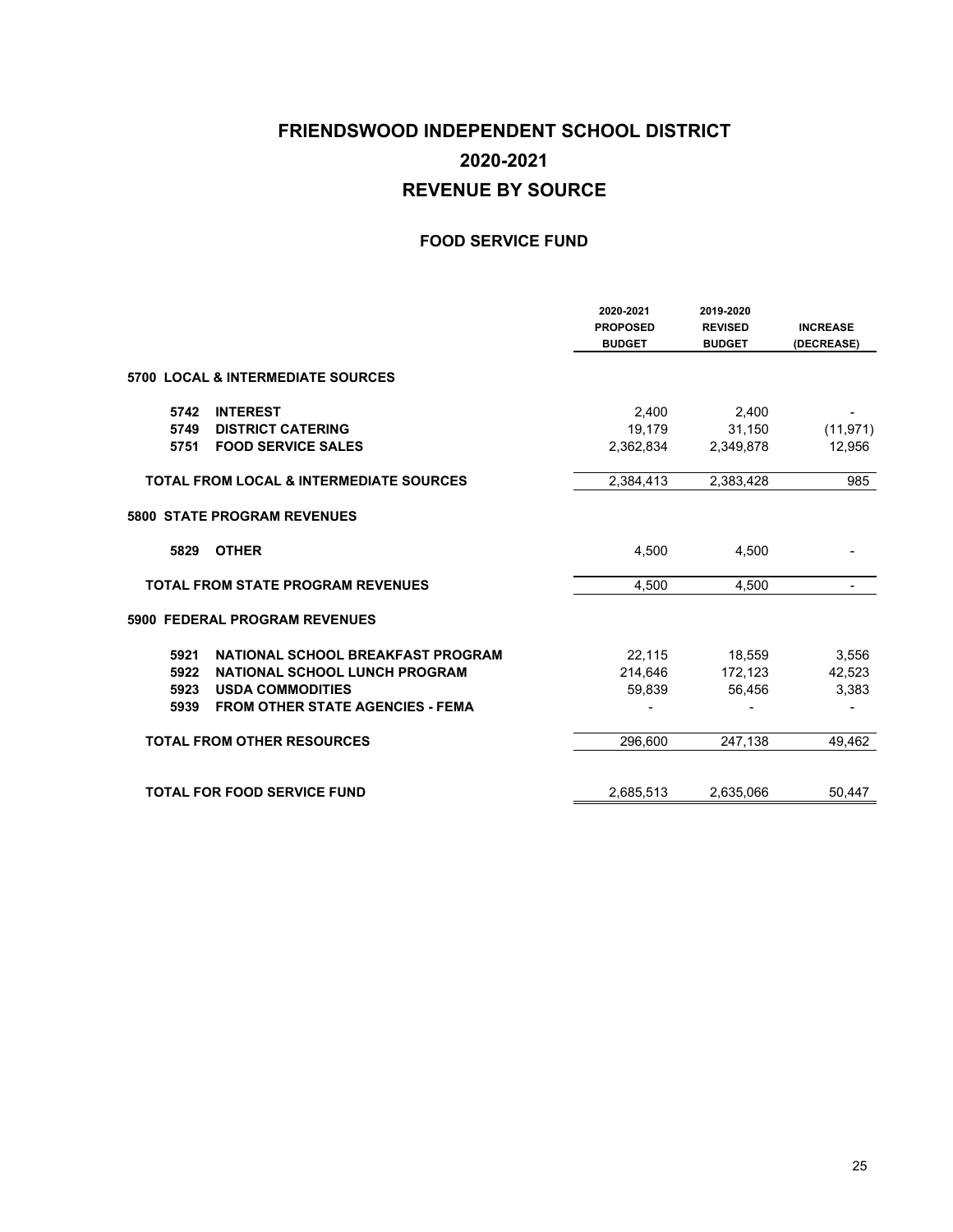## **Friendswood Independent School District**



# **2020-2021 Final Budget Worksheets General Fund**

**August 24, 2020**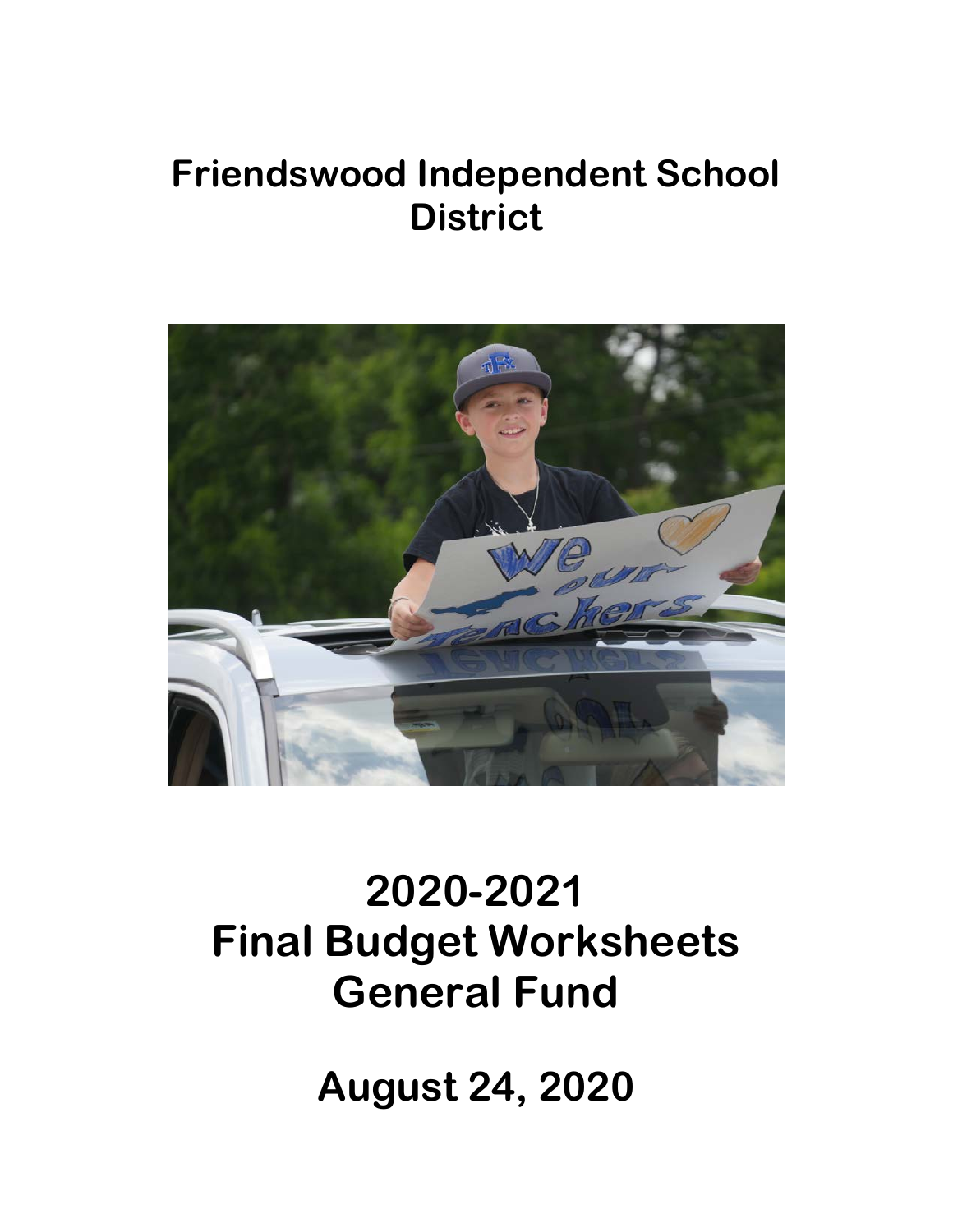### Friendswood Independent School District **Original Budget** For the Fiscal Year Ending August 31, 2020

Final Budget Worksheets August 2020

|                                           |    | Surplus    | Total            |                                                   |  |
|-------------------------------------------|----|------------|------------------|---------------------------------------------------|--|
| Fund Balance - 2015                       |    | 705,025    | \$<br>12,458,046 |                                                   |  |
| Fund Balance - 2016                       |    | 95,918     | \$<br>12,553,964 |                                                   |  |
| Fund Balance - 2017                       |    |            | \$<br>12,553,964 |                                                   |  |
| Fund Balance - 2018                       |    | 106,569    | \$<br>12,660,533 |                                                   |  |
| Fund Balance - 2019                       | \$ | 1,638,294  | \$<br>14,298,827 |                                                   |  |
| Based on ADA of 5803                      |    |            |                  | <b>Adopted Tax Rate</b>                           |  |
| Total Fund Balance as of 8/31/2019        |    |            | \$<br>14,298,827 | M&O<br>1.0424<br>1&S<br>0.2170<br>1.2594<br>Total |  |
| Adopted Revenue Budget                    | \$ | 53,660,000 |                  |                                                   |  |
| Adopted Expenditure Budget                | S. | 53,660,000 |                  |                                                   |  |
| <b>Projected Budget Surplus (Deficit)</b> |    |            | \$<br>۰          |                                                   |  |
| Projected Fund Balance as of 8/31/2020    |    |            | 14,298,827       |                                                   |  |

|       | <b>Adopted Tax Rate</b> |        |
|-------|-------------------------|--------|
| M&O   | \$                      | 1.0424 |
| 1&S   | S                       | 0.2170 |
| Total |                         | 1.2594 |

| Fund Balance Recap                                                            |              |
|-------------------------------------------------------------------------------|--------------|
| Nonspendable - inventories and prepaid Items                                  | 801.777      |
| Committed - \$1.2M dec in State funding; \$1.5M disaster recovery \$2,700,000 |              |
| Unassigned                                                                    | \$10,797,050 |
| <b>Total General Fund Balance</b>                                             | \$14.298.827 |

*Estimates based on General Fund numbers only.*

Prepared by: Amber Petree, CPA Chief Financial Officer 8/21/2020 $0$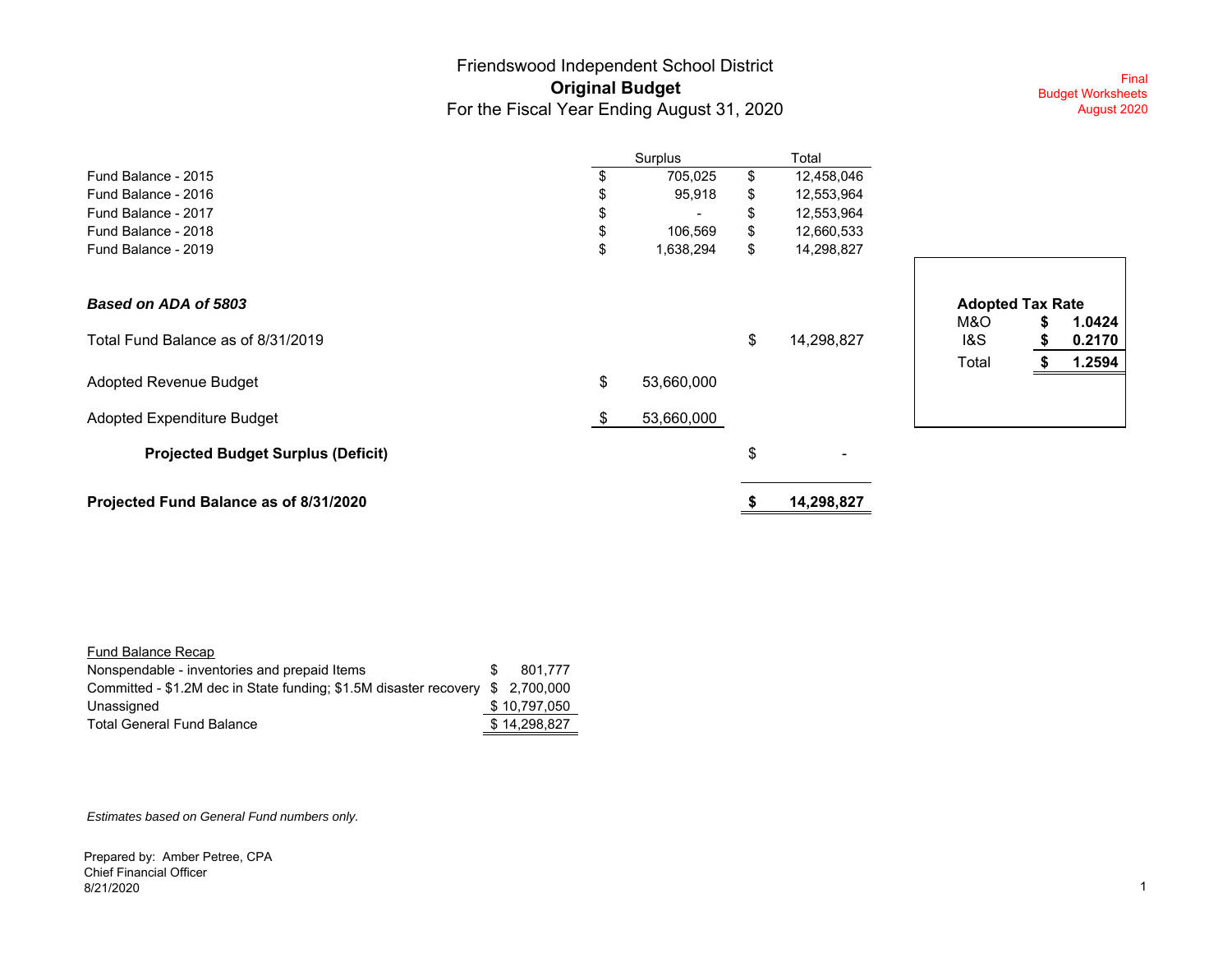Final Budget Worksheets August 2020

#### *Based on ADA of 5922*

| Projected Fund Balance as of 8/31/2020          |    |            | 14,761,763       |
|-------------------------------------------------|----|------------|------------------|
| <b>Projected Budget Surplus (Deficit)</b>       |    |            | \$<br>462.936    |
| Expenditures - Revised Estimate (See Note 2)    | -S | 54,973,454 |                  |
| Revenues - Revised Estimate                     | S  | 55,436,390 |                  |
| Total Fund Balance as of 8/31/2019 (See Note 1) |    |            | \$<br>14,298,827 |

 *Note 1: Currently there are 97 days in reserve.*

*Note 2: This estimate is based on spending 100% of the Revised Expenditure Budget. On average, over the last five fiscal years, the District expended 97.9% of the revised expenditure budget. If the District spends 98% of the budget, the surplus would be \$1.5M.*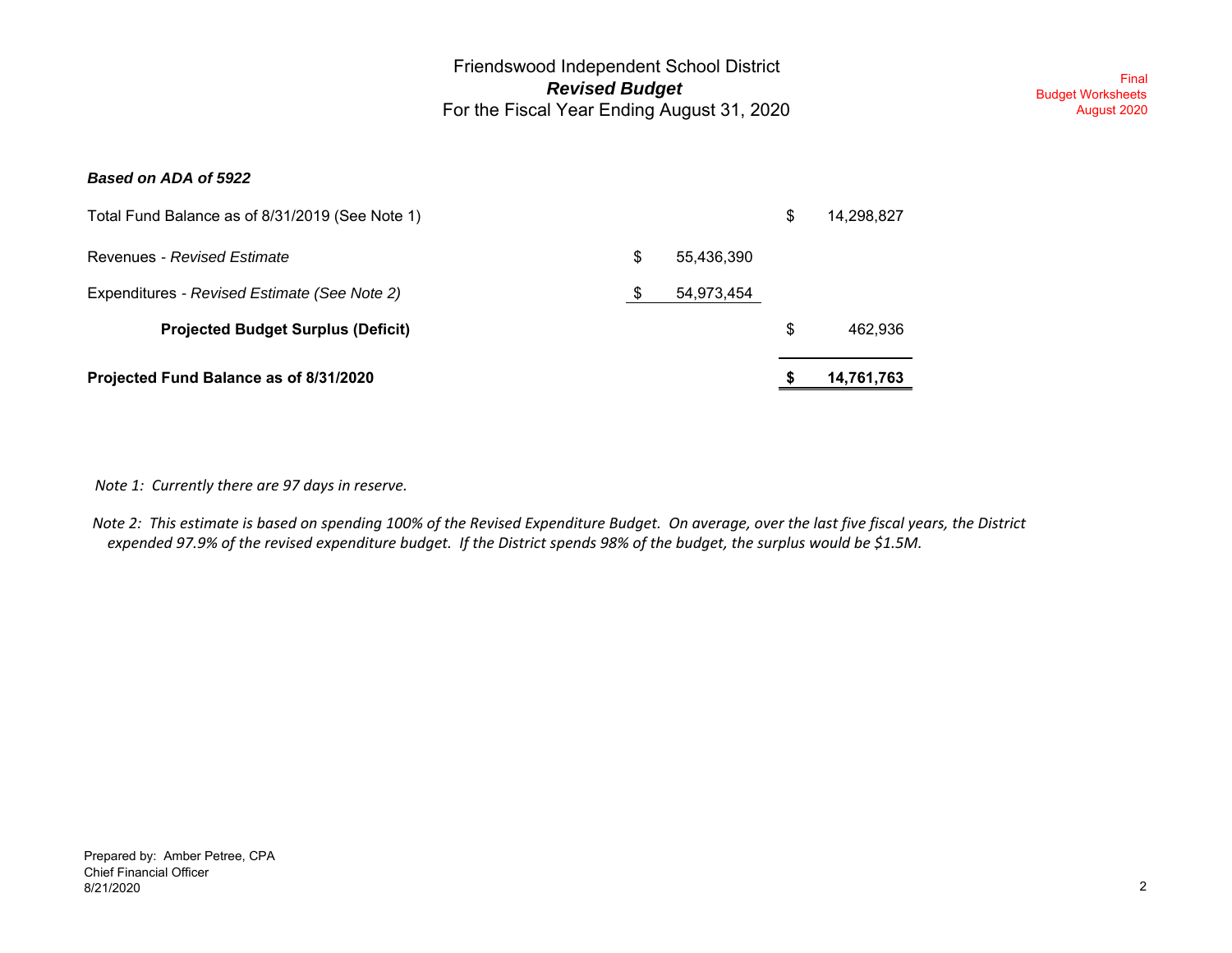#### *Based on ADA of 5922*

|                                                | 2019-2020              | 2019-2020             | 2019-2020               | 2019-2020           |                | <b>Projected Revenues are</b><br>Greater (Less) than |
|------------------------------------------------|------------------------|-----------------------|-------------------------|---------------------|----------------|------------------------------------------------------|
| <b>Revenues</b>                                | <b>Original Budget</b> | <b>Revised Budget</b> | <b>Projected Budget</b> | <b>YTD Revenues</b> | <b>Balance</b> | <b>Original Budget</b>                               |
| <b>Current Taxes</b>                           | 33,471,262             | 33,471,262            | 33,366,122              | 33,303,935          | 167,327        | (105, 140)                                           |
| <b>Delinquent Taxes</b>                        | 150,000                | 150,000               | 207,191                 | 207,191             | (57, 191)      | 57,191                                               |
| Penalties and Interest                         | 150,000                | 150,000               | 196,923                 | 196,923             | (46, 923)      | 46,923                                               |
| <b>Community Education</b>                     | 271,000                | 271,000               | 159,744                 | 159,744             | 111,256        | (111, 256)                                           |
| Interest (less market adjustments)             | 347,000                | 347,000               | 347,000                 | 318,386             | 28,614         |                                                      |
| Rentals - All Other                            | 350,000                | 350,000               | 348,012                 | 348,012             | 1.988          | (1,988)                                              |
| Natatorium Revenue                             | 55,000                 | 55,000                | 53,434                  | 53,434              | 1,566          | (1,566)                                              |
| <b>Printing Revenue</b>                        | 1,500                  | 1,500                 | 1,500                   | 816                 | 684            |                                                      |
| <b>Rentals - Student Groups</b>                | 20,000                 | 20,000                | 7,647                   | 7,647               | 12,353         | (12, 353)                                            |
| Miscellaneous Revenue from Local Sources       | 53,530                 | 53,530                | 177,488                 | 177,488             | (123, 958)     | 123,958                                              |
| Revenue from Campus Activities                 | 36,000                 | 36,000                | 36,071                  | 36,071              | (71)           | 71                                                   |
| Advertising                                    | 30,000                 | 30,000                | 8,900                   | 8,900               | 21,100         | (21, 100)                                            |
| Donations                                      | 35,000                 | 35,000                | 81,486                  | 81,486              | (46, 486)      | 46,486                                               |
| <b>ERATE</b>                                   | 40,596                 | 40,596                | 40,596                  | 28,992              | 11,604         |                                                      |
| <b>UIL Participation Fees</b>                  | 191,000                | 191,000               | 179,063                 | 179,063             | 11,937         | (11, 937)                                            |
| <b>Parking Permits</b>                         | 42,000                 | 42,000                | 45,528                  | 45,528              | (3,528)        | 3,528                                                |
| Course Fees & College of the Mainland          | 185,000                | 185,000               | 186,997                 | 186,997             | (1,997)        | 1,997                                                |
| <b>UIL Participation Fees</b>                  | 72,000                 | 72,000                | 74,857                  | 74,857              | (2,857)        | 2,857                                                |
| <b>SAT Review Fees</b>                         | 5,000                  | 5,000                 | 4,050                   | 4,050               | 950            | (950)                                                |
| <b>Athletic Activities- Football</b>           | 150,000                | 150,000               | 148,205                 | 148,205             | 1,795          | (1,795)                                              |
| Athletic Activities - All Other Sports         | 40,000                 | 40,000                | 28.667                  | 28,667              | 11,333         | (11, 333)                                            |
| State Available                                | 1,432,093              | 1,432,093             | 1,849,277               | 1,403,204           | 28,889         | 417,184                                              |
| Foundation School Program (net of recapture)   | 13,356,728             | 13,356,728            | 14,736,985              | 11,854,205          | 1,502,523      | 1,380,257                                            |
| TRS On Behalf                                  | 2,588,291              | 2,588,291             | 2,588,291               | 2,462,812           | 125,479        |                                                      |
| Medicare On Behalf                             |                        |                       |                         |                     |                |                                                      |
| Other State Revenue                            |                        |                       | 4,776                   | 4,776               | (4,776)        | 4,776                                                |
| Indirect Cost from Federal Funds               | 115,000                | 115,000               | 115,000                 | 40,567              | 74,433         |                                                      |
| Other Federal Sources (SHARS & Propane Credit) | 442,000                | 442,000               | 390,883                 | 338,883             | 103,117        | (51, 117)                                            |
| <b>Operating Transfers In</b>                  |                        |                       | 22,756                  | 22,756              | (22, 756)      | 22,756                                               |
| Summer School                                  | 30.000                 | 30.000                | 28,941                  | 28,941              | 1,059          | (1,059)                                              |
| <b>Totals</b>                                  | 53,660,000             | 53,660,000            | 55,436,390              | 51,752,536          | 1,907,464      | 1,776,390                                            |

#### **Recap of Changes from Original Budget**

| Tax Revenue                   |   | (1,025)   |
|-------------------------------|---|-----------|
| Local Rev. & Fed. Tax Credits | S | (20, 025) |
| State Funding & TRS           | S | 1.797.441 |
| Total                         |   | 1.776.390 |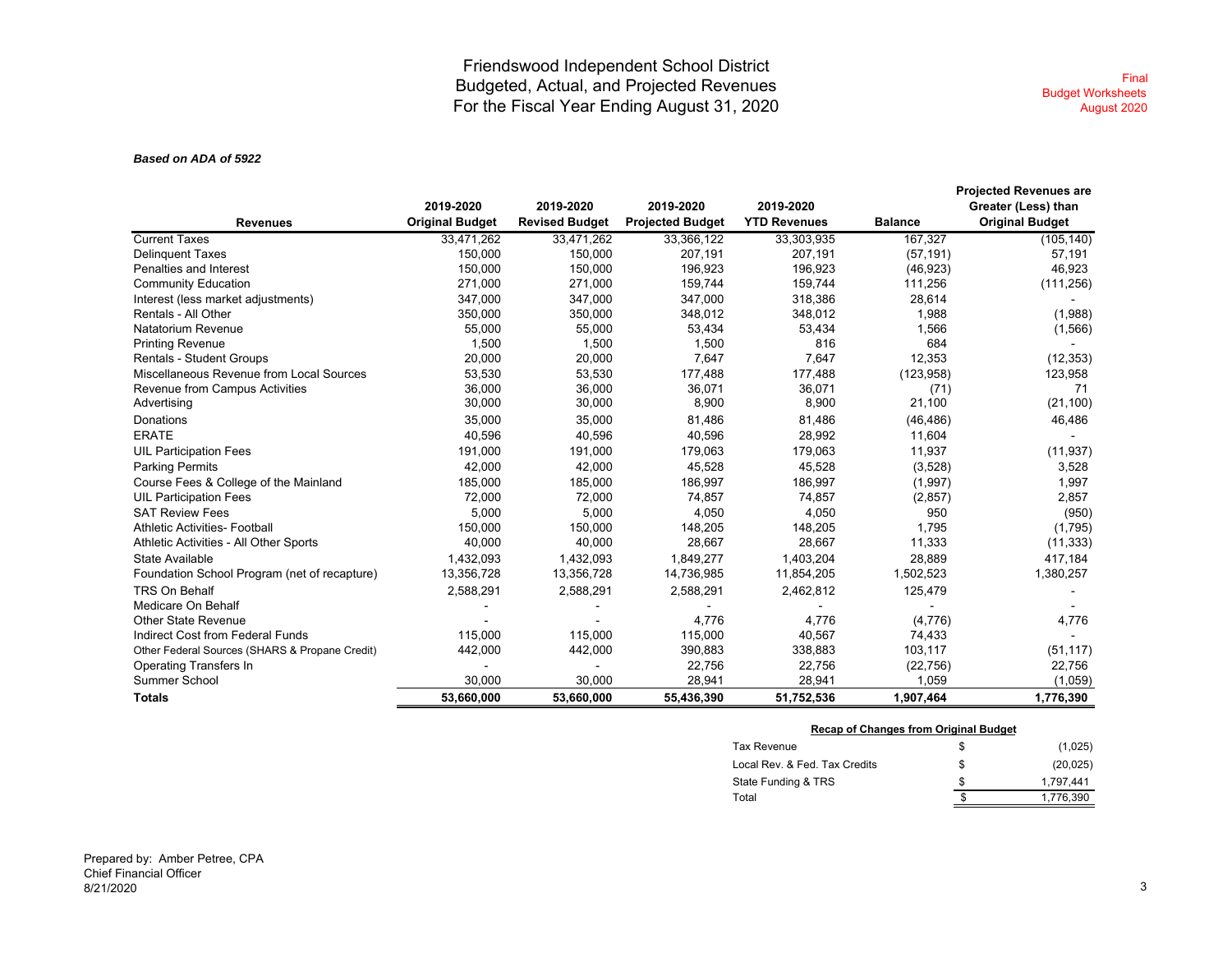#### Friendswood Independent School District Estimated Revenues from State For the Fiscal Year Ending August 31, 2020

|                                                        |                                                              |                    | From the Superintendent's Six Weeks' Report |                    |            |                    |            |        |              |                    |                                                  |
|--------------------------------------------------------|--------------------------------------------------------------|--------------------|---------------------------------------------|--------------------|------------|--------------------|------------|--------|--------------|--------------------|--------------------------------------------------|
| <b>Using Omar Garcia's</b><br><b>Funding Templates</b> | <b>Original Budget</b><br>Approved by the<br>Board 8-12-2019 |                    | 1st                                         |                    | 2nd        |                    | 3rd        |        | 4th          |                    | <b>Estimated Final</b><br>per TEA<br>calculation |
| <b>ADA per Six Weeks</b>                               | 5803                                                         |                    | 6010.6                                      |                    | 5961.7     | 5896.6             |            | 5896.4 |              |                    | 5922.8                                           |
| Change in ADA from Original                            |                                                              |                    | 208                                         |                    | 159        |                    | 94         |        | 93           |                    | 120                                              |
| <b>Attendance Percentage</b>                           | 95.80%                                                       |                    | 97.70%                                      |                    | 96.56%     |                    | 95.15%     |        | 95.41%       |                    | 96.90%                                           |
| <b>Enrollment</b>                                      | 6060                                                         |                    | 6152                                        |                    | 6174       |                    | 6197       | 6180   |              |                    | 6112                                             |
| Foundation School Fund                                 | \$<br>13,356,728                                             | \$                 | 15,708,609                                  | \$                 | 15,510,310 | - \$               | 15.057.688 | \$     | 14,562,174   | \$                 | 14,726,998                                       |
| Available School Fund                                  | \$<br>1,432,093                                              | \$                 | 1,499,300                                   | \$                 | 1,499,300  | -S                 | 1,499,300  | \$     | 1,499,300    | \$                 | 1,849,277                                        |
| Total                                                  | \$<br>14,788,821                                             | \$                 | 17,207,909                                  | \$                 | 17,009,610 | \$                 | 16,556,988 | \$     | 16,061,474   | \$                 | 16,576,275                                       |
|                                                        |                                                              |                    |                                             |                    |            |                    |            |        |              |                    |                                                  |
| Increase (Decrease) from Estimate                      |                                                              | $\mathsf{\hat{S}}$ | 2,419,088                                   | $\mathsf{\hat{S}}$ | 2,220,789  | $\mathsf{\dot{S}}$ | 1,768,167  | Ś      | 1,272,653    | $\dot{\mathsf{s}}$ | 1,787,454                                        |
|                                                        |                                                              |                    |                                             |                    |            |                    |            |        |              |                    |                                                  |
| Regular Program Allotment                              | \$<br>32,012,947                                             | \$                 | 33,259,257                                  | \$                 | 32,981,833 | - \$               | 32.702.602 |        | \$32,869,254 | \$                 | 32,844,203                                       |
| Program Intent Codes:                                  |                                                              |                    |                                             |                    |            |                    |            |        |              |                    |                                                  |
| 22 - Career & Technology                               | \$<br>3,560,410                                              | \$                 | 3,624,475                                   |                    | 3.557.072  |                    | 3,453,026  |        | 3,359,055    | \$                 | 3,487,002                                        |
| 23 - Special Education                                 | \$<br>4,039,073                                              | \$                 | 4,371,904                                   |                    | 4,535,413  |                    | 4,521,089  |        | 4.420.736    | \$                 | 4,451,952                                        |
| 24/30 - Compensatory Education                         | \$<br>970.200                                                | \$                 | 986.062                                     |                    | 986.216    |                    | 986.216    |        | 986.216      | \$                 | 986,216                                          |
| 25 - Bilingual Education                               | \$<br>66,220                                                 | \$                 | 71.394                                      |                    | 78,848     |                    | 79.033     |        | 76,815       | \$                 | 76,273                                           |
| 36 - Early Education Allotment                         | \$<br>123,200                                                | \$                 | 165,347                                     |                    | 167,744    |                    | 168,754    |        | 168,754      | \$                 | 167,103                                          |
| 37 - Dyslexia Allotment                                | \$<br>200,816                                                | \$                 | 315,392                                     |                    | 315,392    |                    | 320,320    |        | 320,320      | S                  | 317,035                                          |
| 38 - CCMR Bonus                                        | \$<br>744.000                                                | \$                 | 744.000                                     |                    | 744.000    |                    | 744,000    |        | 744,000      | \$                 | 744,000                                          |
| College Prep Assessment Reimb.                         | \$                                                           | \$                 | 27,860                                      |                    | 27,860     |                    | 27,860     |        | 27,860       | \$                 | 27,860                                           |
| <b>Certification Exam Reimbursement</b>                | \$                                                           | \$                 | 18.220                                      |                    | 18,220     |                    | 18,220     |        | 18.220       | \$                 | 18,220                                           |
| AP Tests Set-Aside                                     | \$                                                           | \$                 | (616)                                       |                    | (616)      |                    | (616)      |        | (616)        | \$                 | (616)                                            |
| School Safety Allotment                                | \$<br>56.405                                                 | \$                 | 58,423                                      |                    | 57,948     |                    | 57,315     |        | 57,313       | S                  | 57,561                                           |
| <b>Transportation Allotment</b>                        | \$<br>316,443                                                | \$                 | 316,443                                     |                    | 316,443    |                    | 316,443    |        | 316,443      | \$                 | 225,400                                          |
| Sub-total - PIC Codes                                  | \$<br>10,076,767                                             | \$                 | 10,698,904                                  | \$                 | 10,804,540 | - \$               | 10,691,660 |        | \$10,495,116 | \$                 | 10,558,006                                       |
| Total Cost of Tier 1                                   | \$<br>42,089,714                                             | \$                 | 43,958,161                                  | \$                 | 43,786,373 | \$                 | 43,394,262 | \$     | 43,364,370   | \$                 | 43,402,209                                       |

| <b>Students</b>             | FTE's Used in<br><b>Original Budget</b> | 1st Six Weeks | 2nd Six Weeks | 3rd Six Weeks | 4th Six Weeks | <b>Estimated Final</b><br>per TEA<br>calculation |
|-----------------------------|-----------------------------------------|---------------|---------------|---------------|---------------|--------------------------------------------------|
| SpecEd Main Refined ADA     | 90.9                                    | 138.7         | 149.7         | 168.7         | 197.6         | 163.1                                            |
| CTE FTE's                   | 428.3                                   | 435.6         | 427.5         | 415.0         | 403.7         | 419.1                                            |
| Advanced CTE FTE's          | 0                                       | 40.5          | 39.6          | 37.7          | 39.3          | 38.8                                             |
| Comp Ed                     | 700.0                                   | 690.0         | 690.0         | 690.0         | 690.0         | 690                                              |
| <b>Dyslexia Enrollment</b>  | 326.0                                   | 512.0         | 512.0         | 520.0         | 520.0         | 515                                              |
| Early Education ADA         | 200.0                                   | 268.4         | 272.3         | 274.0         | 274.0         | 271                                              |
| Preg Related FTE            | $\mathbf 0$                             | 0.00          | 0.00          | 0.00          | 0.00          | 0.00                                             |
| <b>Bilingual ADA</b>        | 107.5                                   | 115.9         | 128.0         | 128.3         | 124.7         | 123.8                                            |
| Special Education FTE's     | 177.79                                  | 183.1         | 180.8         | 172.8         | 161.6         | 171.0                                            |
| High School Students ADA    | 1980.9                                  | 2028.2        | 1998.8        | 1946.2        | 1942.4        | 1972.5                                           |
| 2018 - 2019 ADA             | 5825                                    | 5871          | 5825          | 5730          | 5782          | 5784                                             |
| Difference from PY          | $-22$                                   | 140           | 136           | 166           | 114           | 139                                              |
| Attendance Percentage PY    |                                         | 97.65%        | 96.58%        | 95.33%        | 95.81%        | 96.10%                                           |
| Attendance - Change from PY |                                         | 0.05%         | $-0.02%$      | $-0.18%$      | $-0.40%$      | 0.80%                                            |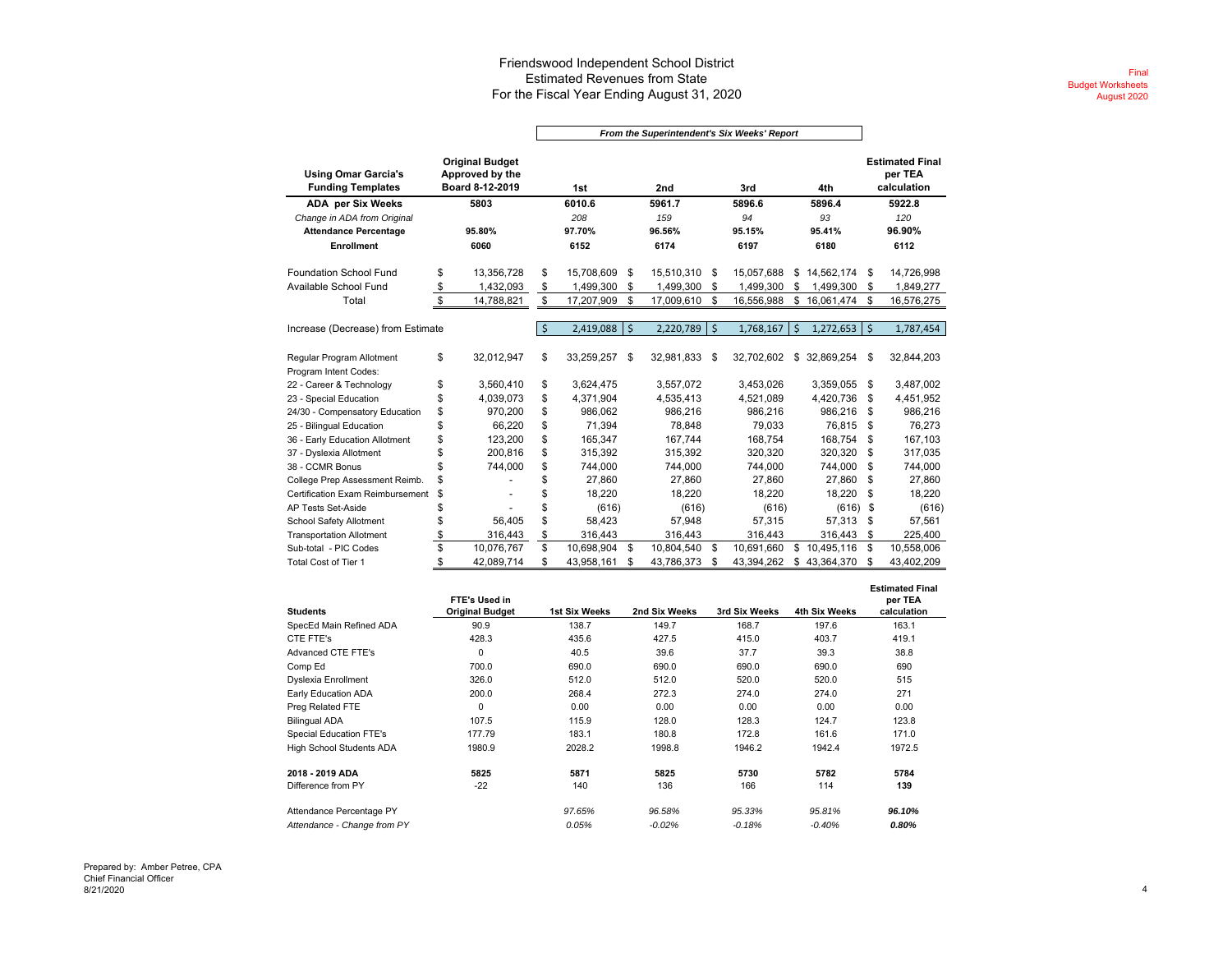#### Friendswood Independent School District Expenditure Budget by Function For the Fiscal Year Ending August 31, 2020

|                                            | 2019-2020<br><b>Original Budget</b> | 2019-2020<br><b>Revised Budget</b> | 2019-2020<br><b>Expenditures to Date</b> | 2019-2020<br>Encumbrances | 2019-2020<br>Balance | 2019-2020 Projected<br>Expenditures |
|--------------------------------------------|-------------------------------------|------------------------------------|------------------------------------------|---------------------------|----------------------|-------------------------------------|
| <b>Expenditures by Function</b>            |                                     |                                    |                                          |                           |                      |                                     |
| 00 Operating Transfers Out                 |                                     |                                    | 22,756.19                                | 0.00                      | $-22,756.19$         | 22,756                              |
| 11 Instruction                             | 30,773,323                          | 30,992,055.21                      | 30,150,459.89                            | 137,123.93                | 704,471.39           | 30,992,055                          |
| 12 Instructional Resources and Media       | 691,031                             | 672,075.35                         | 653,376.72                               | 26,658.41                 | -7,959.78            | 672,075                             |
| 13 Curriculum and Staff Development        | 984,012                             | 980,739.04                         | 977,593.04                               | 6,631.00                  | $-3,485.00$          | 980,739                             |
| 21 Instructional Leadership                | 784,497                             | 783,527.94                         | 814,745.34                               | 2,943.36                  | $-34,160.76$         | 783,528                             |
| 23 School Leadership                       | 3,028,336                           | 3,055,611.50                       | 3,015,691.21                             | 12,660.39                 | 27,259.90            | 3,055,612                           |
| 31 Guidance and Counseling                 | 1,786,538                           | 1,780,111.80                       | 1,766,626.94                             | 5,115.71                  | 8,369.15             | 1,780,112                           |
| 32 Social Work Services                    | 1,650                               | 9,060.00                           | 1,650.00                                 | 0                         | 7,410.00             | 9,060                               |
| 33 Health Services                         | 544,165                             | 547,622.79                         | 573,021.85                               | 8,377.82                  | $-33,776.88$         | 547,623                             |
| 34 Student Transportation                  | 2,046,097                           | 2,051,305.64                       | 1,645,190.64                             | 81,635.03                 | 324,479.97           | 2,051,306                           |
| 35 Food Services                           |                                     | 70,254.00                          | 41,756.27                                | 30,305.25                 | $-1,807.52$          | 70,254                              |
| 36 Cocurricular/Extracurricular Activities | 2,089,342                           | 2,060,908.11                       | 1,869,513.18                             | 66,744.79                 | 124,650.14           | 2,060,908                           |
| 41 General Administration                  | 2,463,135                           | 2,473,383.75                       | 2,154,587.97                             | 140,617.85                | 178,177.93           | 2,473,384                           |
| 51 Maintenance and Operations **           | 5,521,689                           | 5,522,003.65                       | 4,897,138.28                             | 483,213.98                | 141,651.39           | 5,522,004                           |
| 52 Security and Monitoring Services        | 750,908                             | 781,199.70                         | 663,133.73                               | 47,231.60                 | 70,834.37            | 781,200                             |
| 53 Data Processing Services                | 1,455,034                           | 1,483,188.21                       | 1,433,448.31                             | 48,606.51                 | 1,133.39             | 1,483,188                           |
| 61 Community Services                      | 289,243                             | 290,263.77                         | 174,697.67                               | 148.23                    | 115,417.87           | 290,264                             |
| 81 Facilities Acquisition and Construction | 50,000                              | 996,387.70                         | 950,099.63                               | 0                         | 46,288.07            | 996,388                             |
| 93 Payments to Fiscal Agents               | 46,000                              | 46,000.00                          | 38,268.36                                | 6,607.64                  | 1,124.00             | 46,000                              |
| 95 Payments to JJAEP Programs              | 10,000                              | 10,000.00                          | 0                                        | 10,000.00                 | 0.00                 | 10,000                              |
| 99 Other Governmental Charges              | 345,000                             | 345,000.00                         | 254,745.74                               | 84,875.46                 | 5,378.80             | 345,000                             |
| Totals                                     | \$<br>53,660,000<br>\$              | 54,950,698 \$                      | 52,098,501<br>- \$                       | 1,199,497 \$              | 1,652,700 \$         | 54,973,454                          |

#### **Recap of Budget Increases:**

| Amendments offset by Revenues | \$. | 151.073 Grants and donation |
|-------------------------------|-----|-----------------------------|
| November Budget Amendment     |     | 187,625 Rollover PO's, pers |
| December Budget Amendment     |     | 952,000 Property purchase   |

 $$$  151,073 Grants and donations

187,625 Rollover PO's, personnel, training, SRO increased cost

#### **Total of Budget Increases 1,290,698 \$**

Prepared by: Amber Petree, CPA Chief Financial Officer 8/21/2020 $\sim$  0  $\,$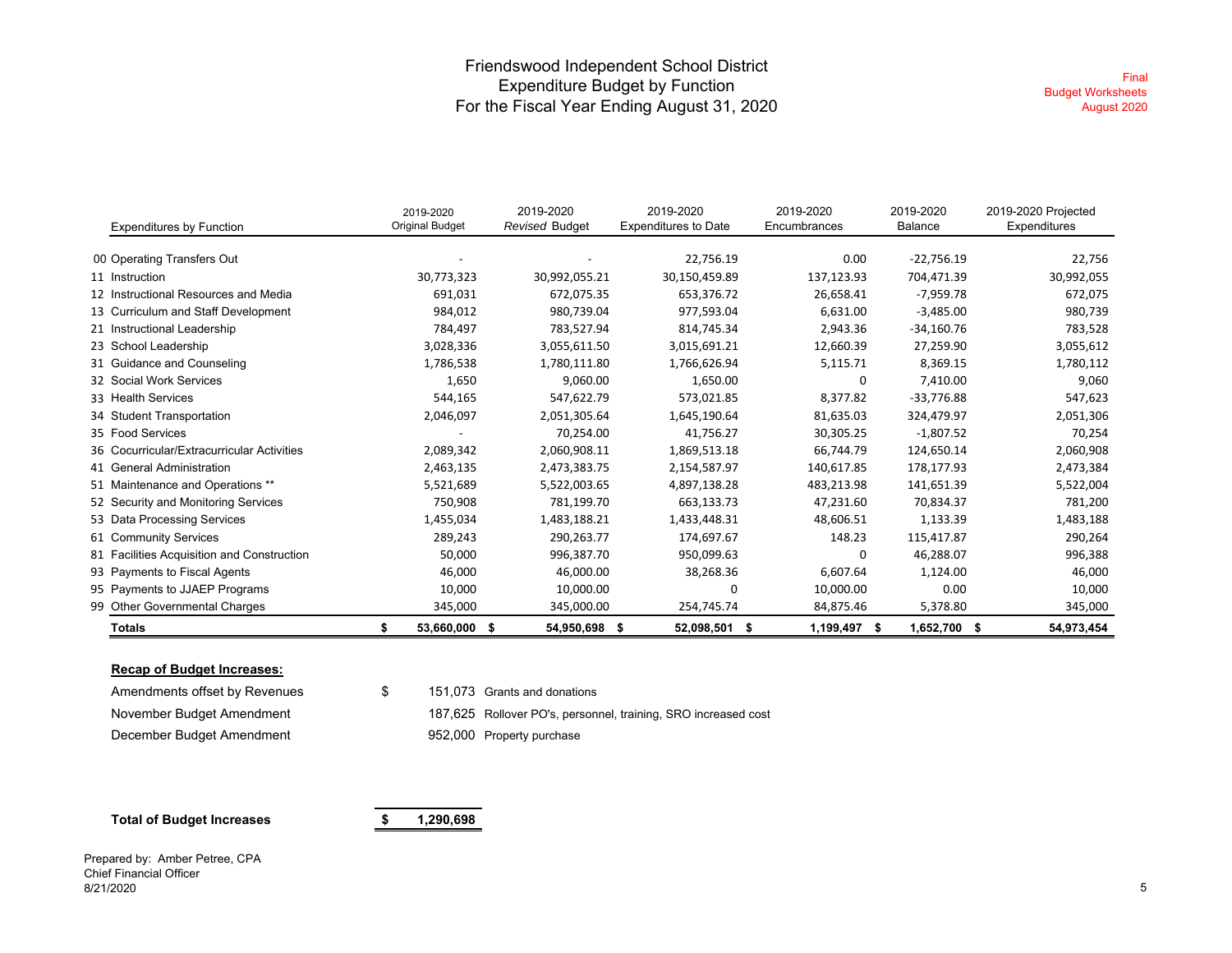### Friendswood Independent School District Estimate of Tax Collections For the Fiscal Year Ending August 31, 2020 Tax Year: 2019

Final Budget Worksheets August 2020

| Source: Certified Rolls as of Supplement 7.<br>Certified Roll received from GCAD & BCAD (total taxable before freeze)<br>Less: Estimated loss in values from ARB review |                                                          |              |                |                                  |                                   | \$<br>\$                                 | 3,354,718,222                            |         |
|-------------------------------------------------------------------------------------------------------------------------------------------------------------------------|----------------------------------------------------------|--------------|----------------|----------------------------------|-----------------------------------|------------------------------------------|------------------------------------------|---------|
| Net Taxable Before Freeze                                                                                                                                               |                                                          |              |                |                                  |                                   |                                          | 3,354,718,222                            |         |
| (minus) Over 65 & Disabled Persons Taxable                                                                                                                              |                                                          |              |                |                                  |                                   | $\frac{2}{3}$                            | (667, 631, 531)                          |         |
| Estimated Net Taxable Minus Over-65 & Disabled Persons (DP) Values                                                                                                      |                                                          |              |                |                                  |                                   | $\overline{\boldsymbol{\xi}}$            | 2,687,086,691                            |         |
|                                                                                                                                                                         |                                                          |              |                |                                  | 2019 Proposed Rate                |                                          |                                          | 1.2594  |
|                                                                                                                                                                         | 2019 Total Levy Estimate MINUS Over 65 and Disabled Levy |              |                |                                  |                                   | \$                                       | 33,841,621                               |         |
|                                                                                                                                                                         |                                                          |              |                | <b>Levy Calculations By Fund</b> |                                   |                                          |                                          |         |
| Estimated Levy minus Over 65 & DP for Maintenance and Operations Fund                                                                                                   |                                                          |              |                |                                  |                                   | \$                                       | 2,687,086,691                            |         |
| 82.77% % M&O                                                                                                                                                            |                                                          |              |                |                                  |                                   | \$                                       |                                          | 1.0424  |
|                                                                                                                                                                         |                                                          |              |                |                                  |                                   | \$                                       | 28,010,643                               |         |
| Estimated Levy minus Over 65 & DP for Debt Service (I&S) Fund                                                                                                           |                                                          |              |                |                                  |                                   | \$                                       | 2,687,086,691                            |         |
| 17.23% % I&S                                                                                                                                                            |                                                          |              |                |                                  |                                   | \$                                       |                                          | 0.2170  |
|                                                                                                                                                                         |                                                          |              |                |                                  |                                   | \$                                       | 5,830,978                                |         |
|                                                                                                                                                                         |                                                          |              | <u>M&amp;O</u> |                                  | 1&S                               |                                          |                                          |         |
| Over 65 & DP Ceilings                                                                                                                                                   |                                                          | \$           | 6,774,954      | \$                               | 6,774,954                         |                                          |                                          |         |
|                                                                                                                                                                         |                                                          |              | 82.77%         |                                  | 17.23%                            |                                          |                                          |         |
| Levy for Over 65 & DP                                                                                                                                                   |                                                          | \$           | 5,607,616      | \$                               | 1,167,338                         |                                          |                                          |         |
| General                                                                                                                                                                 |                                                          | \$           | 28,010,643     | \$                               | 5,830,978                         |                                          |                                          |         |
| Over 65 & DP                                                                                                                                                            |                                                          | $rac{\$}{5}$ | 5,607,616      | \$                               | 1,167,338                         |                                          | <b>Total Estimated Levy</b>              |         |
| <b>Estimated Levy</b>                                                                                                                                                   |                                                          |              | 33,618,259     | $\overline{\boldsymbol{s}}$      | 6,998,316                         |                                          | 40,616,575                               |         |
| <b>Collection Percentages</b>                                                                                                                                           |                                                          |              | 99.25%         |                                  | 99.25%                            |                                          |                                          |         |
|                                                                                                                                                                         |                                                          | \$           | 33,366,122     | \$                               | 6,945,829                         |                                          |                                          |         |
| Add Delinquent:                                                                                                                                                         |                                                          | \$           | 150,000        | \$                               |                                   | 30,000 Budget Estimate                   |                                          |         |
| <b>Anticipated Collections*</b>                                                                                                                                         |                                                          | \$           | 33,516,122     | \$                               |                                   | 6,975,829 Template $\sim$ Line 26 and 28 |                                          |         |
| (Budgeted as Revenues)                                                                                                                                                  |                                                          |              |                | \$                               |                                   |                                          | (7,017,800) Less: 2020 Bond Payments     |         |
|                                                                                                                                                                         |                                                          |              |                |                                  |                                   |                                          | \$175,579 Plus: HH - Homestead Exemption |         |
| Ratio of Current Collected to                                                                                                                                           |                                                          |              |                |                                  |                                   |                                          |                                          |         |
| <b>Adjusted Levy</b>                                                                                                                                                    |                                                          |              |                | $\zeta$                          |                                   |                                          | 133,608 Projected Surplus @ 8/31/20      |         |
| <b>Tax Year</b>                                                                                                                                                         | <b>Collection %</b>                                      |              |                |                                  |                                   |                                          |                                          |         |
| 2013                                                                                                                                                                    | 99.37%                                                   |              |                |                                  |                                   | <b>Debt Service Fund Balance Recap</b>   |                                          |         |
| 2014                                                                                                                                                                    | 99.27%                                                   |              |                | Fund Balance at 8/31/19          |                                   | \$                                       | 1,438,109                                |         |
| 2015                                                                                                                                                                    | 99.30%                                                   |              |                |                                  | Projected Surplus for FY 2020     | \$                                       |                                          | 133,608 |
| 2016                                                                                                                                                                    | 99.38%                                                   |              |                |                                  | Projected Fund Balance at 8/31/20 | \$                                       | 1,571,717                                |         |
| 2017                                                                                                                                                                    | 99.51%                                                   |              |                |                                  |                                   |                                          |                                          |         |
| 2018                                                                                                                                                                    | 99.28%                                                   |              |                |                                  |                                   |                                          |                                          |         |

|                         | <b>Change in Net Taxable Values from PY</b> |                 | <b>Comparison of PY Tax Collections</b> |              |      |             |  |  |  |
|-------------------------|---------------------------------------------|-----------------|-----------------------------------------|--------------|------|-------------|--|--|--|
| CY Net Taxable Values   |                                             | \$2.687.086.691 | CY Estimated Collections                |              | - 56 | 33.516.122  |  |  |  |
| - PY Net Taxable Values |                                             | \$2.642.784.747 | PY Estimated Collections                |              |      | 35.411.177  |  |  |  |
| Increase                | .68%                                        | 44.301.944      | Decrease                                | $-5.35\%$ \$ |      | (1,895,055) |  |  |  |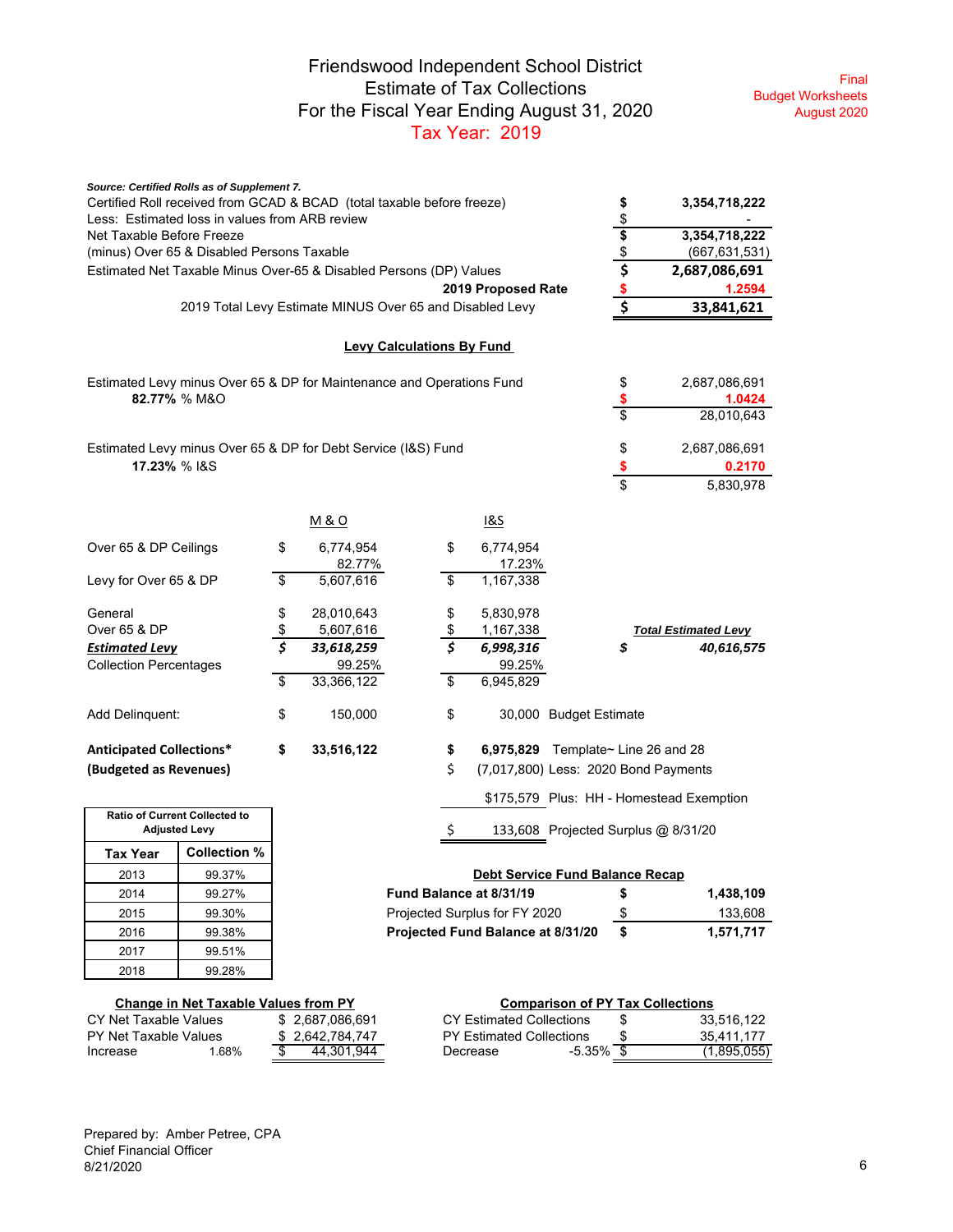#### Friendswood Independent School District Budget Forecasts with Band Roll Up for Teachers and Conditional 1% One-Time Salary Supplement Proposed Tax Rate 2020: \$1.2594 (\$0.9835 + \$0.2759) Final Budget Worksheets August 2020

| <b>Budget Assumptions</b>                 | <b>Original</b><br>2019-20 |                |          | Projected<br>2019-20 |     | Projected<br>2020-21 | Projected<br>2021-22 |            |
|-------------------------------------------|----------------------------|----------------|----------|----------------------|-----|----------------------|----------------------|------------|
| <b>ADA</b>                                |                            | 5803           |          | 5922                 |     | 5890                 |                      | 5915       |
| <b>PV Growth</b>                          |                            |                |          | 5.3%                 |     | 9.4%                 |                      | 5.0%       |
| Proposed M&O Tax Rate                     | \$1.0424                   |                | \$1.0424 |                      |     | \$0.9835             | \$0.9657             |            |
| Local Revenues                            |                            | 2,104,626      | \$       | 2,177,864            | \$  | 1,633,204            | \$                   | 1,633,204  |
| <b>Tax Collections</b>                    |                            | 33,621,262     | \$       | 33,573,313           |     | 34,362,622           |                      | 36,217,347 |
| <b>State Funding</b>                      |                            | 14,788,821     |          | 16,591,038           |     | 16,850,842           |                      | 16,082,443 |
| Federal Revenues (Indirect Costs & SHARS) |                            | 557,000        |          | 505,883              |     | 474,938              |                      | 474,938    |
| TRS On-Behalf                             |                            | 2,588,291      |          | 2,588,291            |     | 2,650,395            |                      | 2,650,395  |
| <b>Total Revenues</b>                     |                            | 53,660,000     |          | 55,436,390           |     | 55,972,000           |                      | 57,058,326 |
| Increase (Decrease) in Revenues           |                            |                |          | 1,776,390            |     | 535,610              |                      | 1,086,326  |
| Salaries                                  |                            | 45,559,639     | \$       | 45,683,480           | \$  | 47,656,599           |                      | 47,786,599 |
| <b>Operating Budgets</b>                  |                            | 8,100,361      |          | 9,289,975            |     | 8,530,401            |                      | 8,530,401  |
| <b>Total Expenditures</b>                 |                            | 53,660,000     | \$       | 54,973,455           | \$  | 56,187,000           |                      | 56,317,000 |
| <b>Surplus (Deficit)</b>                  | \$                         | $\blacksquare$ | \$       | 462,936              | \$. | (215,000)            | \$                   | 741,326    |
| <b>Projected Fund Balance</b>             |                            | 14,298,827     |          | 14,761,763           |     | 14,546,763           |                      | 15,288,088 |
|                                           |                            |                |          |                      |     |                      |                      |            |
| <b>Total Expenditures at 98%</b>          | \$                         | 52,586,800     | \$       | 53,873,986           | \$  | 55,063,260           | \$                   | 55,190,660 |
| Surplus (Deficit) at 98% spending         | \$                         | 1,073,200      | \$       | 1,562,405            | \$  | 908,740              | \$                   | 1,867,666  |

**Additional Items impacting 2019-20 Budget: The district will apply for ESSER (CARES Act) funds of 140,894 \$ Not new money, TEA will reduce FSP funding by this amount.**

|                                  |                          |               |      |                          |         | Numbers in red are estimates. |        |
|----------------------------------|--------------------------|---------------|------|--------------------------|---------|-------------------------------|--------|
| <b>Budget Assumptions</b>        | 2018-19                  | 2019-20       |      | 2020-21                  | Growth  | 2021-22                       | Growth |
| <b>Property Values</b>           | 3,185,881,973            | 3,354,718,222 | 5.3% | 3,670,900,620            | $9.4\%$ | 3,854,445,651                 | 5.0%   |
| <b>CPTD Values</b>               | 2,954,935,933            | 3,211,207,211 | 8.7% | 3.371.767.572            | $5.0\%$ | 3,540,355,950                 | 5.0%   |
| <b>Difference</b>                | 230.946.040              | 143,511,011   |      | 299,133,049              |         | 314,089,701                   |        |
| <b>Recapture</b>                 | $\overline{\phantom{a}}$ |               |      | $\overline{\phantom{a}}$ |         | 31.362                        |        |
| <b>Number of Days in Reserve</b> | 97                       | $98**$        |      |                          | $94**$  | $99**$                        |        |

\*\* Beginning in FY 2019-20, TEA's FIRST Rating will require 75 days of Assigned and Unassigned Fund Balance or an average change of less than 25% over a 3 year period.  *If a district fails this indicator, the maximum points and highest rating that the district may receive is 89 points, B=Above Standard Achievement.*

Prepared by: Amber Petree, CPA Chief Financial Officer 8/21/2020 $\sim$  0 and 2 and 2 and 2 and 2 and 2 and 2 and 2 and 2 and 2 and 2 and 2 and 2 and 2 and 2 and 2 and 2 and 2 and 2 and 2 and 2 and 2 and 2 and 2 and 2 and 2 and 2 and 2 and 2 and 2 and 2 and 2 and 2 and 2 and 2 and 2 and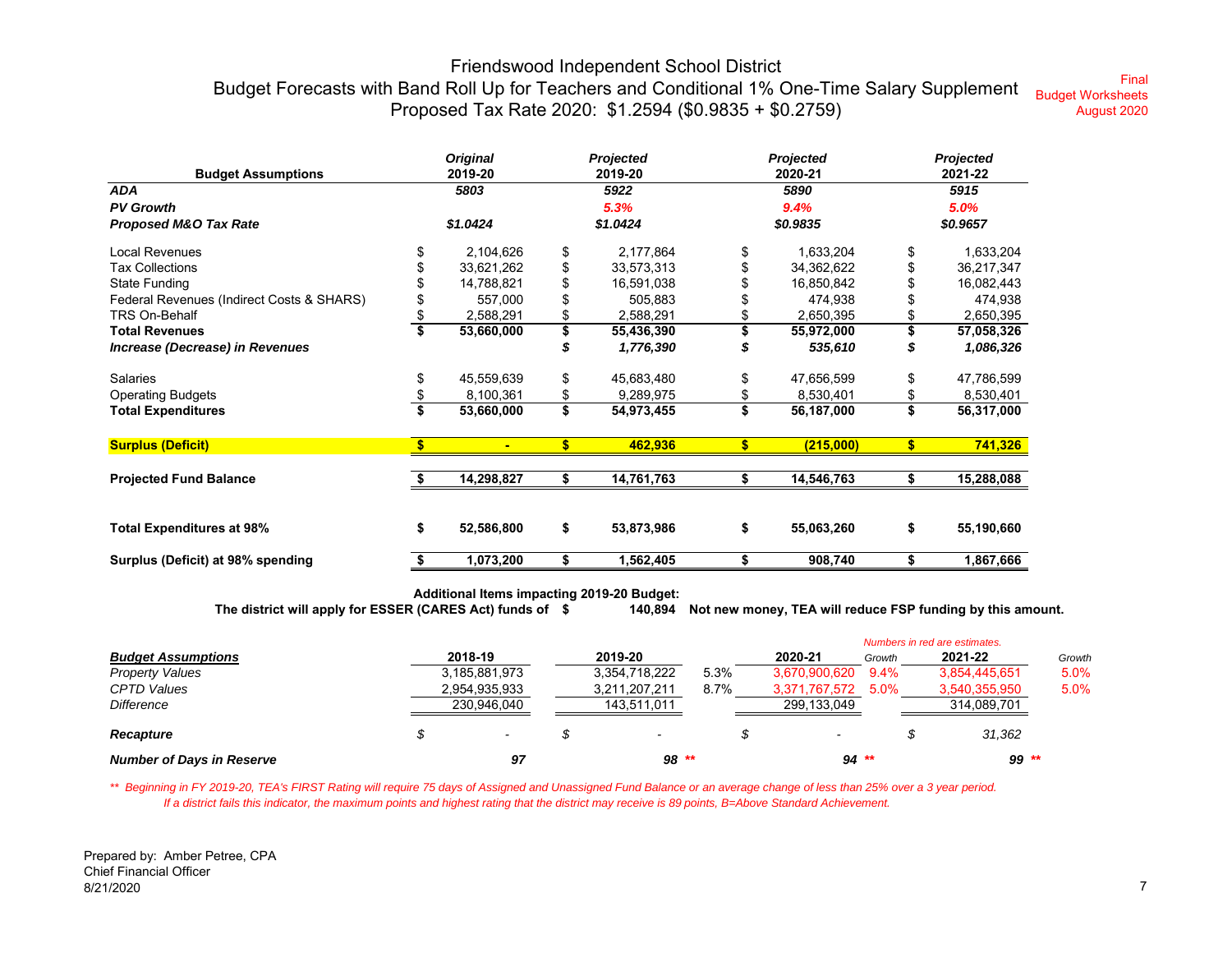Friendswood Independent School District **Proposed Budget with Tax Rate of \$1.2594**  For the Fiscal Year Ending August 31, 2021

Final Budget Worksheets August 2020

| Based on ADA of 5890                      |                  |                  | M&0<br>1&S |
|-------------------------------------------|------------------|------------------|------------|
| Projected Fund Balance as of 8/31/2020    |                  | \$<br>14,761,763 | Tota       |
| <b>Proposed Revenue Budget</b>            | \$<br>55,972,000 |                  |            |
| Proposed Expenditure Budget               | 56,187,000       |                  |            |
| <b>Projected Budget Surplus (Deficit)</b> |                  | \$<br>(215,000)  |            |
| Projected Fund Balance as of 8/31/2021    |                  | 14,546,763       |            |

| <b>Proposed Tax Rate</b> |    |        |  |  |  |  |  |  |
|--------------------------|----|--------|--|--|--|--|--|--|
| M&O                      | \$ | 0.9835 |  |  |  |  |  |  |
| 1&S                      | \$ | 0.2759 |  |  |  |  |  |  |
| Total                    | \$ | 1.2594 |  |  |  |  |  |  |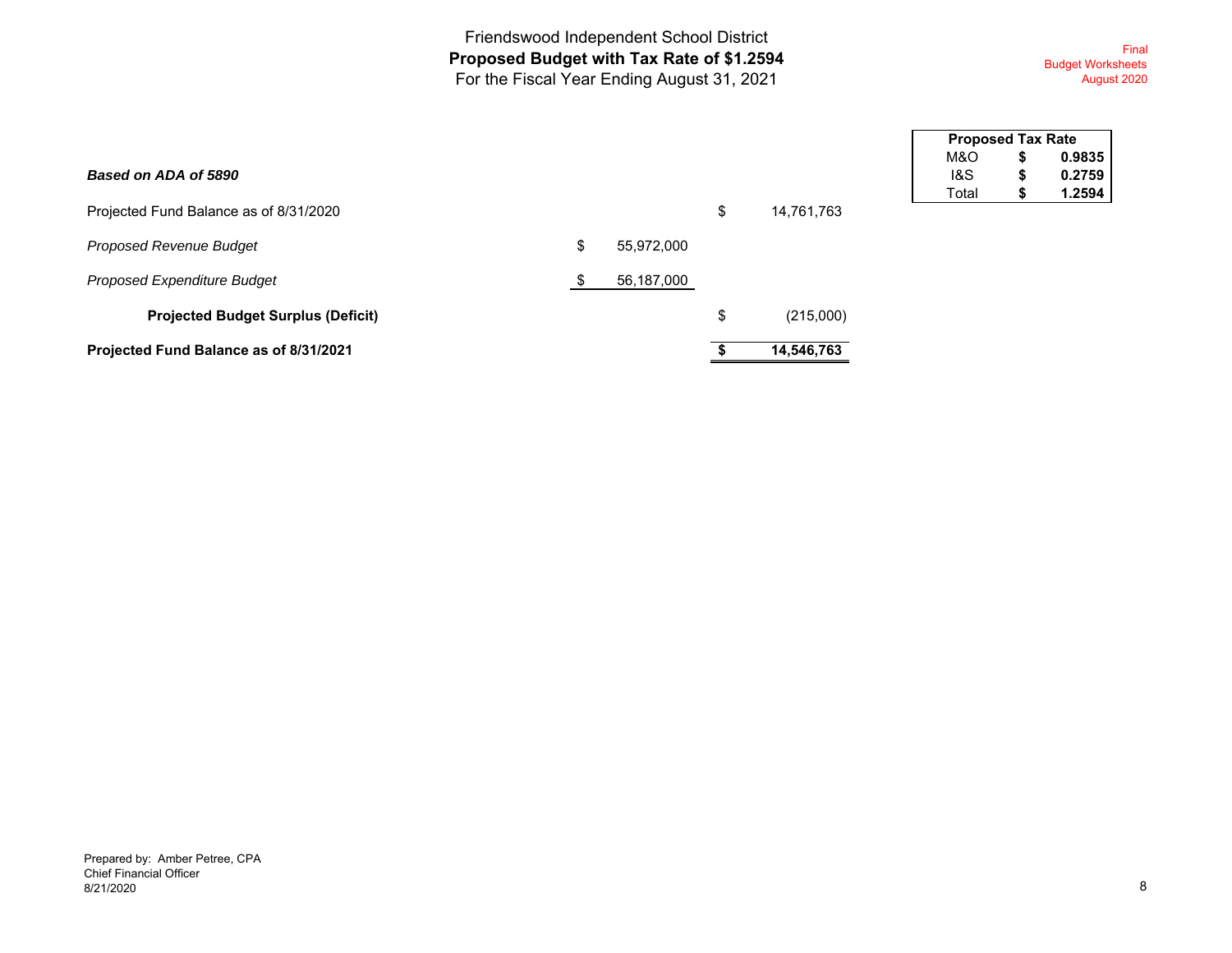#### Friendswood Independent School District Proposed Revenue Budget For the Fiscal Year Ending August 31, 2021

#### *Based on ADA of 5890*

|                                                | 2019-2020               | 2019-2020                |                          | <b>Change from Prior</b> | <b>Change from Prior</b> |
|------------------------------------------------|-------------------------|--------------------------|--------------------------|--------------------------|--------------------------|
|                                                | <b>Original Revenue</b> | <b>Projected Revenue</b> | 2020-2021                | <b>Year Original</b>     | <b>Year Projected</b>    |
| <b>Revenues</b>                                | <b>Budget</b>           | <b>Budget</b>            | <b>Proposed Revenues</b> | <b>Budget</b>            | <b>Revenue Budget</b>    |
| <b>Current Taxes</b>                           | 33,471,262              | 33,366,122               | 34,212,622               | 741,360                  | 846,499                  |
| <b>Delinguent Taxes</b>                        | 150,000                 | 207,191                  | 150,000                  |                          | (57, 191)                |
| Penalties and Interest                         | 150,000                 | 196,923                  | 150,000                  |                          | (46, 923)                |
| <b>Community Education</b>                     | 271.000                 | 159,744                  | 216,000                  | (55,000)                 | 56,256                   |
| Interest (less market adjustments)             | 347,000                 | 347,000                  | 225,000                  | (122,000)                | (122,000)                |
| Rentals - All Other                            | 350,000                 | 348,012                  | 338,500                  | (11,500)                 | (9,512)                  |
| Natatorium Revenue                             | 55,000                  | 53,434                   | 45,000                   | (10,000)                 | (8, 434)                 |
| <b>Printing Revenue</b>                        | 1,500                   | 1,500                    | 1,500                    |                          |                          |
| Rentals - Student Groups                       | 20,000                  | 7,647                    | 7,500                    | (12, 500)                | (147)                    |
| Miscellaneous Revenue from Local Sources       | 53,530                  | 177,488                  | 54,296                   | 766                      | (123, 192)               |
| Revenue from Campus Activities                 | 36,000                  | 36,071                   | 36,000                   |                          | (71)                     |
| Advertising                                    | 30,000                  | 8,900                    | 20,000                   | (10,000)                 | 11,100                   |
| Donations                                      | 35,000                  | 81,486                   | 65,500                   | 30,500                   | (15,986)                 |
| <b>ERATE</b>                                   | 40,596                  | 40,596                   | 33,408                   | (7, 188)                 | (7, 188)                 |
| <b>UIL Participation Fees</b>                  | 191,000                 | 179,063                  | 191,000                  |                          | 11,937                   |
| <b>Parking Permits</b>                         | 42,000                  | 45,528                   | 32,500                   | (9,500)                  | (13,028)                 |
| Course Fees & College of the Mainland          | 185,000                 | 186,997                  | 70,000                   | (115,000)                | (116, 997)               |
| <b>Scoreboard Advertising</b>                  | 72,000                  | 74,857                   | 72,000                   |                          | (2, 857)                 |
| <b>SAT Review Fees</b>                         | 5,000                   | 4,050                    | 5,000                    |                          | 950                      |
| <b>Athletic Activities- Football</b>           | 150,000                 | 148,205                  | 30,000                   | (120,000)                | (118, 205)               |
| Athletic Activities - All Other Sports         | 40,000                  | 28,667                   | 10,000                   | (30,000)                 | (18,667)                 |
| State Available                                | 1,432,093               | 1,849,277                | 2,823,446                | 1,391,353                | 974,169                  |
| Foundation School Program (net of recapture)   | 13,356,728              | 14,736,985               | 14,021,396               | 664,668                  | (715, 589)               |
| <b>TRS On Behalf</b>                           | 2,588,291               | 2,588,291                | 2,650,395                | 62,104                   | 62,104                   |
| Medicare On Behalf                             |                         |                          |                          |                          |                          |
| <b>Other State Revenue</b>                     |                         | 4,776                    | 6,000                    | 6.000                    | 1,224                    |
| Indirect Cost from Federal Funds               | 115,000                 | 115,000                  | 110,000                  | (5,000)                  | (5,000)                  |
| Other Federal Sources (SHARS & Propane Credit) | 442,000                 | 390,883                  | 364,938                  | (77,062)                 | (25, 946)                |
| <b>Operating Transfers In</b>                  |                         | 22,756                   |                          |                          | (22, 756)                |
| <b>Summer School</b>                           | 30.000                  | 28,941                   | 30,000                   |                          | 1,059                    |
| <b>Totals</b>                                  | 53,660,000              | 55,436,390               | 55,972,000               | 2,312,000                | 535,610                  |

| <b>Recap of Changes from Prior Year Original and Revised Budgets</b> |    |                |               |
|----------------------------------------------------------------------|----|----------------|---------------|
| <b>Tax Revenue</b>                                                   | \$ | 741.360 \$     | 742.385       |
| Local Rev. & Fed. Tax Credits \$                                     |    | $(547.484)$ \$ | (527, 459)    |
| State Funding & TRS                                                  | S  | 2.118.124 \$   | 320.683       |
| Total                                                                | \$ | 2.312.000      | \$<br>535.610 |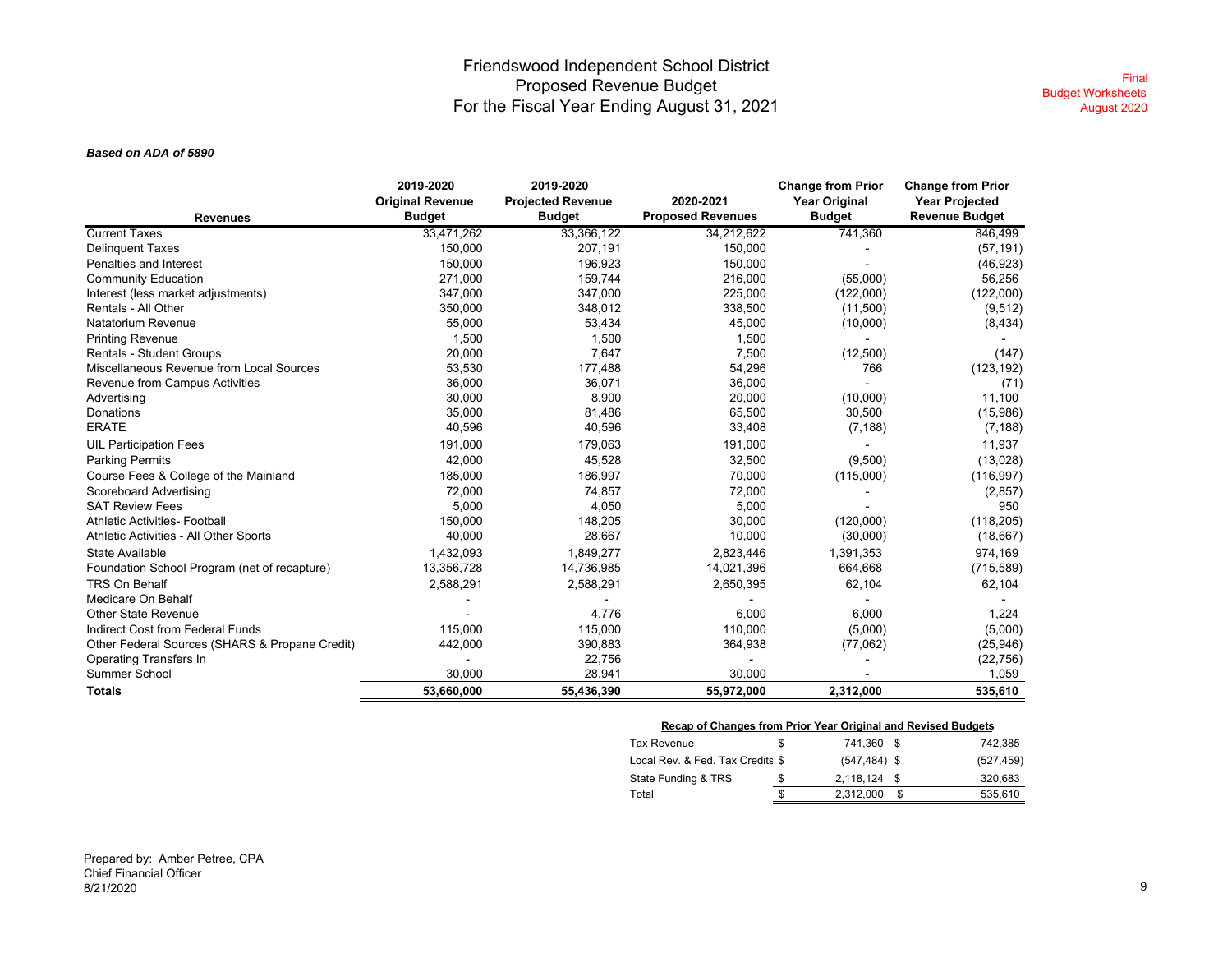### Friendswood Independent School District Proposed Expenditure Budget For the Fiscal Year Ending August 31, 2021

| <b>Expenditures by Function</b>            | 2019-2020<br>Original Budget | 2019-2020<br>Revised Budget | 2019-2020<br><b>Projected Expenditures</b><br>@ 100% of Budget | 2020-2021<br>Proposed<br><b>Expenditure Budget</b> | Projected Budget is<br>Greater (Less) than PY<br><b>Original Budget</b> |
|--------------------------------------------|------------------------------|-----------------------------|----------------------------------------------------------------|----------------------------------------------------|-------------------------------------------------------------------------|
| 00 Operating Transfers Out                 |                              |                             | 22,756                                                         |                                                    |                                                                         |
| 11 Instruction                             | 30,773,323                   | 30,992,055                  | 30,992,055                                                     | 32,461,621                                         | 1,688,298                                                               |
| 12 Instructional Resources and Media       | 691,031                      | 672,075                     | 672,075                                                        | 679,662                                            | (11, 369)                                                               |
| 13 Curriculum and Staff Development        | 984,012                      | 980,739                     | 980,739                                                        | 1,115,335                                          | 131,323                                                                 |
| 21 Instructional Leadership                | 784,497                      | 783,528                     | 783,528                                                        | 867,100                                            | 82,603                                                                  |
| 23 School Leadership                       | 3,028,336                    | 3,055,612                   | 3,055,612                                                      | 3,032,827                                          | 4,491                                                                   |
| 31 Guidance and Counseling                 | 1,786,538                    | 1,780,112                   | 1,780,112                                                      | 2,048,334                                          | 261,796                                                                 |
| 32 Social Work Services                    | 1,650                        | 9,060                       | 9,060                                                          | 3,300                                              | 1,650                                                                   |
| 33 Health Services                         | 544,165                      | 547,623                     | 547,623                                                        | 802,806                                            | 258,641                                                                 |
| 34 Student Transportation                  | 2,046,097                    | 2,051,306                   | 2,051,306                                                      | 2,102,831                                          | 56,734                                                                  |
| 35 Food Services                           |                              | 70,254                      | 70,254                                                         |                                                    |                                                                         |
| 36 Cocurricular/Extracurricular Activities | 2,089,342                    | 2,060,908                   | 2,060,908                                                      | 2,040,316                                          | (49, 026)                                                               |
| 41 General Administration                  | 2,463,135                    | 2,473,384                   | 2,473,384                                                      | 2,418,560                                          | (44, 575)                                                               |
| 51 Maintenance and Operations              | 5,521,689                    | 5,522,004                   | 5,522,004                                                      | 5,780,330                                          | 258,641                                                                 |
| 52 Security and Monitoring Services        | 750,908                      | 781,200                     | 781,200                                                        | 758,886                                            | 7,978                                                                   |
| 53 Data Processing Services                | 1,455,034                    | 1,483,188                   | 1,483,188                                                      | 1,394,280                                          | (60, 754)                                                               |
| 61 Community Services                      | 289,243                      | 290,264                     | 290,264                                                        | 222,964                                            | (66, 279)                                                               |
| 81 Facilities Acquisition and Construction | 50,000                       | 996,388                     | 996,388                                                        | 50,000                                             |                                                                         |
| 93 Payments to Fiscal Agents               | 46,000                       | 46,000                      | 46,000                                                         | 51,847                                             | 5,847                                                                   |
| 95 Payments to JJAEP Programs              | 10,000                       | 10,000                      | 10,000                                                         | 11,000                                             | 1,000                                                                   |
| 99 Other Governmental Charges              | 345,000                      | 345,000                     | 345,000                                                        | 345,000                                            |                                                                         |
| <b>Totals</b>                              | 53,660,000                   | 54,950,698 \$<br>- \$       | 54,973,454                                                     | 56,187,000<br>\$                                   | - \$<br>2,527,000                                                       |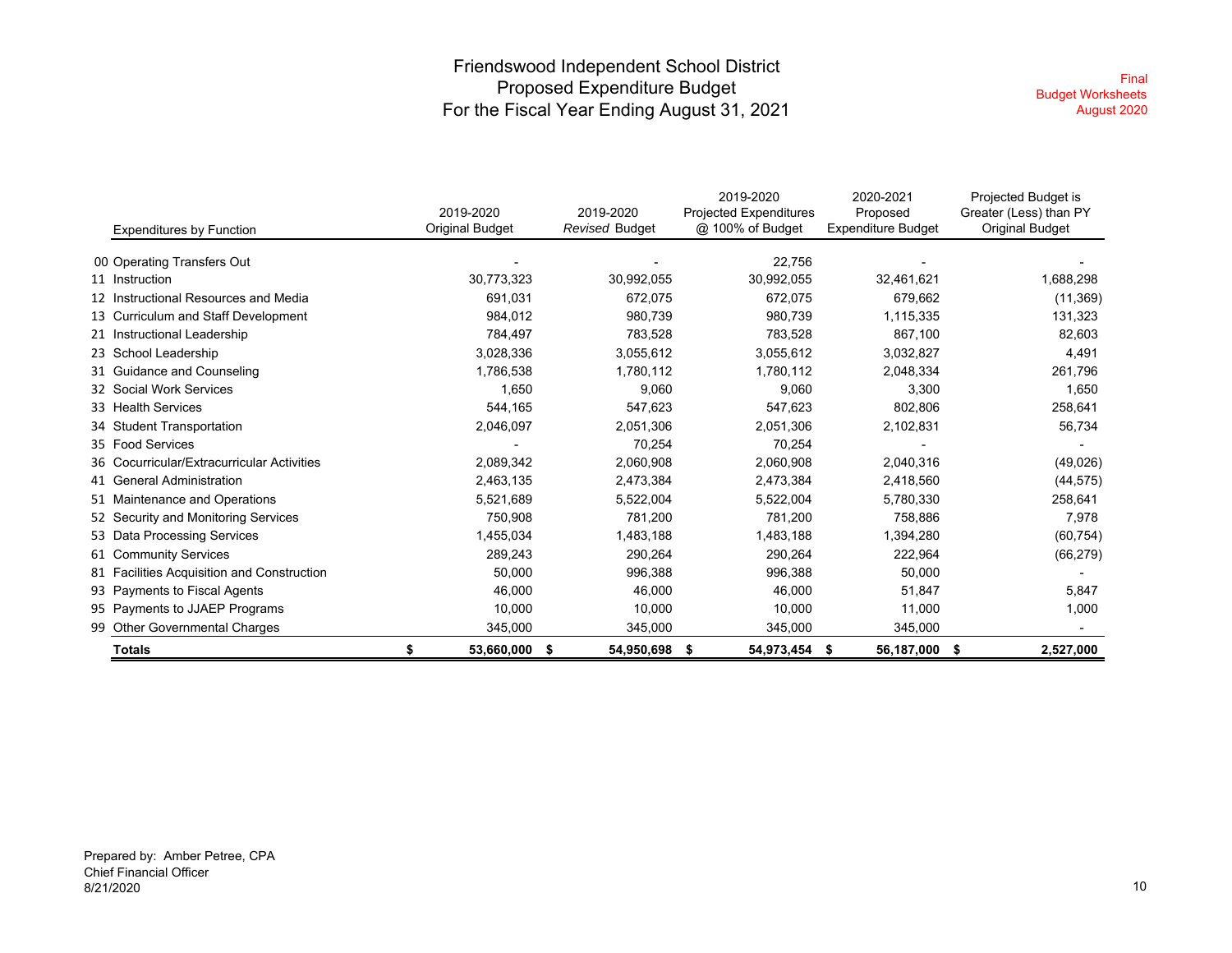### *Amounts from Salary Negotiations - Teacher band roll ups*

 *and conditional 1% one-time salary supplement*

| <b>Detail of Expenditures</b>                    |                   | 2020-2021<br><b>Proposed</b> | 2019-2020<br><b>Original Budget</b> |            |              | <b>Change from PY</b><br><b>Original Budget</b> |  |  |
|--------------------------------------------------|-------------------|------------------------------|-------------------------------------|------------|--------------|-------------------------------------------------|--|--|
|                                                  |                   |                              |                                     |            |              |                                                 |  |  |
| <b>Salaries</b>                                  | \$                | 39,060,329                   | \$                                  | 37,451,541 | -\$          | 1,608,788                                       |  |  |
| Stipends, OT, Extra Duty, & Local Leave Payments |                   | 1,975,237                    |                                     | 1,770,890  |              | 204,347                                         |  |  |
| <b>Substitutes</b>                               |                   | 612,835                      |                                     | 544,835    |              | 68,000                                          |  |  |
| <b>TRS On Behalf</b>                             |                   | 2,649,368                    |                                     | 2,588,292  |              | 61,076                                          |  |  |
| Benefits (see details below)                     |                   | 3,358,830                    |                                     | 3,204,081  |              | 154,749                                         |  |  |
| Salaries - Subtotal                              | \$                | 47,656,599                   | \$                                  | 45,559,639 | \$           | 2,096,960                                       |  |  |
| Campuses                                         |                   | 817,873                      |                                     | 814,222    |              | 3,651                                           |  |  |
| Departments                                      |                   | 7,712,528                    |                                     | 7,286,139  |              | 426,389                                         |  |  |
| <b>Total Expenditure Budget</b>                  | $\boldsymbol{\$}$ | 56,187,000                   | $\mathbf{s}$                        | 53,660,000 | $\mathbf{s}$ | 2,527,000                                       |  |  |
|                                                  |                   |                              |                                     |            |              |                                                 |  |  |
| <b>Detail of Benefits</b>                        |                   |                              |                                     |            |              |                                                 |  |  |
| 6140- TRS Retiree Surcharges                     | \$                | 22,967                       | -\$                                 | 22,967 \$  |              |                                                 |  |  |
| 6141 - FICA Medicare                             |                   | 568,388                      | -SS                                 | 547,413    |              | 20,975                                          |  |  |
| 6142 - Group Health Insurance                    |                   | 1,140,156                    | \$                                  | 1,090,503  |              | 49,653                                          |  |  |

| 6140- TRS Retiree Surcharges                                  | \$<br>22,967 |      | 22,967    |                |
|---------------------------------------------------------------|--------------|------|-----------|----------------|
| 6141 - FICA Medicare                                          | 568,388      | S    | 547,413   | 20,975         |
| 6142 - Group Health Insurance                                 | 1,140,156    | -S   | 1,090,503 | 49,653         |
| 6143 - Workers' Compensation                                  |              | \$   |           | $\blacksquare$ |
| 6145 - Unemployment                                           | 64,308       | - \$ | 52,122    | 12,186         |
| 6146 - TRS Care for Retirees & Federal Matching for all funds | 1,223,228    | -S   | 1,158,224 | 65,005         |
| 6147 - LTD Insurance                                          | 38,076       | -S   | 40,845    | (2,770)        |
| 6148 - Life Insurance                                         | 8,811        | - \$ | 8,506     | 305            |
| 6149 - TRS District Contribution                              | 292,896      |      | 283,501   | 9,395          |
| Total                                                         | 3,358,830    |      | 3,204,081 | 154,749        |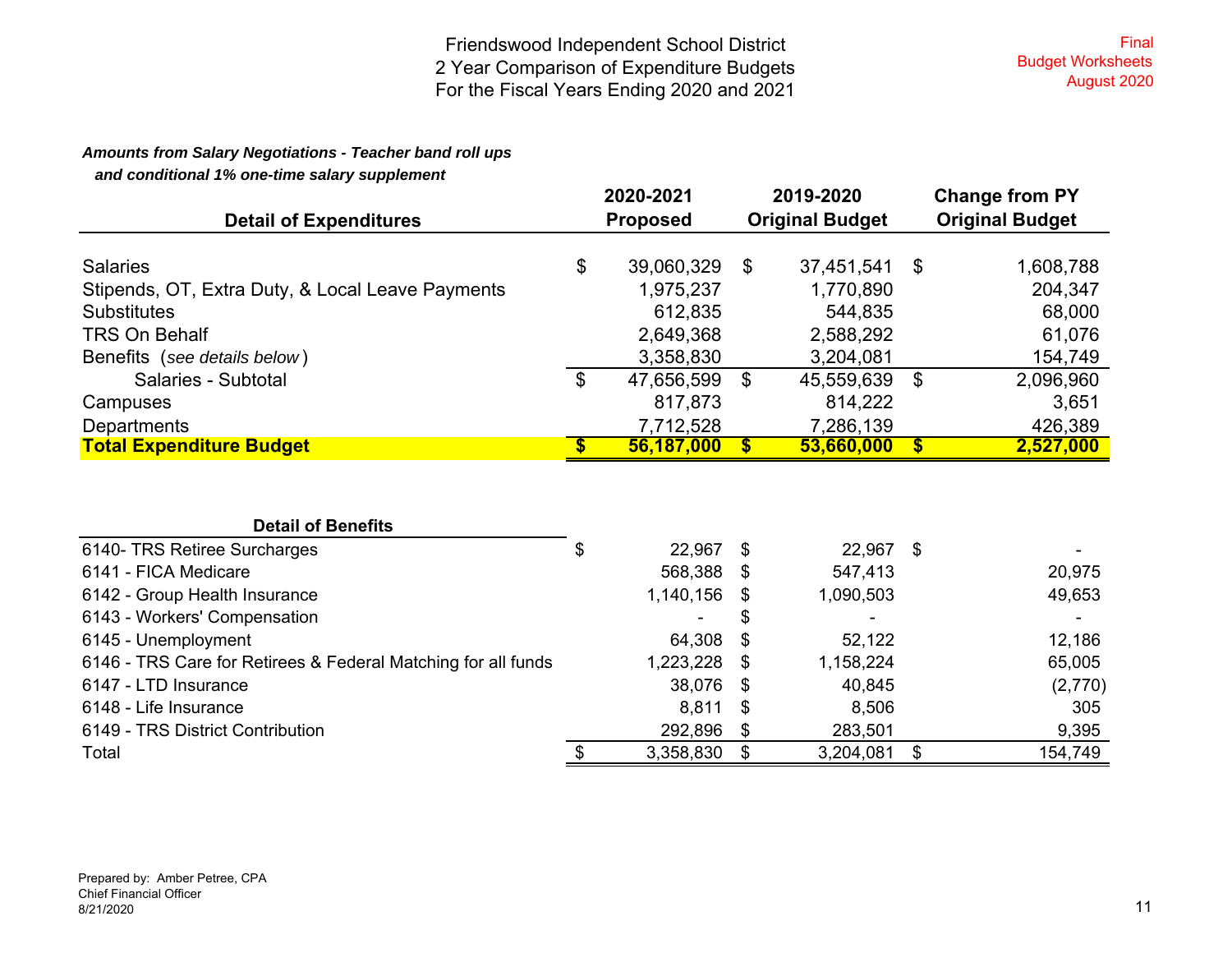|                                            |                      | 2020-2021                          |            |                      | 2019-2020                   |              |                   |                                  |
|--------------------------------------------|----------------------|------------------------------------|------------|----------------------|-----------------------------|--------------|-------------------|----------------------------------|
| <b>GENERAL FUND</b><br>(excludes benefits) | <b>Professionals</b> | <b>Support</b><br><b>Personnel</b> | Total      | <b>Professionals</b> | Support<br><b>Personnel</b> | Total        | N<br>$\circ$<br>e | <b>Change from Prior</b><br>Year |
| Salaries                                   | 32,317,550           | 6,742,779                          | 39,060,329 | 31,097,361           | 6,354,181                   | 37,451,541   | A                 | 1,608,788                        |
| Stipends                                   | 911.837              |                                    | 911,837    | 855,190              |                             | 855,190      | B                 | 56,647                           |
| Employee Allowance                         | 63,700               |                                    | 63,700     | 60,100               |                             | 60,100       |                   | 3,600                            |
| Local leave payments                       | 100,000              |                                    | 100,000    | 100,000              |                             | 100,000      |                   |                                  |
| <b>Substitutes</b>                         | 528,550              | 84,285                             | 612,835    | 460,550              | 84,285                      | 544,835      | C                 | 68,000                           |
| Extra Duty / Overtime                      | 120,000              | 779,700                            | 899,700    | 120,000              | 635,600                     | 755,600      | D                 | 144,100                          |
| <b>Total - General Fund</b>                | 34,041,637           | 7,606,764                          | 41,648,401 | 32,693,201           | 7,074,066                   | 39,767,266   |                   | 1,881,135                        |
|                                            |                      |                                    |            |                      |                             |              |                   |                                  |
| <b>ALL OTHER FUNDS</b>                     | <b>Salaries</b>      | <b>Benefits</b>                    | Total      | <b>Salaries</b>      | <b>Benefits</b>             | <b>Total</b> |                   |                                  |
| Title 1 - Part A                           | 174,956              | 23,785                             | 198,741    | 174,956              | 23,703                      | 198,659      |                   | 82                               |
| Idea B Formula                             | 801,079              | 111,018                            | 912,098    | 800,345              | 110,471                     | 910,816      |                   | 1,281                            |
| Idea B Preschool                           | 8,942                | 1,143                              | 10,085     | 9,230                | 1,710                       | 10,940       |                   | (856)                            |
| <b>Child Nutrition</b>                     | 113,604              | 20,643                             | 134,247    | 113,942              | 12,192                      | 126,135      |                   | 8,113                            |
| Title 2 - Training                         |                      |                                    |            | 7,500                | 921                         | 8,421        |                   | (8,421)                          |
| Title 3 - Part A - ESL                     | 10,557               | 2,089                              | 12,647     | 8,940                | 3,825                       | 12,765       |                   | (119)                            |
| <b>Total - All Other Funds</b>             | 1,109,139            | 158,678                            | 1,267,817  | 1,114,914            | 152,823                     | 1,267,736    |                   | 81                               |
| <b>Grand Total</b>                         | 35, 150, 776         | 7,765,442                          | 42,916,218 | 33,808,114           | 7,226,888                   | 41,035,003   |                   | 1,881,216                        |

Notes to Explain Large Variances from Prior Year:

A - Increase due to conditional 1% one-time salary supplement, COVID personnel, and approved new personnel units

B - Market adjustments for a portion of existing stipends and restructuring of some extracurricular contracts

C - Increase for substitutes needed due to COVID

D - Increase for 6 clinic assistants due to COVID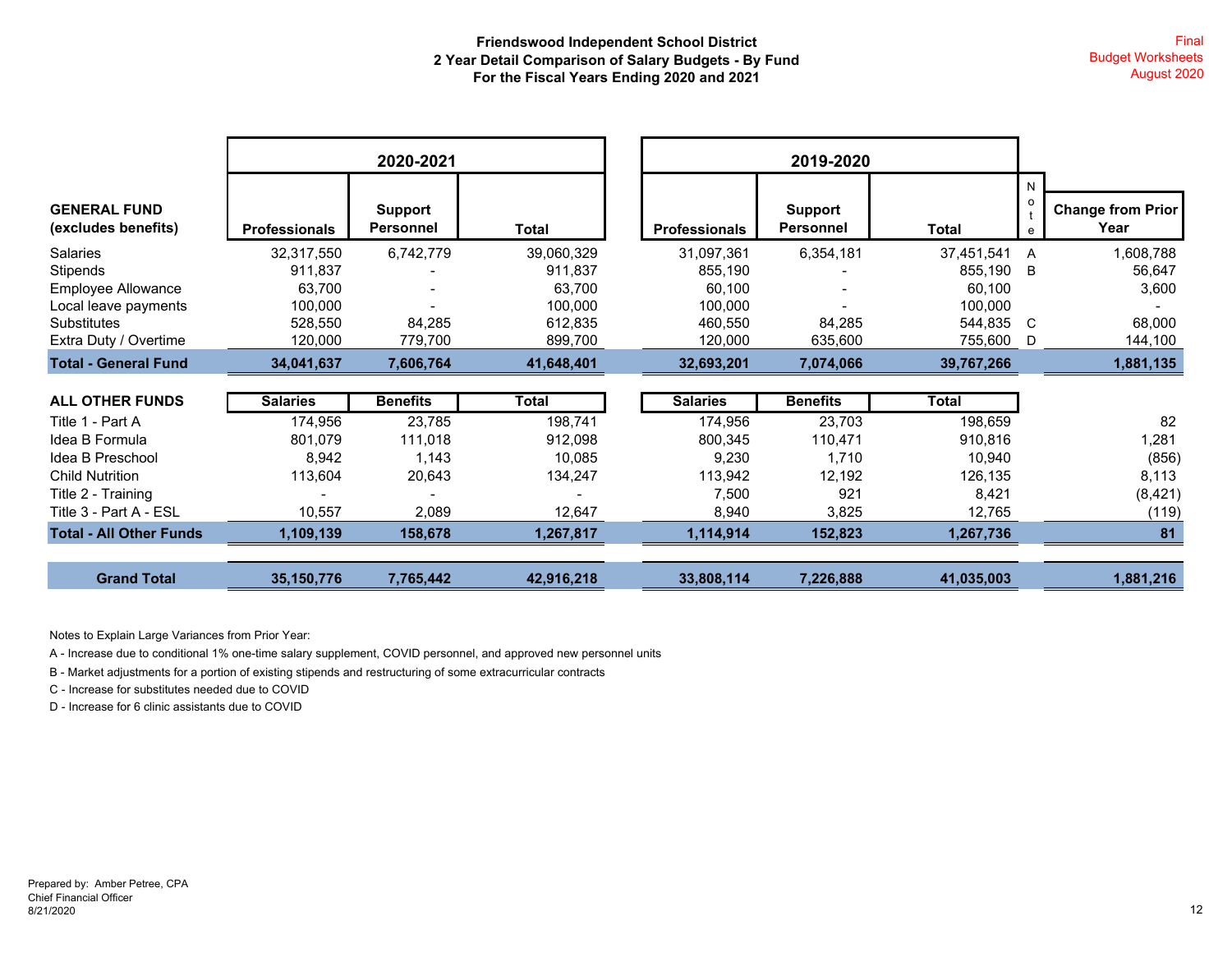#### Friendswood Independent School District Campus and Department Budget Allocations For the 2020-2021 School Year

Final Budget Worksheets August 2020

|                                            | 2020/2021      | 2019/2020       |                 |             |
|--------------------------------------------|----------------|-----------------|-----------------|-------------|
|                                            | Proposed       | Original        |                 | Change from |
| <b>Campuses</b>                            | <b>Budget</b>  | <b>Budget</b>   | Prior Year      |             |
| Friendswood High School                    | 335,775        | 353,600         |                 | (17, 825)   |
| <b>Cline Elementary</b>                    | 88,086         | 79,394          |                 | 8,692       |
| <b>Bales Elementary</b>                    | 75,124         | 72,580          |                 | 2,544       |
| <b>Windsong Elementary</b>                 | 63,706         | 60,420          |                 | 3,286       |
| <b>Westwood Elementary</b>                 | 84,982         | 75,548          |                 | 9,434       |
| Friendswood Junior High                    | 170,200        | 172,680         |                 | (2,480)     |
| <b>Total for All Campuses</b>              | 817,873<br>\$  | \$<br>814,222   | $\overline{\$}$ | 3,651       |
| <b>Departments</b>                         |                |                 |                 |             |
| Superintendent                             | 222,865        | 237,865         |                 | (15,000)    |
| <b>Human Resources</b>                     | 49,660         | 51,360          |                 | (1,700)     |
| <b>Tax Office</b>                          | 371,850        | 371,850         |                 |             |
| <b>Public Information</b>                  | 32,405         | 32,405          |                 |             |
| <b>Business Department</b>                 | 316,283        | 307,643         |                 | 8,640       |
| <b>Print Shop</b>                          | 8,200          | 8,200           |                 |             |
| <b>Elementary Curriculum</b>               | 70,750         | 70,750          |                 |             |
| <b>Nurses</b>                              | 12,410         | 12,410          |                 |             |
| Transportation                             | 452,484        | 467,984         |                 | (15,500)    |
| <b>Special Education</b>                   | 310,314        | 231,496         |                 | 78,818      |
| Maintenance & Operations                   | 958,400        | 920,240         |                 | 38,160      |
| <b>Secondary Curriculum</b>                | 205,452        | 186,452         |                 | 19,000      |
| Technology                                 | 536,635        | 661,522         |                 | (124, 887)  |
| <b>Athletics</b>                           | 337,894        | 337,756         |                 | 138         |
| Band                                       | 118,195        | 118,195         |                 |             |
| <b>Gifted and Talented</b>                 | 19,896         | 19,896          |                 |             |
| ESL                                        | 29,500         | 29,500          |                 |             |
| <b>CATE</b>                                | 267,760        | 274,660         |                 | (6,900)     |
| <b>Transportation Charges</b>              |                |                 |                 |             |
| <b>CFO</b>                                 | 3,203,275      | 2,718,805       |                 | 484,470     |
| <b>Community Education</b>                 | 88,300         | 127,150         |                 | (38, 850)   |
| <b>Athletic Camps</b>                      | 100,000        | 100,000         |                 |             |
| <b>Total for All Departments</b>           | 7,712,528      | 7,286,139<br>\$ | \$              | 426,389     |
|                                            |                |                 |                 |             |
| <b>Grand Total for all Budget Managers</b> | 8,530,401<br>S | 8,100,361<br>\$ | \$              | 430,040     |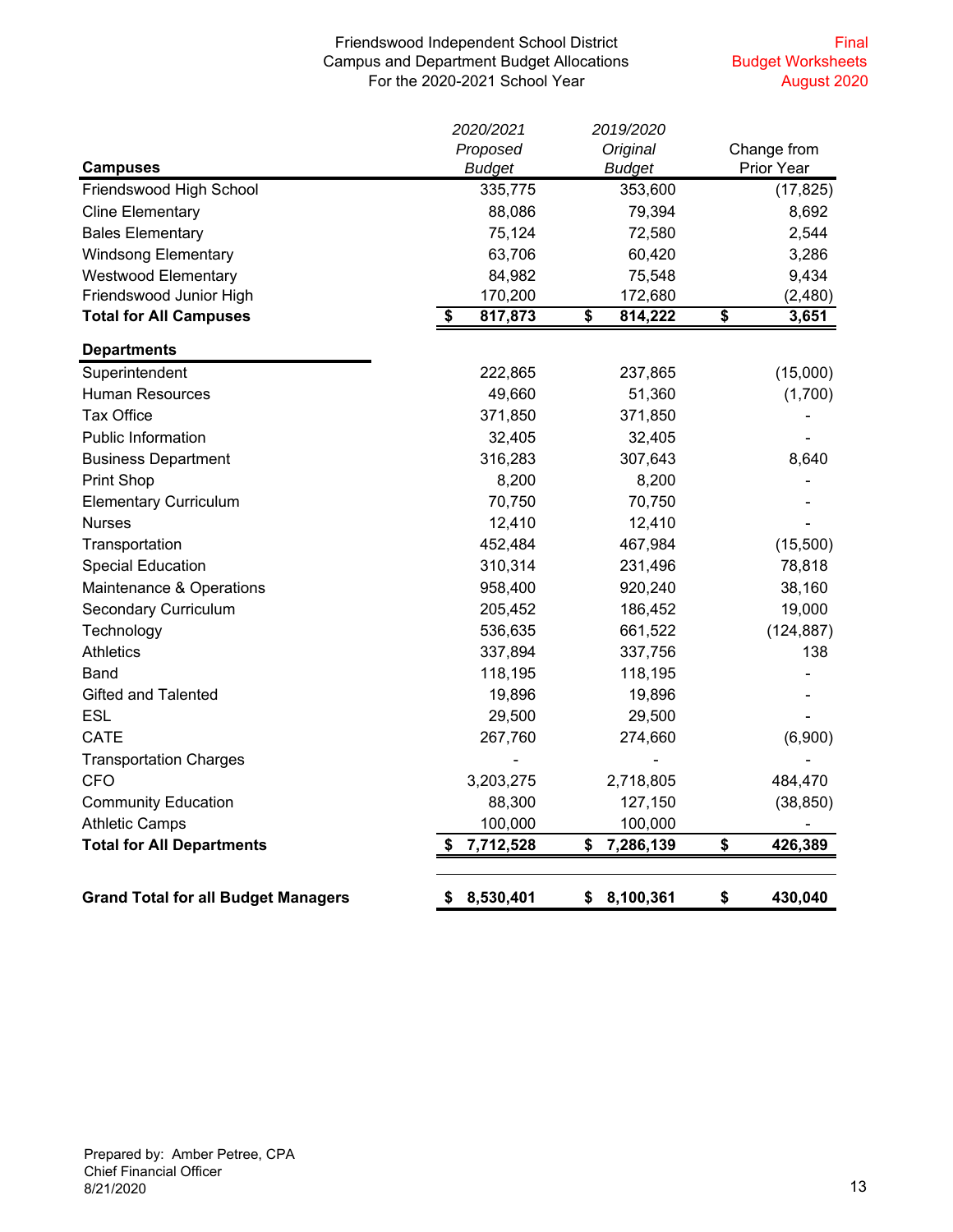### Friendswood Independent School District Estimate of Tax Collections For the Fiscal Year Ending August 31, 2021 Tax Year: 2020

Final Budget Worksheets August 2020

|                                                       |                     | Source: GCAD Certified Roll and BCAD Certified Estimate as of 7/25/2020. |                          |                    |                                          |                             |
|-------------------------------------------------------|---------------------|--------------------------------------------------------------------------|--------------------------|--------------------|------------------------------------------|-----------------------------|
|                                                       |                     | Preliminary Estimate of Property Values from GCAD & BCAD                 |                          |                    | \$                                       | 3,683,099,409               |
| Less: Amount lost from ARB review                     | \$                  | (12, 198, 789)                                                           |                          |                    |                                          |                             |
| Net Taxable Before Freeze                             |                     |                                                                          |                          |                    | \$                                       | 3,670,900,620               |
| (minus) Over 65 & Disabled Persons Taxable            |                     |                                                                          |                          |                    |                                          | (674, 192, 609)             |
|                                                       |                     | Estimated Net Taxable Minus Over-65 & Disabled Persons (DP) Values       |                          |                    | $rac{1}{2}$<br>$rac{1}{2}$               | 2,996,708,011               |
|                                                       |                     |                                                                          |                          | 2020 Proposed Rate |                                          | 1.2594                      |
|                                                       |                     | 2020 Total Levy Estimate MINUS Over 65 and Disabled Levy                 |                          |                    |                                          | 37,740,541                  |
|                                                       |                     | <b>Levy Calculations By Fund</b>                                         |                          |                    |                                          |                             |
|                                                       |                     | Estimated Levy minus Over 65 & DP for Maintenance and Operations Fund    |                          |                    | \$                                       | 2,996,708,011               |
| 78.09% % M&O                                          |                     |                                                                          |                          |                    | \$                                       | 0.9835                      |
|                                                       |                     |                                                                          |                          |                    | \$                                       | 29,472,623                  |
|                                                       |                     | Estimated Levy minus Over 65 & DP for Debt Service (I&S) Fund            |                          |                    | \$                                       | 2,996,708,011               |
| 21.91% % I&S                                          |                     |                                                                          |                          |                    | \$                                       | 0.2759                      |
|                                                       |                     |                                                                          |                          |                    | \$                                       | 8,267,917                   |
|                                                       |                     | <b>M&amp;O</b>                                                           |                          | <u>1&amp;S</u>     |                                          |                             |
| Over 65 & DP Ceilings                                 |                     | \$<br>6,400,764                                                          | \$                       | 6,400,764          |                                          |                             |
|                                                       |                     | 78.09%                                                                   |                          | 21.91%             |                                          |                             |
| Levy for Over 65 & DP                                 |                     | \$<br>4,998,532                                                          | \$                       | 1,402,232          |                                          |                             |
| General                                               |                     | \$<br>29,472,623                                                         | \$                       | 8,267,917          |                                          |                             |
| Over 65 & DP                                          |                     | \$<br>4,998,532                                                          | \$                       | 1,402,232          |                                          | <b>Total Estimated Levy</b> |
| <b>Estimated Levy</b>                                 |                     | 34,471,155                                                               | $\overline{\mathcal{S}}$ | 9,670,149          | \$                                       | 44,141,305                  |
| <b>Collection Percentages</b>                         |                     | 99.25%                                                                   |                          | 99.25%             |                                          |                             |
|                                                       |                     | \$<br>34,212,622                                                         | \$                       | 9,597,623          |                                          |                             |
| Add Delinquent:                                       |                     | \$<br>150,000                                                            | \$                       |                    | 30,000 Budget Estimate                   |                             |
| <b>Anticipated Collections*</b>                       |                     | \$<br>34,362,622                                                         | \$                       |                    | 9,627,623 Template~ Line 26 and 28       |                             |
| (Budgeted as Revenues)                                |                     |                                                                          | \$                       |                    | (8,423,000) Less: 2021 Bond Payments     |                             |
|                                                       |                     |                                                                          |                          |                    | & defeascance of debt                    |                             |
|                                                       |                     |                                                                          |                          |                    | \$167,471 Plus: HH - Homestead Exemption |                             |
| Ratio of Current Collected to<br><b>Adjusted Levy</b> |                     |                                                                          | \$                       |                    | 1,372,094 Projected Surplus @ 8/31/21    |                             |
| <b>Tax Year</b>                                       | <b>Collection %</b> |                                                                          |                          |                    |                                          |                             |

| <b>Debt Service Fund Balance Recap</b> |
|----------------------------------------|
|----------------------------------------|

| 2014 | 99.27% | Fund Balance at 8/31/19           |   | 1.438.109 |
|------|--------|-----------------------------------|---|-----------|
| 2015 | 99.30% | Projected Surplus in FY 2020      |   | 133,608   |
| 2016 | 99.38% | Projected Fund Balance at 8/31/20 | S | 1.571.717 |
| 2017 | 99.51% | Projected Surplus for FY 2021     |   | 1.372.094 |
| 2018 | 99.28% | Projected Fund Balance at 8/31/21 |   | 2.943.811 |

 $CY$  Estimated Collections  $$34,362,622$ PY Estimated Collections  $\frac{\$}{\$}$  33,516,122<br>Decrease 2.53%  $\frac{\$}{\$}$  846,499

#### **Change in Net Taxable Values from PY Comparison of PY Tax Collections**

| CY Net Taxable Values |        | \$2.996.708.011 | CY Estimated Collections        |             | 34.362.622 |
|-----------------------|--------|-----------------|---------------------------------|-------------|------------|
| PY Net Taxable Values |        | \$2.687.086.691 | <b>PY Estimated Collections</b> |             | 33.516.122 |
| Increase              | 11.52% | \$ 309.621.320  | Decrease                        | $2.53\%$ \$ | 846.499    |

Prepared by: Amber Petree, CPA Chief Financial Officer 8/21/2020 14

2013 99.37%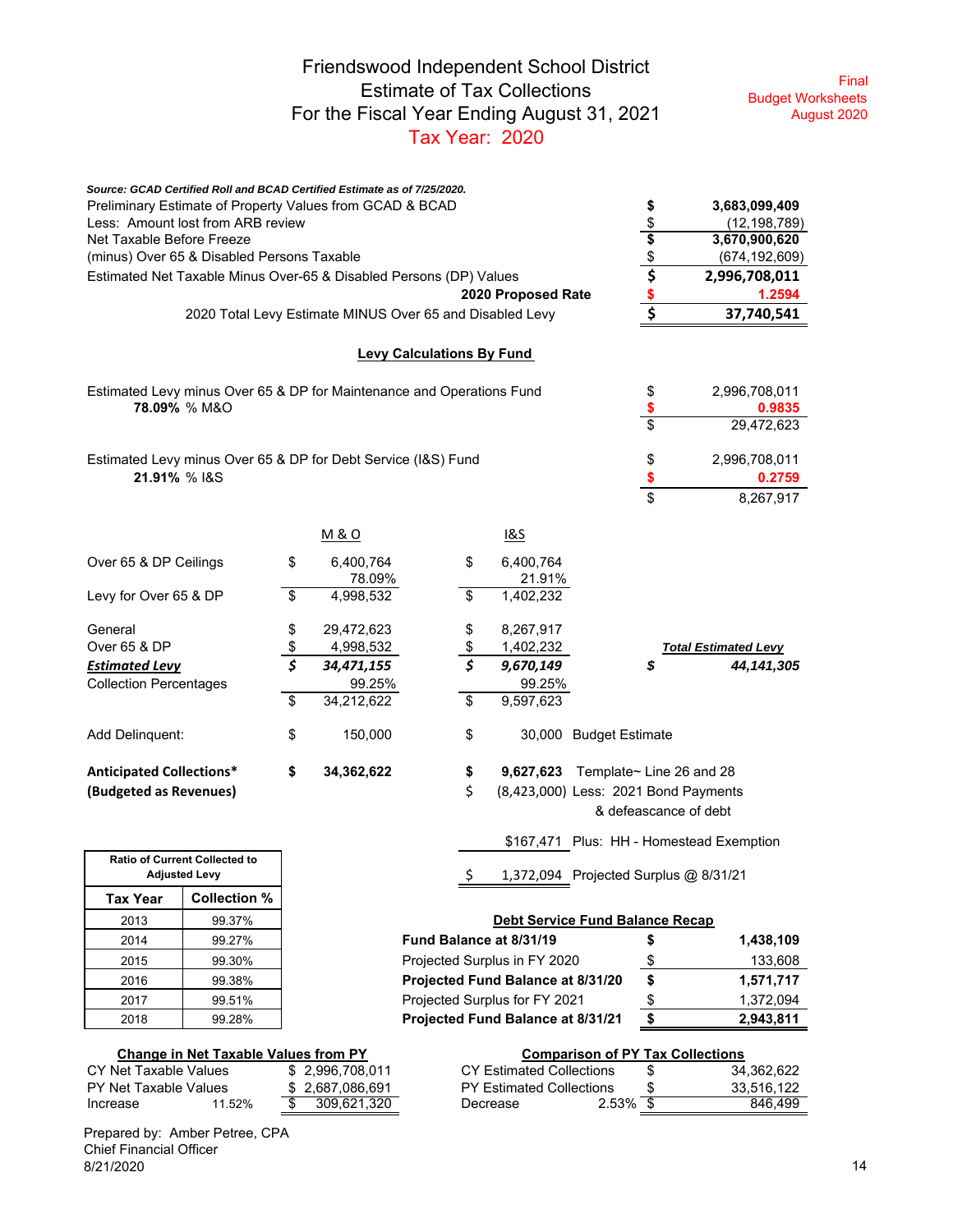## **Friendswood Independent School District**



# **Stipend List For the 2020-2021 School Year**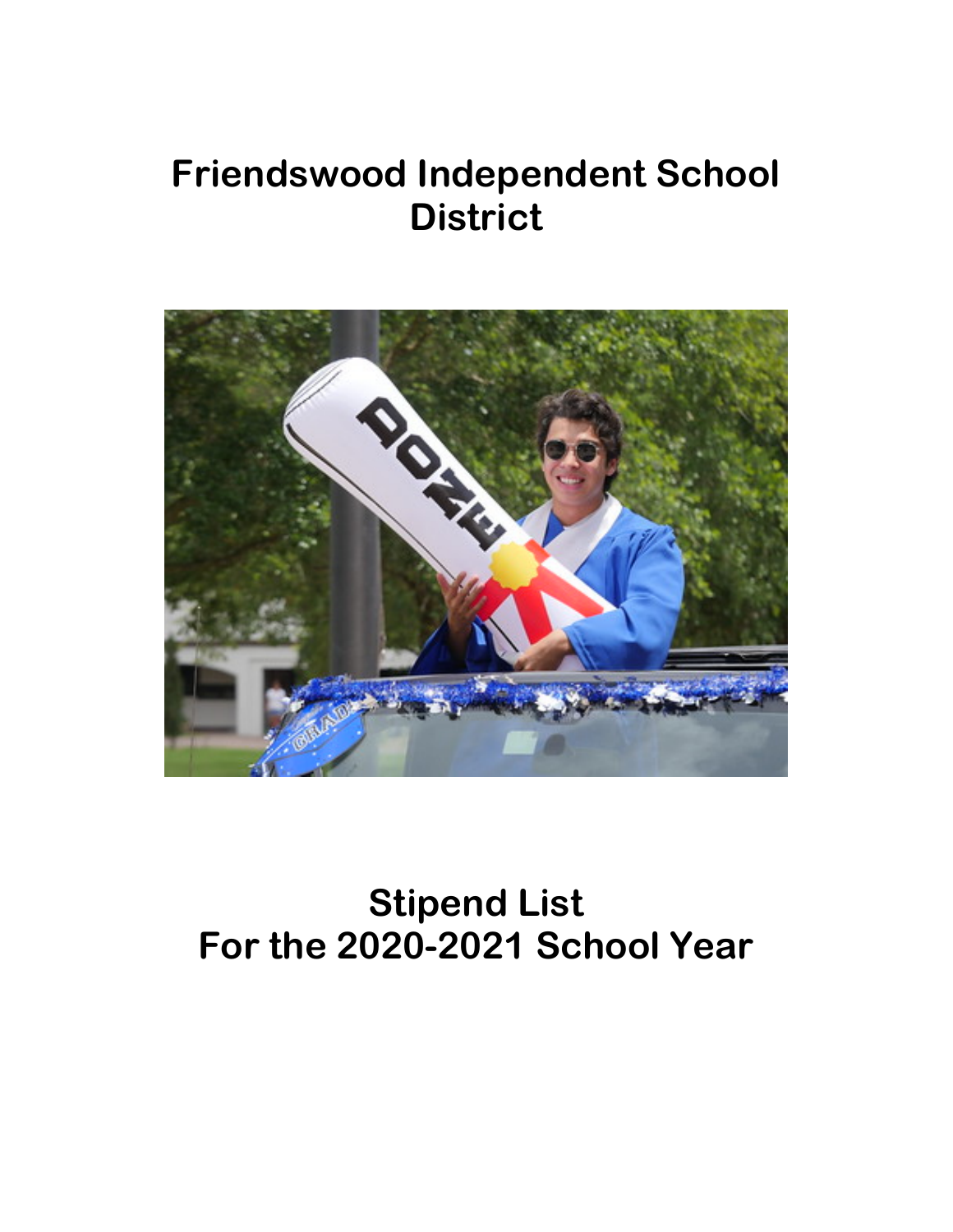| <b>Stipend</b>                        | <b>Amount or Range</b> | <b>Total Amount</b> |
|---------------------------------------|------------------------|---------------------|
| <b>ACADEMIC DECATHLON</b>             | \$4,100 - \$6,500      | \$14,700            |
| <b>ACADEMIC OCTATHLON</b>             | \$1,100                | \$2,200             |
| <b>ARD FACILITATOR</b>                | \$1,500                | \$1,500             |
| <b>ART VASE</b>                       | \$400                  | \$400               |
| ASSISTANT ATHLETIC DIRECTOR           | \$6,000                | \$6,000             |
| <b>ATHLETIC COORDINATOR</b>           | \$3,000                | \$3,000             |
| ATHLETIC DIRECTOR JH                  | \$3,000                | \$3,000             |
| AV                                    | \$2,000                | \$2,000             |
| <b>BAND</b>                           | $$6,000 - $7,500$      | \$19,500            |
| <b>BAND DIRECTOR ASST.</b>            | \$8,500                | \$17,000            |
| <b>BAND DIRECTOR-HEAD</b>             | \$16,000               | \$16,000            |
| <b>BAND DRUMLINE</b>                  | \$2,500                | \$2,500             |
| <b>BASEBALL JV</b>                    | \$3,000                | \$3,000             |
| <b>BASEBALL SOPHOMORE</b>             | \$3,000                | \$3,000             |
| BASEBALL VARSITY ASSISTANT            | \$3,000                | \$3,000             |
| <b>BASEBALL VARSITY HEAD</b>          | \$7,000                | \$7,000             |
| <b>BASKETBALL BOYS FRESHMAN A</b>     | \$3,500                | \$3,500             |
| <b>BASKETBALL BOYS FRESHMAN B</b>     | \$3,000                | \$3,000             |
| <b>BASKETBALL BOYS HEAD</b>           | \$7,000                | \$7,000             |
| <b>BASKETBALL BOYS JH</b>             | \$2,140                | \$8,560             |
| <b>BASKETBALL BOYS JV</b>             | \$3,350                | \$3,350             |
| <b>BASKETBALL BOYS SOPHOMORE</b>      | \$3,000                | \$3,000             |
| BASKETBALL BOYS VARSITY ASSISTANT     | \$3,600                | \$3,600             |
| <b>BASKETBALL GIRLS FRESHMAN</b>      | \$3,000                | \$3,000             |
| <b>BASKETBALL GIRLS HEAD</b>          | \$7,000                | \$7,000             |
| <b>BASKETBALL GIRLS JH</b>            | \$2,140                | \$8,560             |
| <b>BASKETBALL GIRLS JV</b>            | \$3,350                | \$3,350             |
| BASKETBALL GIRLS VARSITY ASSISTANT    | \$3,600                | \$3,600             |
| <b>BASKETBALL YOUTH</b>               | \$2,000                | \$2,000             |
| <b>BUSINESS PROF. OF AMERICA</b>      | $$450 - $1,000$        | \$1,450             |
| <b>CAR DUTY</b>                       | \$800                  | \$800               |
| CHEERLEAD/VARS/JVFOOTBALL/BBAL        | \$4,000                | \$4,000             |
| <b>CHEERLEADERS / PEP CLUB</b>        | \$1,625                | \$3,250             |
| CHEERLEADERS/FRESH/FOOTBALL/BB        | \$3,750                | \$3,750             |
| <b>CHESS CLUB</b>                     | \$500                  | \$500               |
| <b>CHOIR ASSISTANT</b>                | $$400 - $4,500$        | \$7,200             |
| <b>CHOIR DIRECTOR-Head</b>            | \$800 - \$6,000        | \$11,400            |
| <b>CLASS SPONSOR</b>                  | $$200 - $300$          | \$2,100             |
| <b>COMPUTER CLUB</b>                  | \$550                  | \$550               |
| <b>COMPUTER TECHNOLOGY</b>            | \$1,600                | \$1,600             |
| <b>CONTENT LEAD - PLC FACILITATOR</b> | \$300                  | \$1,500             |
| <b>COORDINATOR ATHLETICS</b>          | \$1,100                | \$2,200             |
| <b>CROSS COUNTRY ASSISTANT</b>        | \$2,500                | \$2,500             |
| <b>CROSS COUNTRY JH</b>               | \$1,897                | \$3,794             |
| <b>CROSS COUNTRY HS</b>               | \$3,900                | \$7,800             |
| <b>CTE - EXTRA DAYS</b>               | \$750 - \$2987         | \$17,956            |
| <b>CURRICULUM SPECIALIST</b>          | \$3,500                | \$10,500            |
| <b>DECA</b>                           | \$1,000                | \$1,000             |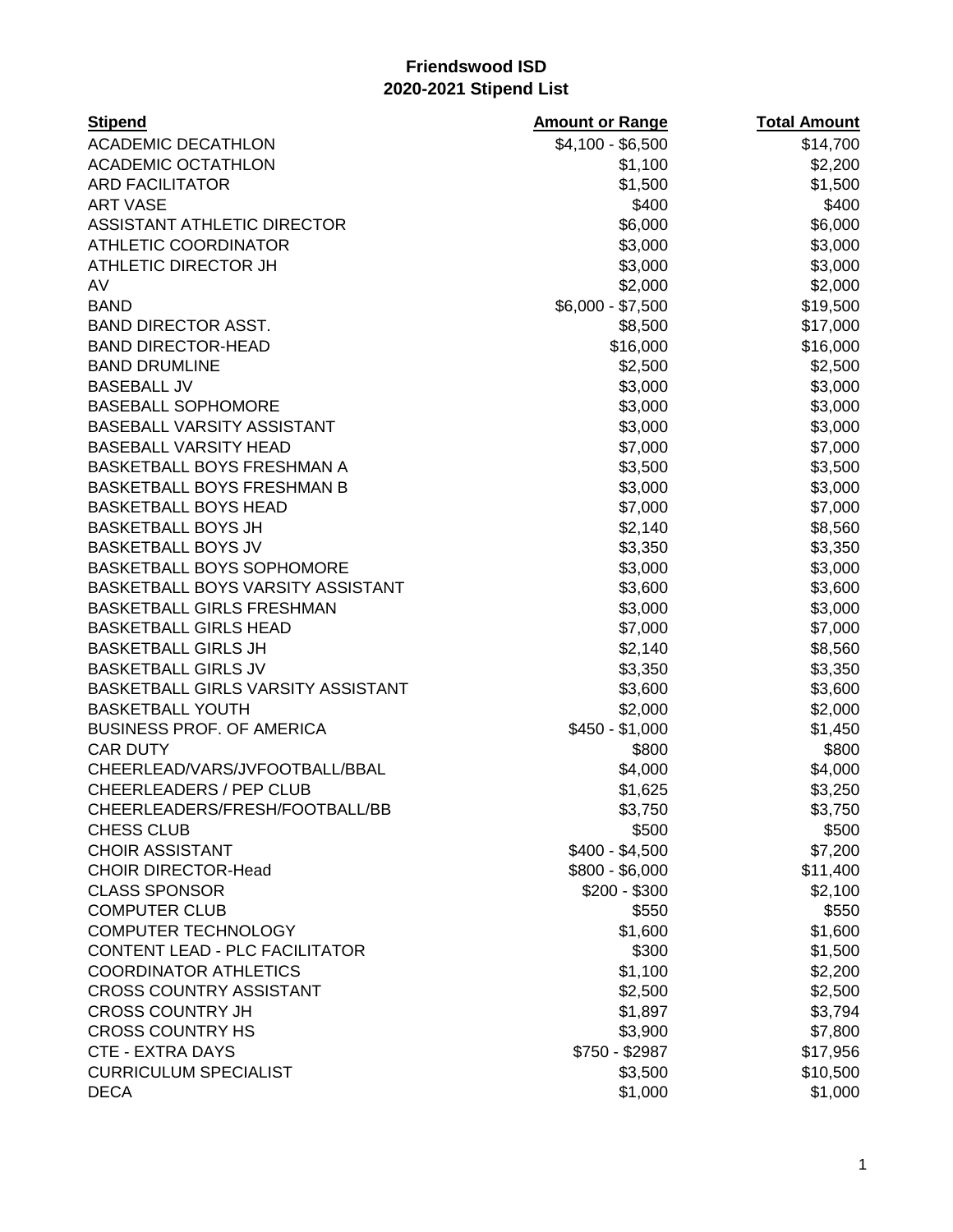| <b>Stipend</b>                                | <b>Amount or Range</b>   | <b>Total Amount</b> |
|-----------------------------------------------|--------------------------|---------------------|
| <b>DRAMA</b>                                  | \$2,750                  | \$2,750             |
| DRAMA ASST.                                   | \$950                    | \$950               |
| <b>DRAMA CLUB</b>                             | \$550                    | \$550               |
| DRILL AND ASST DRILL                          | $$3,000 - $8,000$        | \$11,000            |
| <b>DYSLEXIA MONITORING</b>                    | \$1,500                  | \$1,500             |
| <b>EQUIPMENT</b>                              | \$1,500                  | \$1,500             |
| EQUIPMENT/SCOUTING                            | \$1,245                  | \$1,245             |
| <b>ESL COORDINATOR</b>                        | \$800                    | \$800               |
| <b>FACILITIES MANAGER</b>                     | \$6,000                  | \$6,000             |
| <b>FACILITY MANAGER - ATHLETIC</b>            | \$2,500                  | \$2,500             |
| <b>FCCLA</b>                                  | $$500 - $1,000$          | \$2,500             |
| <b>FFA</b>                                    | \$1,450                  | \$4,350             |
| FOOTBALL ASSISTANT                            | \$6,250                  | \$68,750            |
| FOOTBALL COORDINATOR                          | $$7,000 - $8,000$        | \$22,000            |
| <b>FOOTBALL JH</b>                            | \$3,450                  | \$41,400            |
| <b>FOOTBALL STATISTICIAN</b>                  | \$1,000                  | \$1,000             |
| <b>FOOTBALL TIGHT END</b>                     | \$6,250                  | \$6,250             |
| <b>FOOTBALL VIDEO</b>                         | \$1,000                  | \$2,000             |
| <b>FRENCH CLUB</b>                            | \$550                    | \$550               |
| <b>GERMAN CLUB</b>                            | \$550                    | \$550               |
| <b>GERMAN HONOR SOCIETY</b>                   | \$400                    | \$400               |
| <b>GOLF ASSISTANT</b>                         | \$2,000                  | \$4,000             |
| <b>GOLF HS</b>                                | \$4,200                  | \$8,400             |
| <b>GRADUATION VIDEO STEAMING</b>              | \$600                    | \$600               |
| HIGH SCHOOL COUNSELOR                         | \$2,500                  | \$12,500            |
| HIGH SCHOOL LEAD COUNSELOR                    | \$1,000                  | \$1,000             |
| HIGH SCHOOL SEL COUNSELOR                     | \$2,500                  | \$2,500             |
| <b>HONOR SOCIETY</b>                          | \$1,767                  | \$1,767             |
| <b>HOSA</b>                                   | \$1,000                  | \$3,000             |
| <b>I-COACH - EXTRA DAYS</b><br><b>I-COACH</b> | $$750 - $3,100$<br>\$200 | \$6,950<br>\$1,600  |
| <b>INTERACT</b>                               | \$650                    | \$650               |
| <b>INTERVENTION SPECIALIST</b>                | \$1,000                  | \$11,000            |
| <b>ISM</b>                                    | \$2,000                  | \$2,000             |
| KNITTING/CHARACTER CLUB                       | \$400                    | \$400               |
| <b>LARGE SCHOOL STIPEND</b>                   | \$1,500                  | \$1,500             |
| LARIAT                                        | \$1,375                  | \$1,375             |
| <b>LATIN CLUB</b>                             | \$550                    | \$550               |
| <b>LINK CREW</b>                              | $$500 - $750$            | \$1,200             |
| LITERACY COACH - EXTRA DAYS                   | \$1,500                  | \$6,000             |
| LSSP OR DIAGNOSTICIAN - EXTRA DAYS            | $$1,724 - $2,103$        | \$14,852            |
| <b>LSSP/DIAG HIRING BONUS</b>                 | \$4,000                  | \$8,000             |
| <b>MATH CLUB</b>                              | \$550                    | \$550               |
| <b>MEDIA INTEGRATION SPECIALIST</b>           | \$3,100                  | \$18,600            |
| <b>MU ALPHA THETA</b>                         | \$300                    | \$300               |
| MUSICAL ART/PROGRAM/PR                        | \$750                    | \$750               |
| MUSICAL ARTWORK/CALIGRAPHY                    | \$450                    | \$450               |
| <b>MUSICAL BAND</b>                           | \$1,500                  | \$1,500             |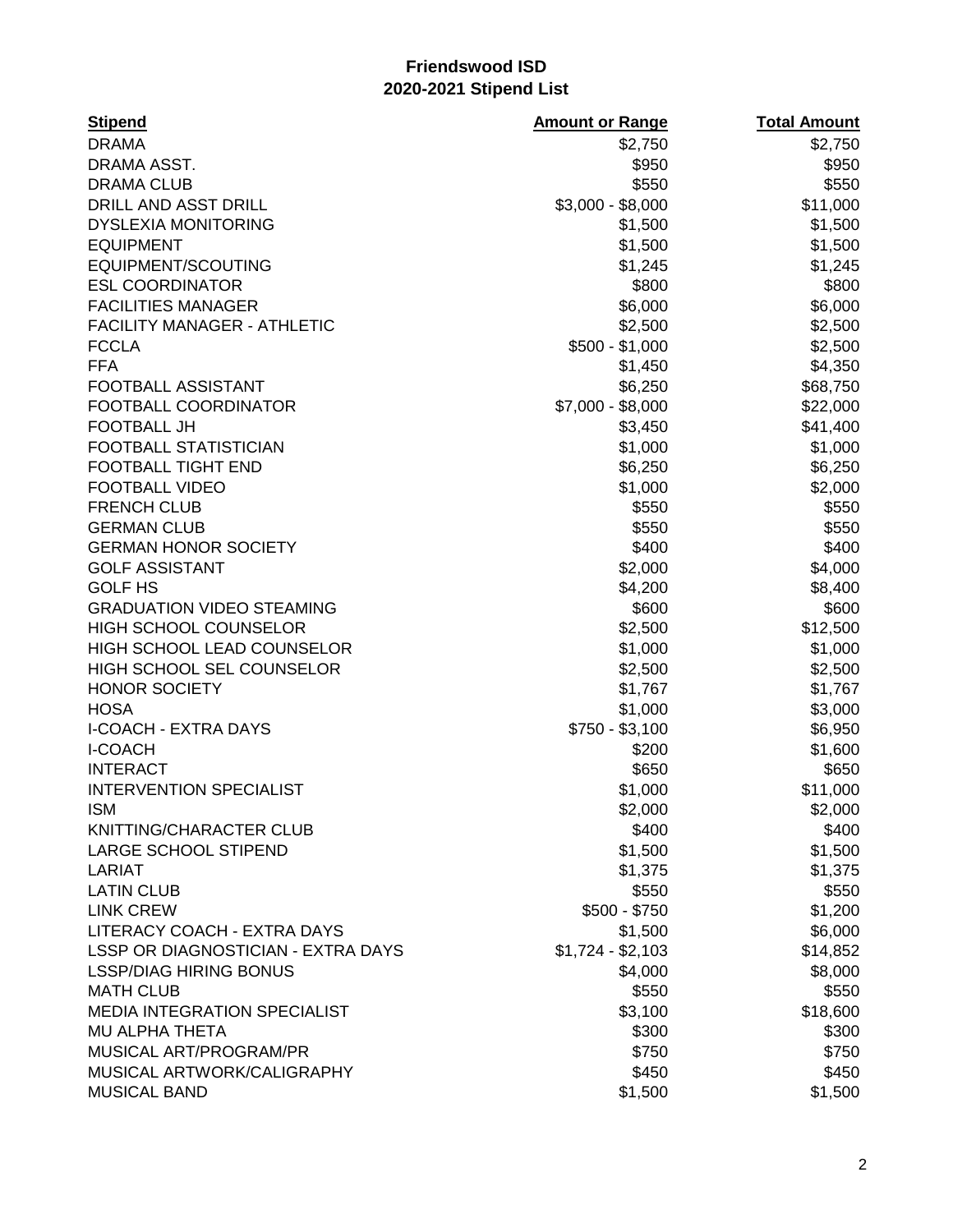| <b>Stipend</b>                     | <b>Amount or Range</b> | <b>Total Amount</b> |
|------------------------------------|------------------------|---------------------|
| <b>MUSICAL CHOIR</b>               | $$600 - $1,700$        | \$2,900             |
| <b>MUSICAL DANCE - JH</b>          | \$1,000                | \$2,000             |
| <b>MUSICAL DANCE - HS</b>          | \$1,700                | \$3,400             |
| <b>MUSICAL DRAMA JH</b>            | \$1,000                | \$2,000             |
| <b>MUSICAL DRAMA - HS</b>          | \$1,700                | \$3,400             |
| <b>MUSICAL PIANO</b>               | \$1,000                | \$1,000             |
| <b>MUSICAL SETS</b>                | $$850 - $1,000$        | \$2,700             |
| <b>MUSICAL SOUND</b>               | \$450                  | \$450               |
| <b>MUSICAL TICKETS</b>             | \$500                  | \$500               |
| MUSTANG APPS (STUDY HALL)          | \$1,000                | \$1,000             |
| NATATORIUM SUPERVISOR              | \$2,000                | \$2,000             |
| NATIONAL FORENSIC LEAGUE           | \$400                  | \$400               |
| NATIONAL HONOR SOCIETY CO          | \$675                  | \$1,350             |
| NATIONAL TECHNICAL HONOR SOCIETY   | $$250 - 450$           | \$1,125             |
| PARENT/COMMUNITY LIAISON           | \$2,500                | \$2,500             |
| PATRIOTIC HALFTIME                 | \$500                  | \$1,000             |
| PERFORMING ARTS                    | \$500                  | \$500               |
| PLTW PURCHASING                    | \$200                  | \$200               |
| <b>PTO LIAISON</b>                 | \$800                  | \$800               |
| <b>ROBOTICS</b>                    | $$500 - $2,000$        | \$8,500             |
| <b>RODEO ART</b>                   | \$350                  | \$350               |
| <b>SCIENCE FAIR</b>                | \$1,867                | \$1,867             |
| <b>SCIENCE FAIR COORDINATOR</b>    | \$1,000                | \$1,000             |
| <b>SCORE BOARD</b>                 | \$2,500                | \$2,500             |
| <b>SECONDARY LEARNING SUPPORT</b>  | \$2,000                | \$2,000             |
| SENIOR LARGE EVENT COORDINATOR     | \$1,000                | \$1,000             |
| <b>SKILLS USA</b>                  | $$1,150 - $1,400$      | \$6,000             |
| SOCCER BOYS HEAD                   | \$6,000                | \$6,000             |
| SOCCER BOYS JV                     | \$3,250                | \$3,250             |
| SOCCER BOYS SOPHOMORE              | \$2,750                | \$2,750             |
| <b>SOCCER GIRLS HEAD</b>           | \$6,000                | \$6,000             |
| <b>SOCCER GIRLS JV</b>             | \$3,250                | \$3,250             |
| SOCCER GIRLS SOPHOMORE             | \$2,750                | \$2,750             |
| SOCCER JH                          | \$1,500                | \$6,000             |
| <b>SOFTBALL HEAD</b>               | \$7,000                | \$7,000             |
| <b>SOFTBALL JV</b>                 | \$3,000                | \$3,000             |
| SOFTBALL VARSITY ASSISTANT         | \$3,000                | \$3,000             |
| SOFTBALL/BASEBALL FACILITY MANAGER | \$2,500                | \$2,500             |
| <b>SPANISH CLUB</b>                | \$550                  | \$550               |
| SPANISH HONOR SOCIETY              | \$400                  | \$400               |
| SPECIAL ED TRANSITION COORDINATOR  | \$1,200                | \$1,200             |
| <b>SPECIAL EDUCATION</b>           | \$800                  | \$1,600             |
| SPECIAL EDUCATION CPI DISTRICT     | \$1,500                | \$3,000             |
| SPECIAL EDUCATION ESY COORDINA     | \$2,500                | \$2,500             |
| SPECIAL EDUCATION ESY SPEECH P     | \$2,500                | \$2,500             |
| SPECIAL EDUCATION FACILITATOR      | \$2,000                | \$2,000             |
| SPECIAL EDUCATION LSSP LEAD        | \$3,250                | \$3,250             |
| SPECIAL EDUCATION SLP SUPERVISOR   | \$1,250                | \$1,250             |